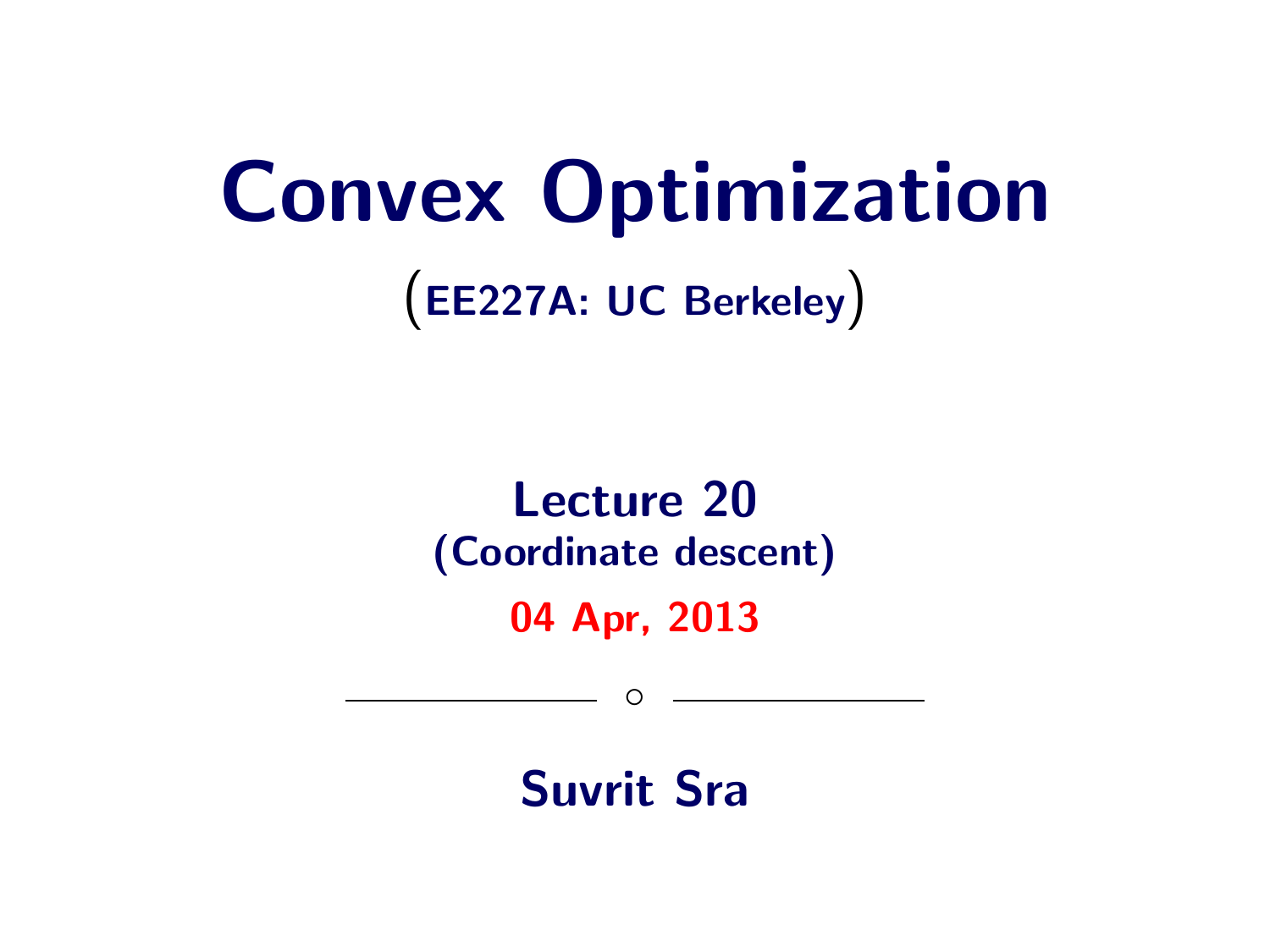# Admin

- $\heartsuit$  HW3 due right now!
- $\heartsuit$  HW4 is out! Please ask your Qs on Piazza
- $\heartsuit$  Project 4 page reports due on  $4/11/2013$
- $\heartsuit$  Poster presentations: 3hrs: When in May?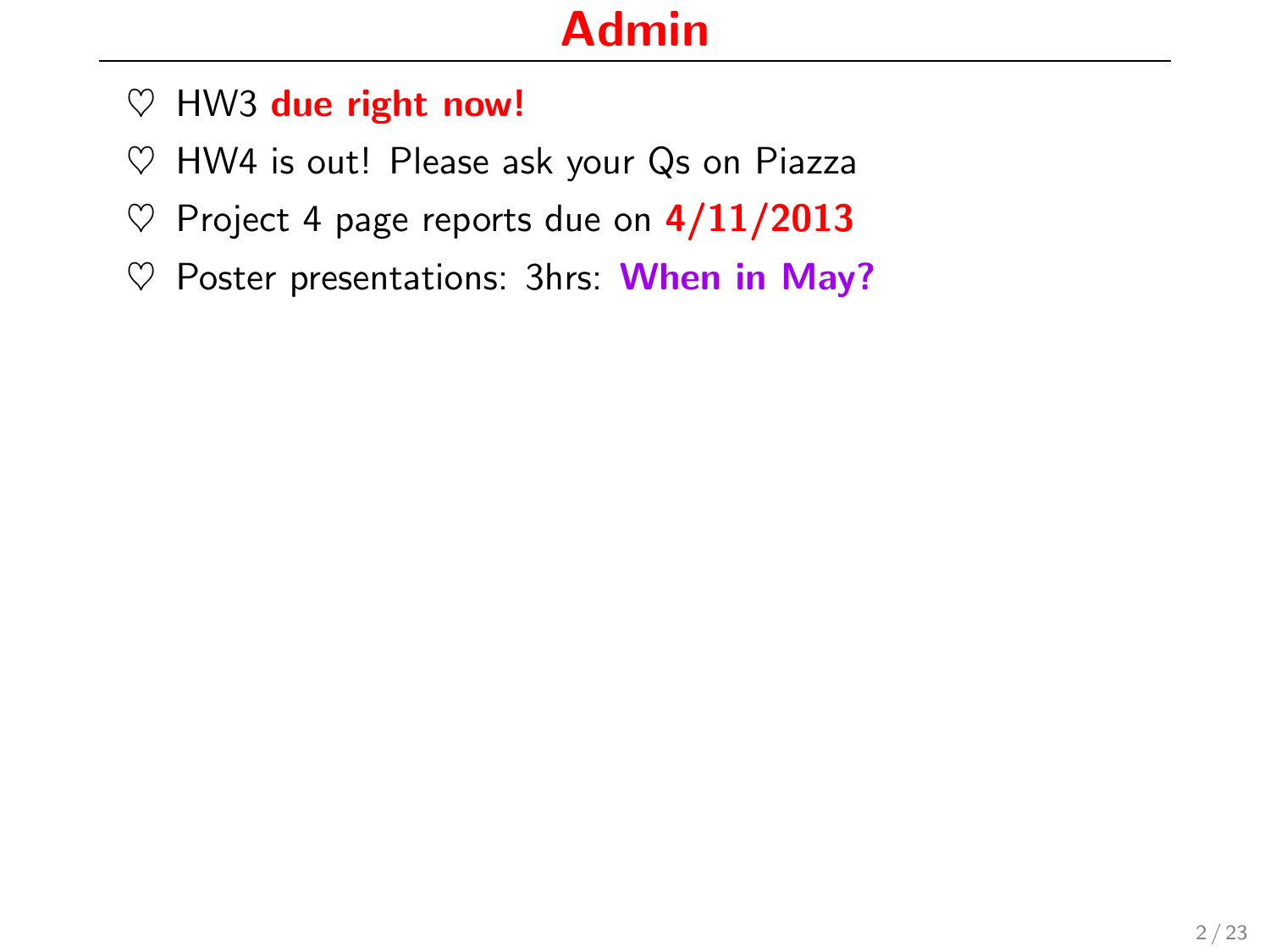# Challenge problem

$$
I(p) := \sqrt{p} \int_0^\infty \left| \frac{\sin x}{x} \right|^p dx
$$

Minimize  $I(p)$  over  $p \geq 1$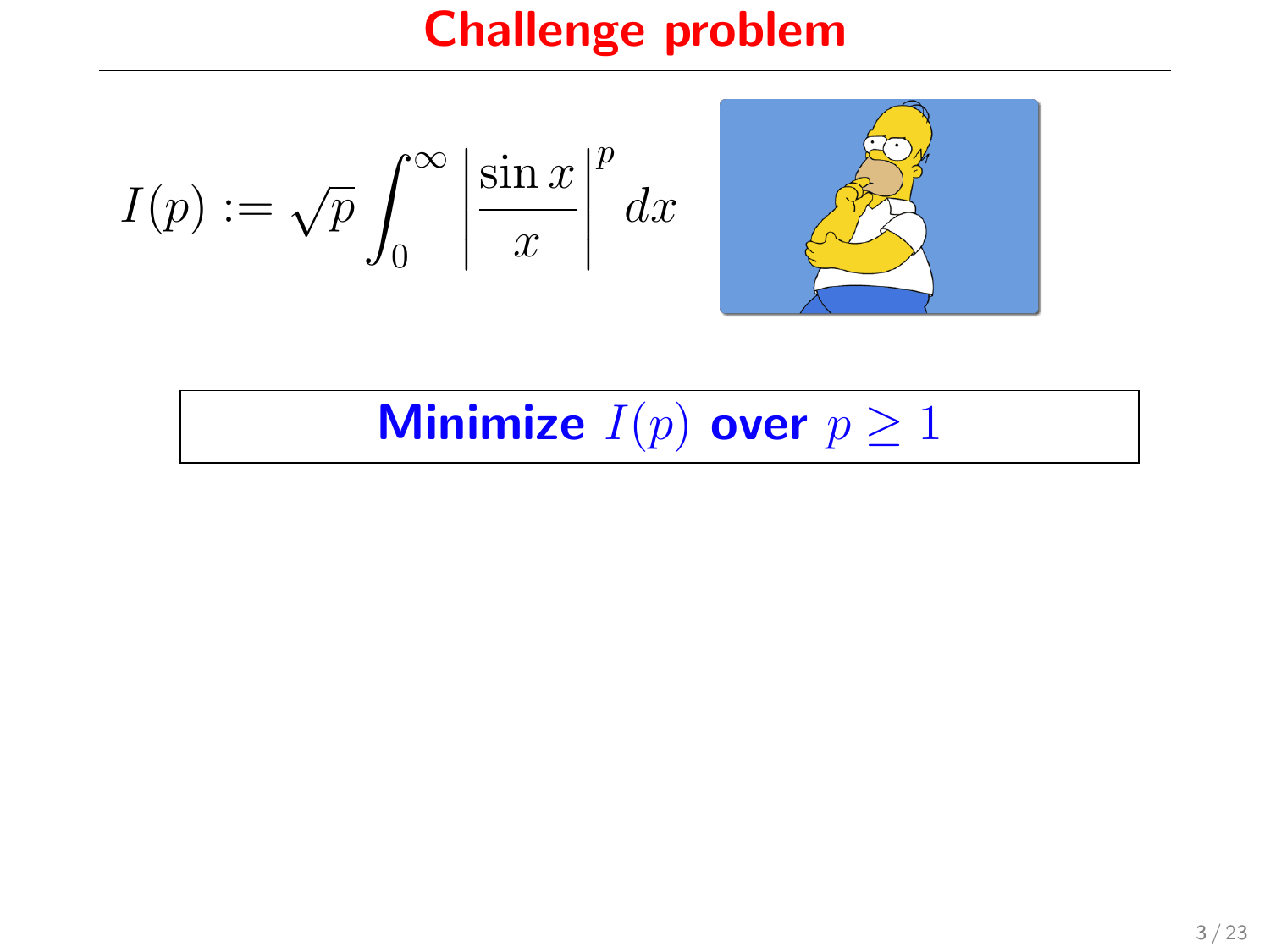So far: 
$$
\min f(x) = \sum_i f_i(x)
$$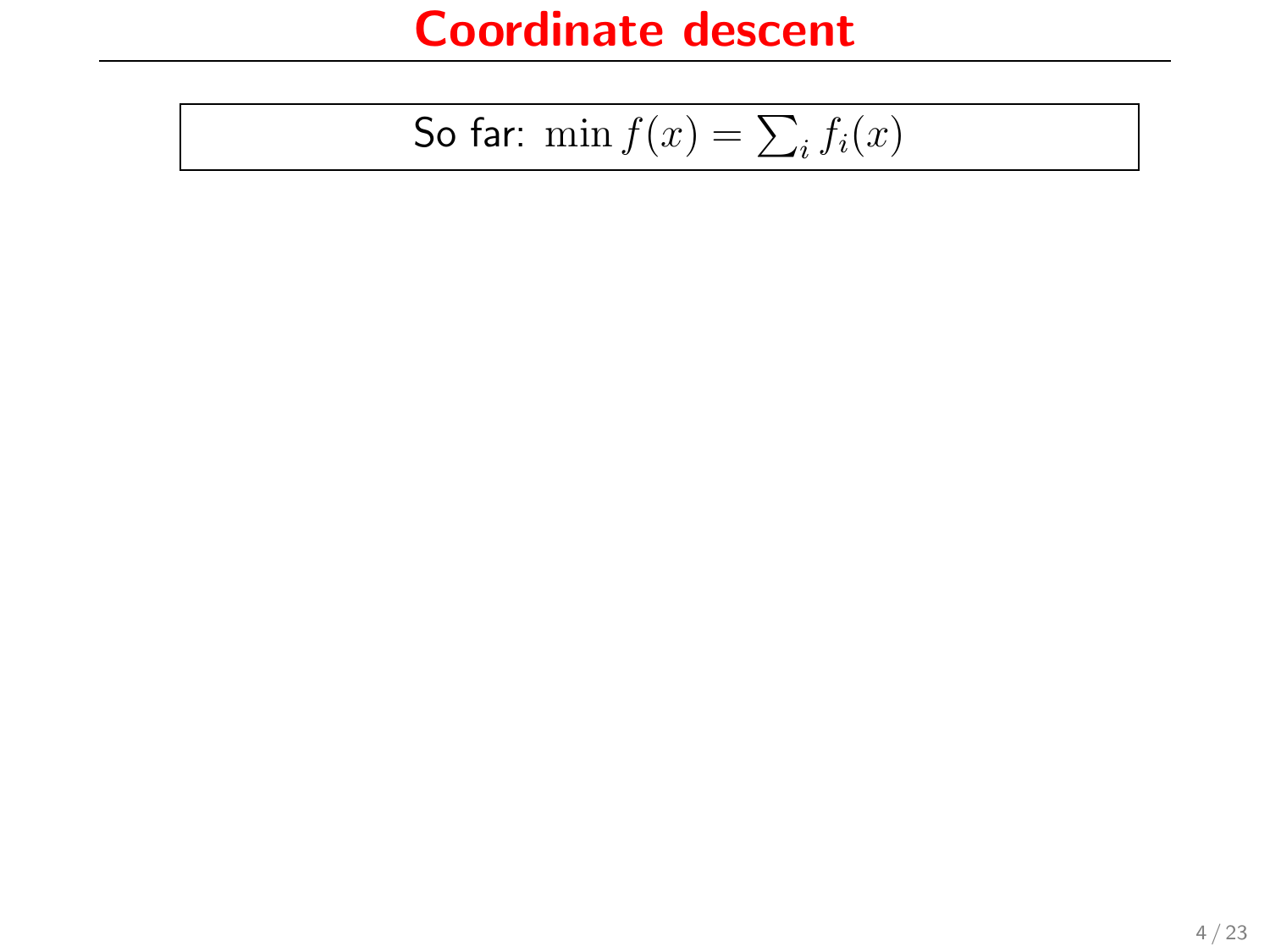So far: 
$$
\min f(x) = \sum_i f_i(x)
$$

Since 
$$
x \in \mathbb{R}^n
$$
, now consider  
min  $f(x) = f(x_1, x_2, ..., x_n)$ 

Previously, we went through  $f_1, \ldots, f_m$ 

What if we now go through  $x_1, \ldots, x_n$  one by one?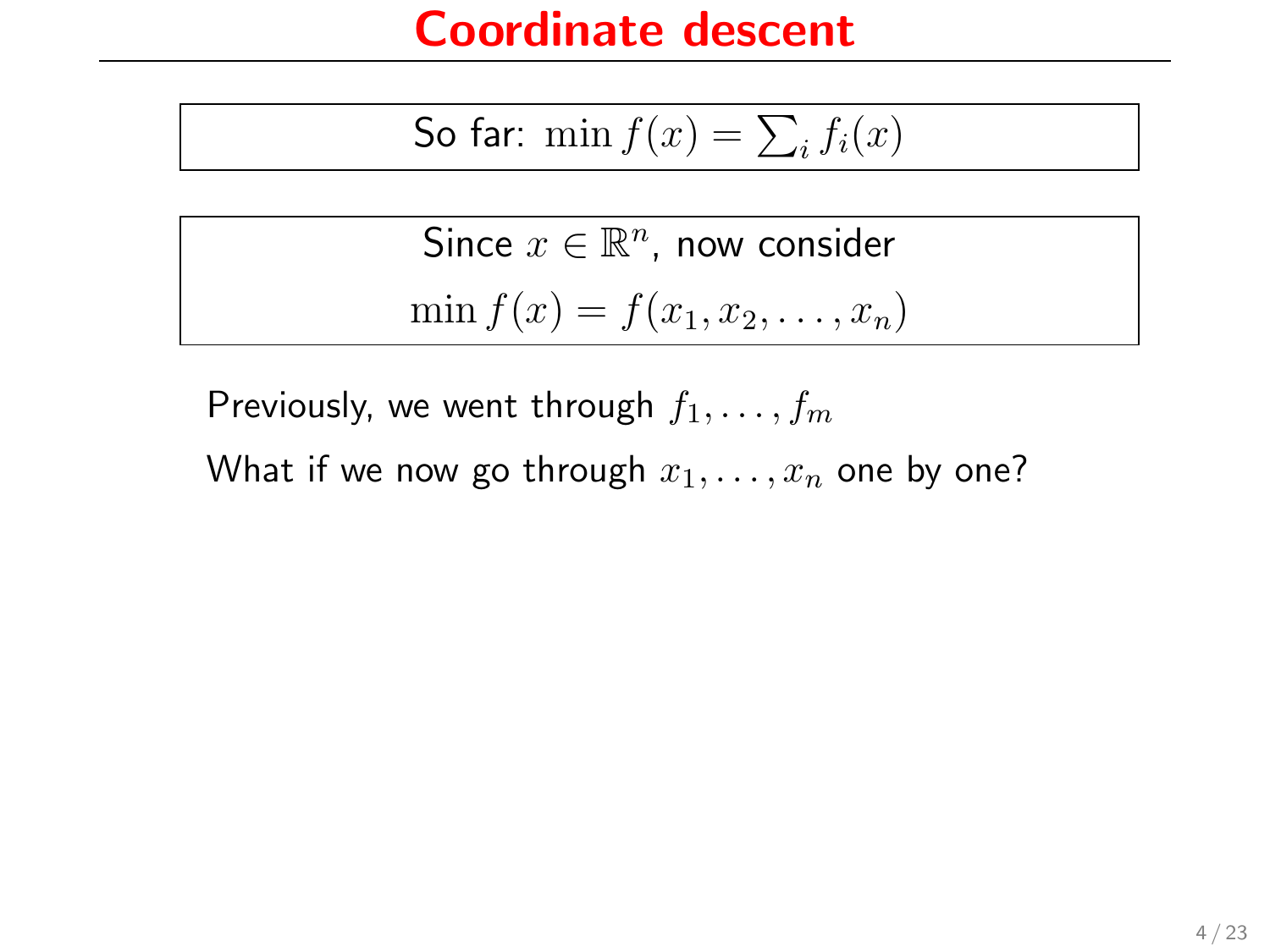For 
$$
k = 0, 1, \ldots
$$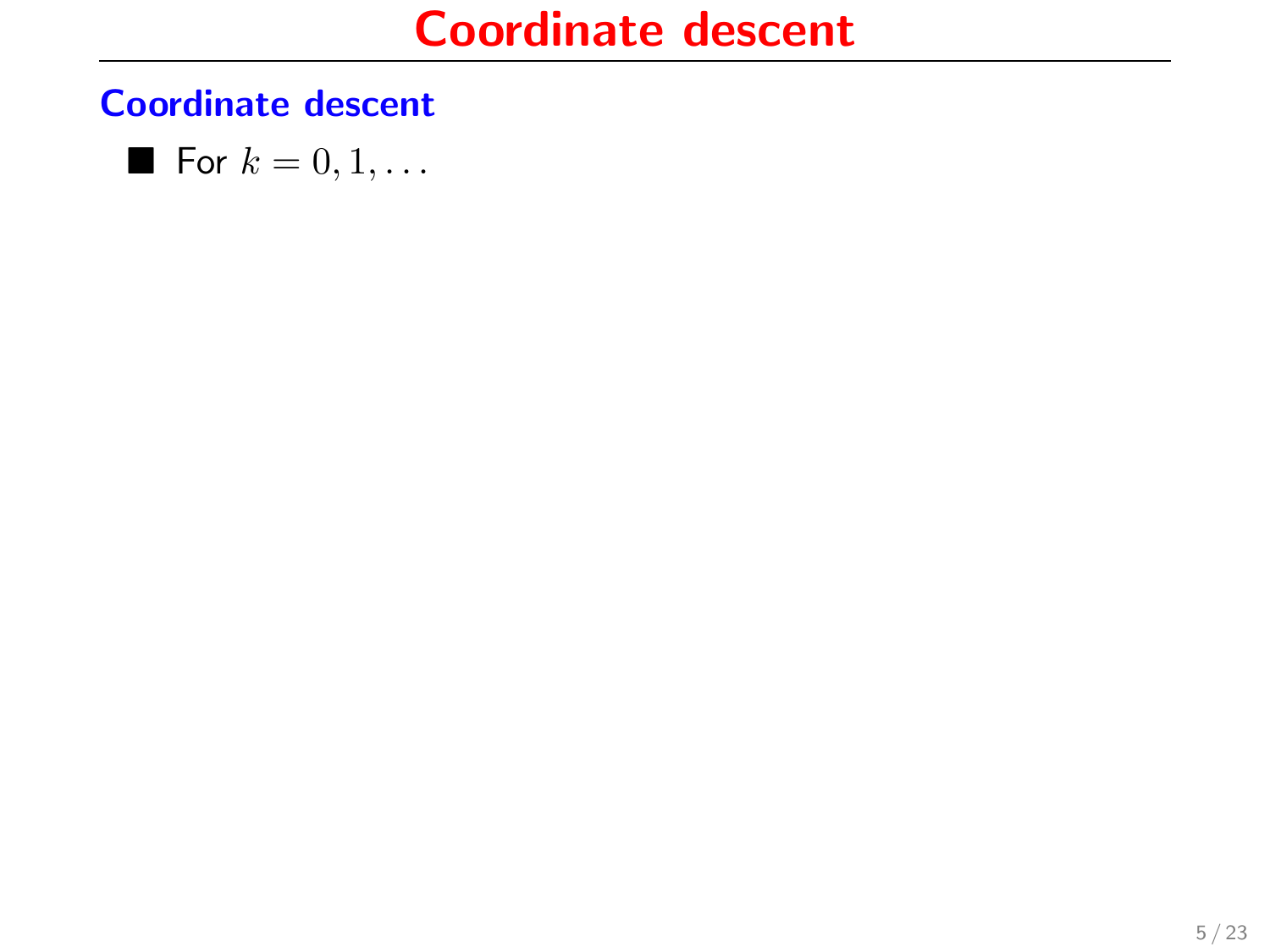$$
\blacksquare
$$
 For  $k = 0, 1, \ldots$ 

Pick an index i from  $\{1, \ldots, n\}$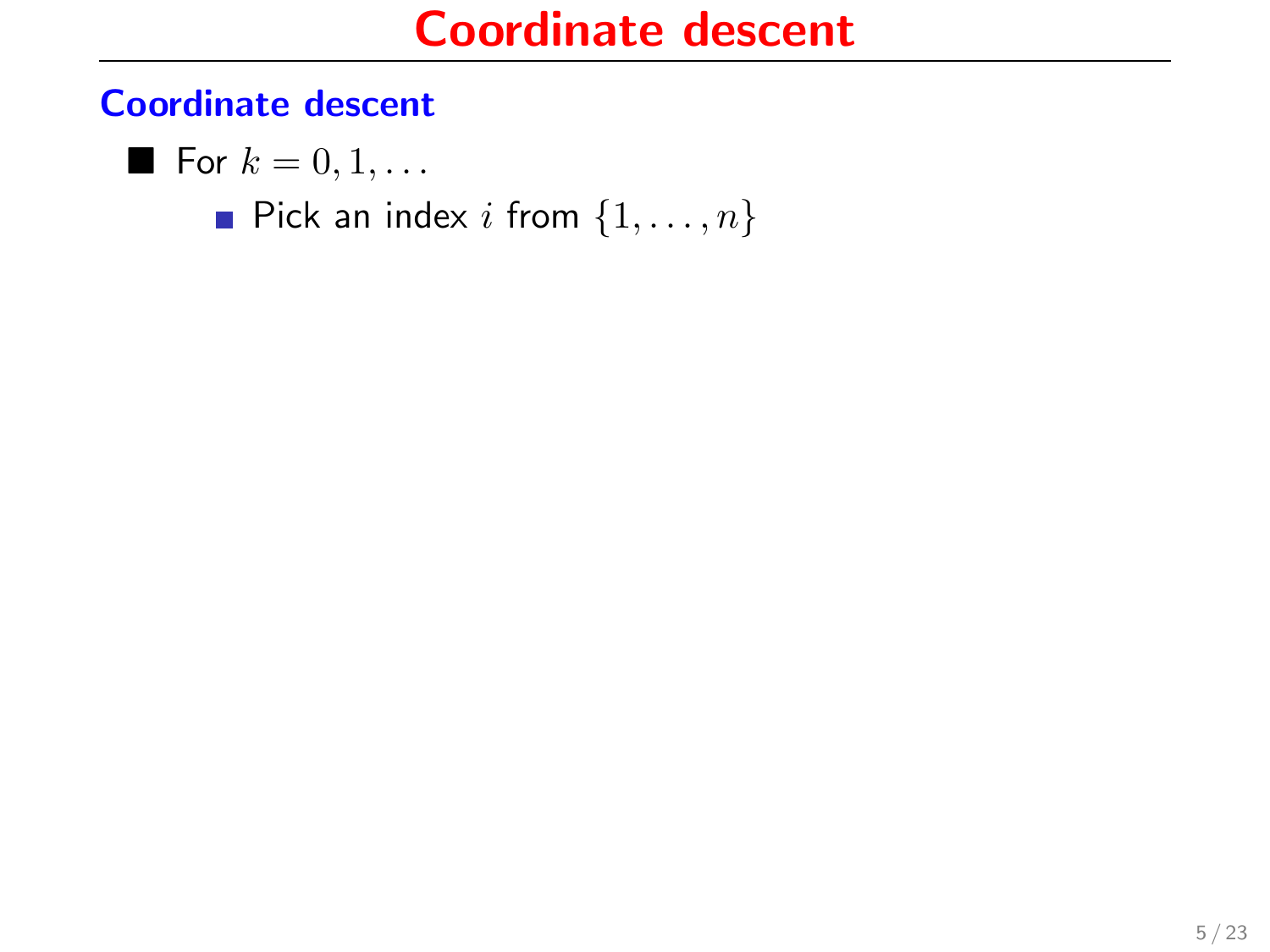\n- For 
$$
k = 0, 1, \ldots
$$
\n- Pick an index  $i$  from  $\{1, \ldots, n\}$
\n- Optimize the  $i$ th coordinate
\n- $x_i^{k+1} \leftarrow \operatorname*{argmin}_{\xi \in \mathbb{R}} f(\underbrace{x_1^{k+1}, \ldots, x_{i-1}^{k+1}}_{\text{done}}, \underbrace{\xi}_{\text{current}}, \underbrace{x_{i+1}^k, \ldots, x_n^k}_{\text{todo}})$
\n

 $\blacksquare$  Decide when/how to stop; *return*  $x^k$ 

 $x_i^{k+1}$  overwrites value in  $x_i^{k}$  (in actual implementation)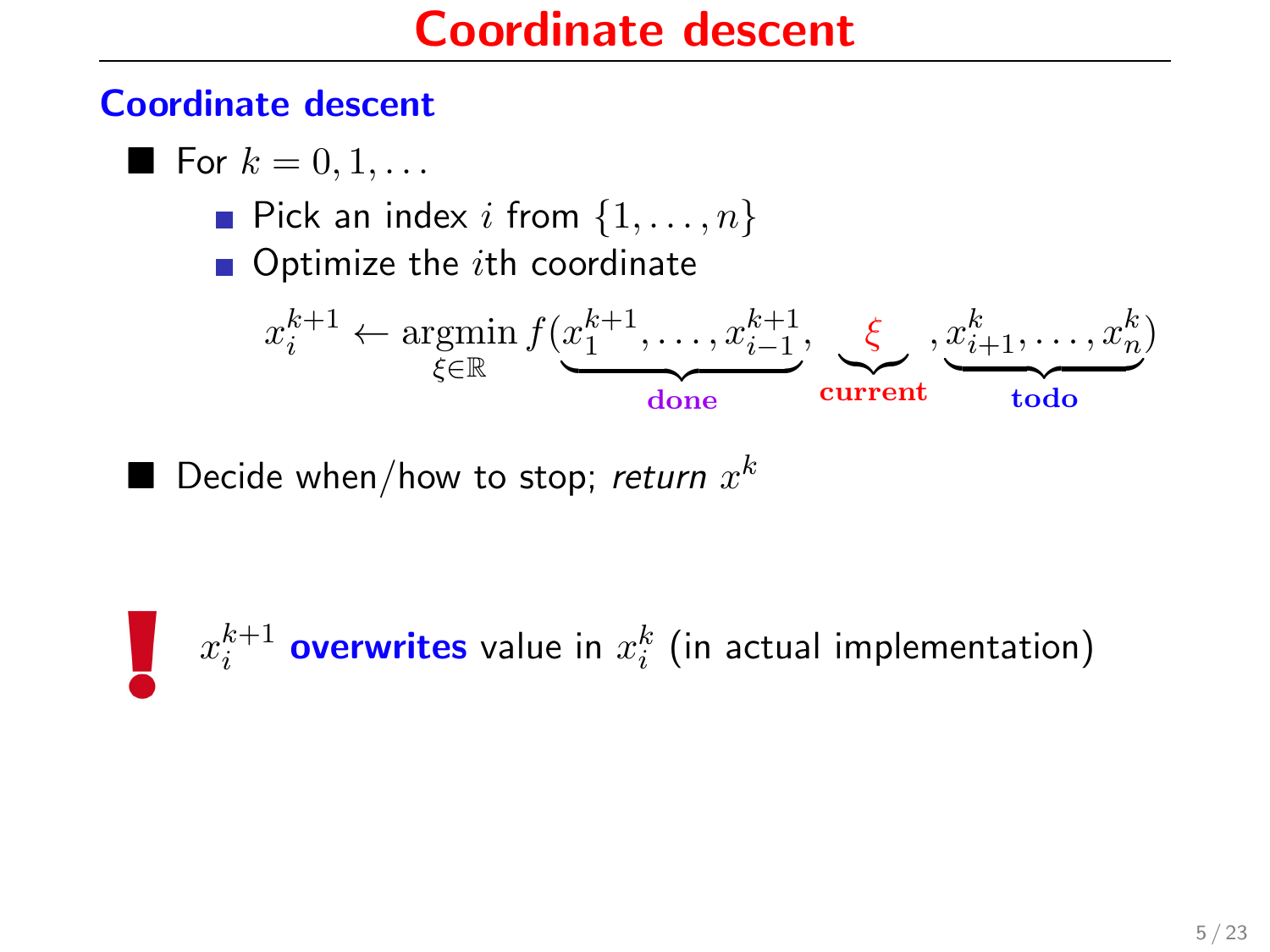♣ One of the simplest optimization methods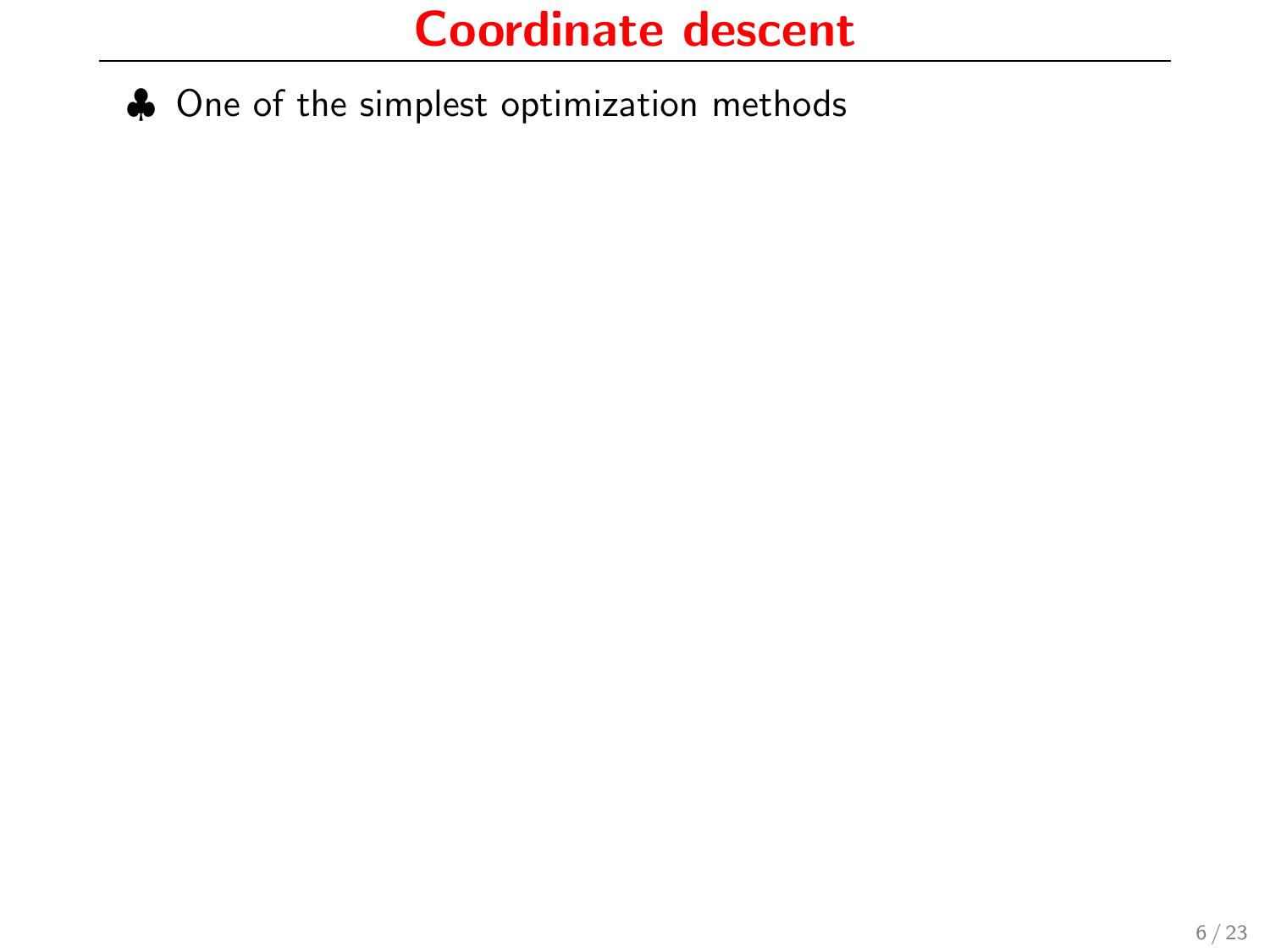- ♣ One of the simplest optimization methods
- ♣ Old idea: Gauss-Seidel, Jacobi methods for linear systems!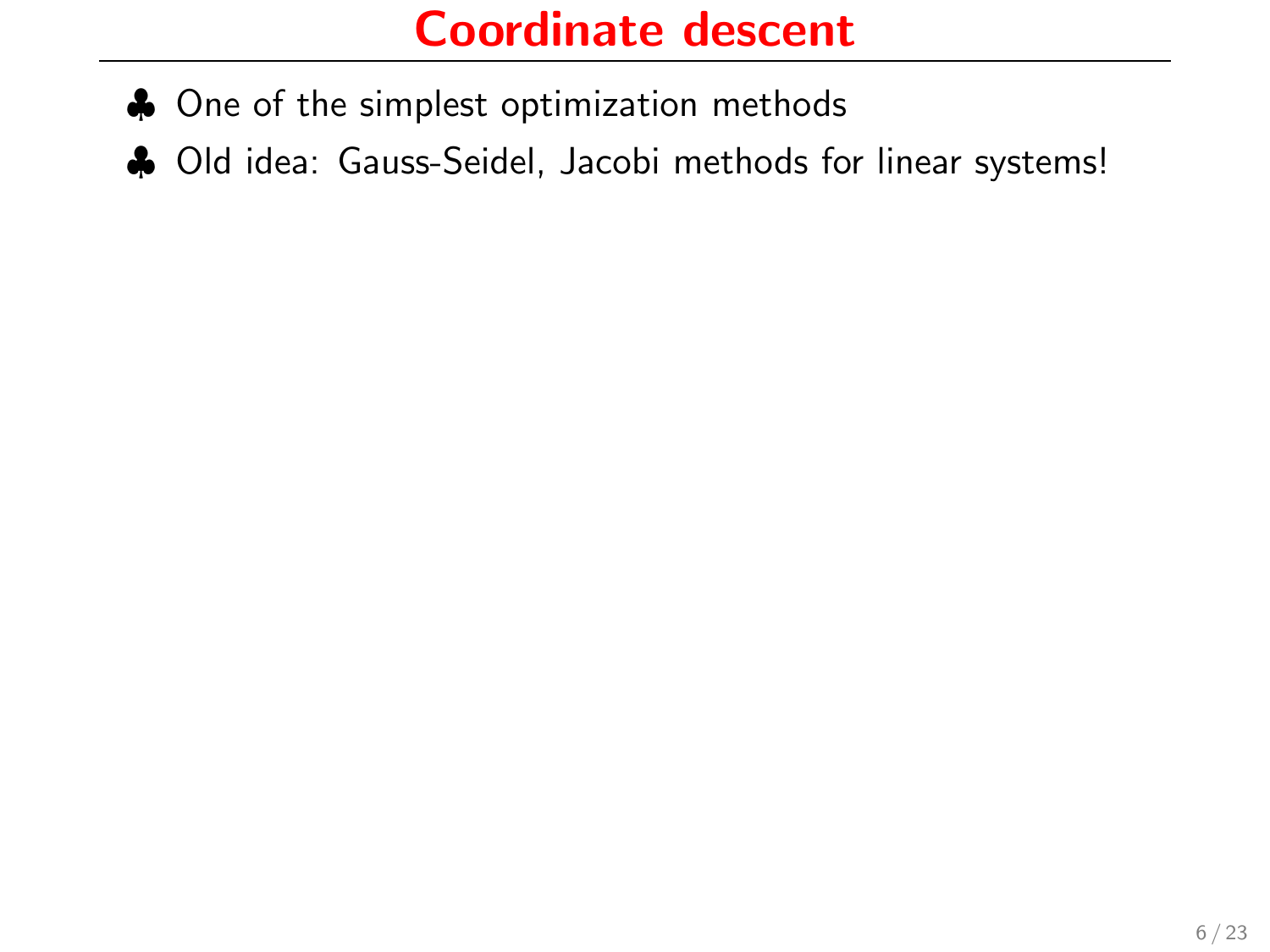- ♣ One of the simplest optimization methods
- ♣ Old idea: Gauss-Seidel, Jacobi methods for linear systems!
- ♣ Can be "slow", but sometimes very competitive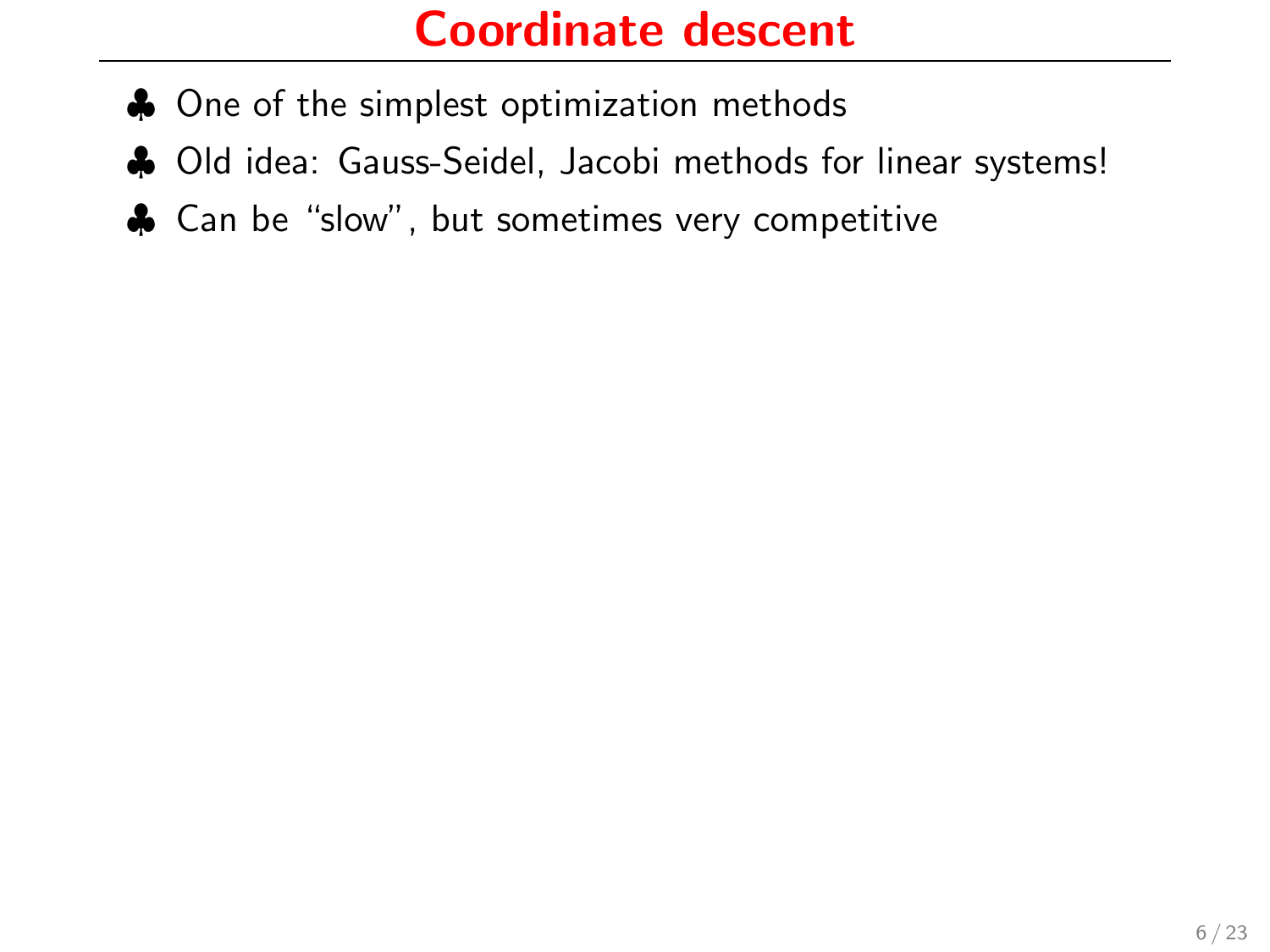- ♣ One of the simplest optimization methods
- ♣ Old idea: Gauss-Seidel, Jacobi methods for linear systems!
- ♣ Can be "slow", but sometimes very competitive
- ♣ Gradient, subgradient, incremental methods also "slow"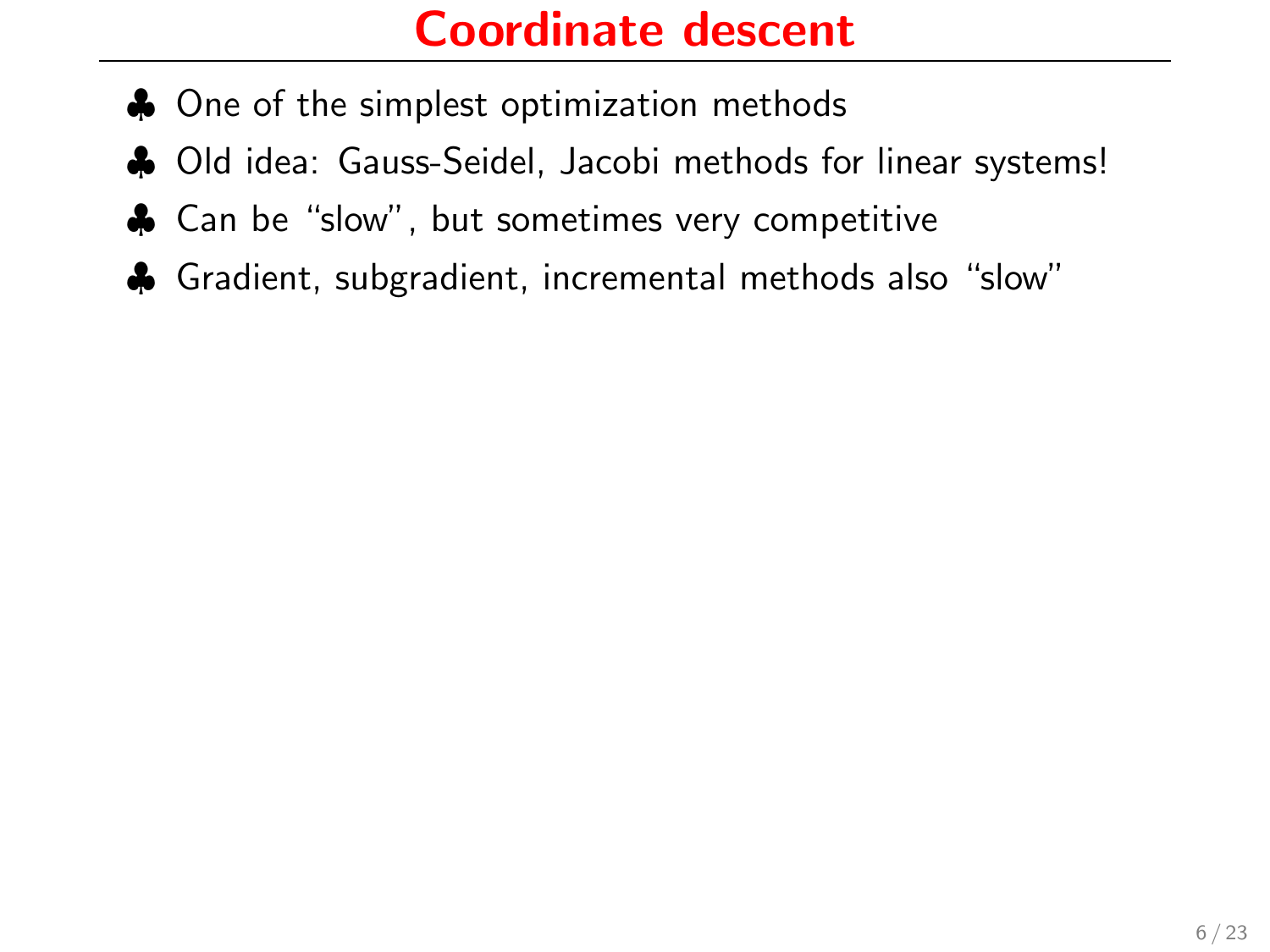- ♣ One of the simplest optimization methods
- ♣ Old idea: Gauss-Seidel, Jacobi methods for linear systems!
- ♣ Can be "slow", but sometimes very competitive
- ♣ Gradient, subgradient, incremental methods also "slow"
- ♣ But incremental, stochastic gradient methods are scalable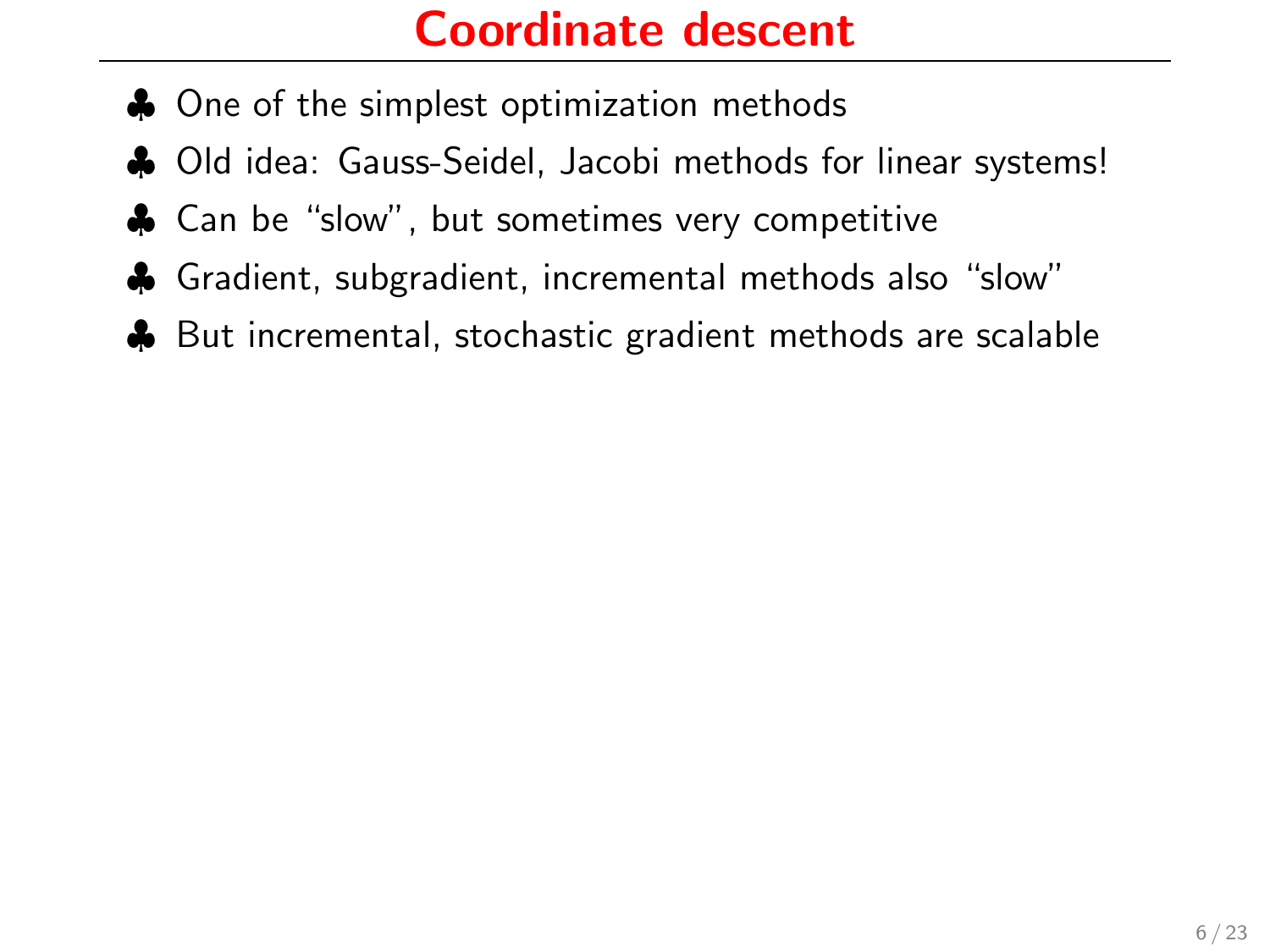- ♣ One of the simplest optimization methods
- ♣ Old idea: Gauss-Seidel, Jacobi methods for linear systems!
- ♣ Can be "slow", but sometimes very competitive
- ♣ Gradient, subgradient, incremental methods also "slow"
- ♣ But incremental, stochastic gradient methods are scalable
- ♣ These days renewed interest in CD for large-scale problems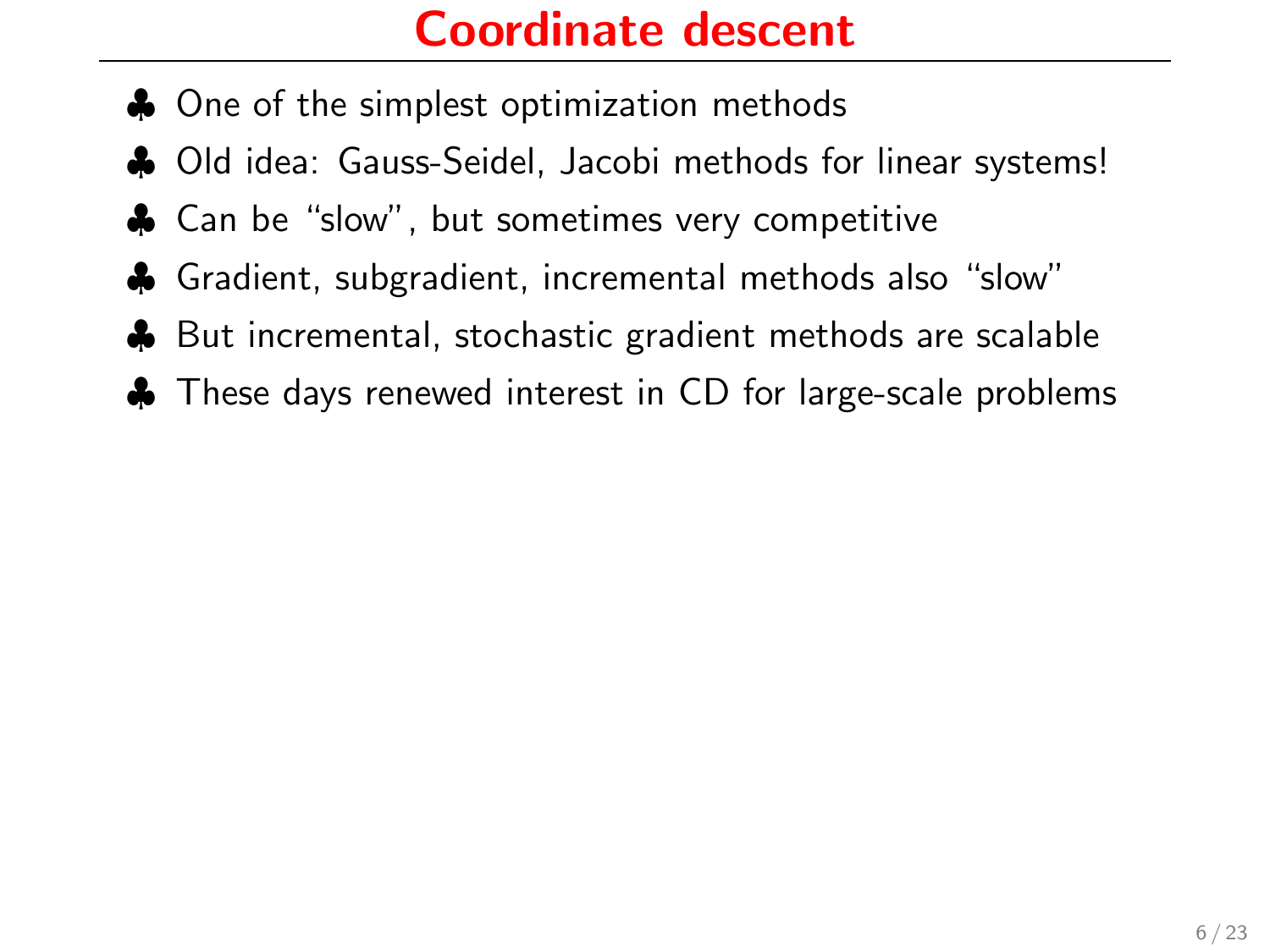- ♣ One of the simplest optimization methods
- ♣ Old idea: Gauss-Seidel, Jacobi methods for linear systems!
- ♣ Can be "slow", but sometimes very competitive
- ♣ Gradient, subgradient, incremental methods also "slow"
- ♣ But incremental, stochastic gradient methods are scalable
- ♣ These days renewed interest in CD for large-scale problems
- ♣ Notice: in general CD is "derivative free"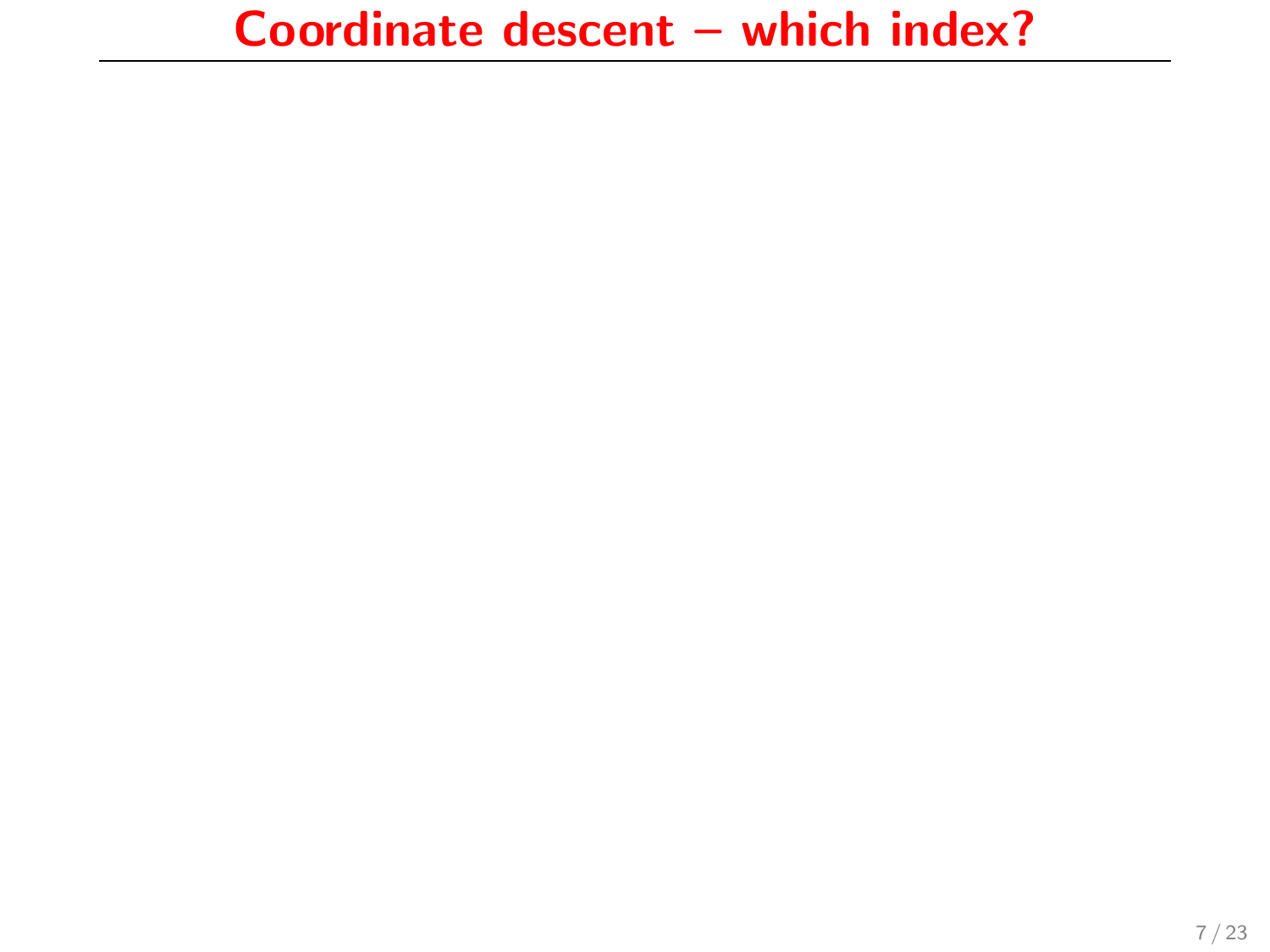**Gauss-Southwell:** If  $f$  is differentiable, at iteration  $k$ , pick the index that minimizes  $[\nabla f(x_k)]_i$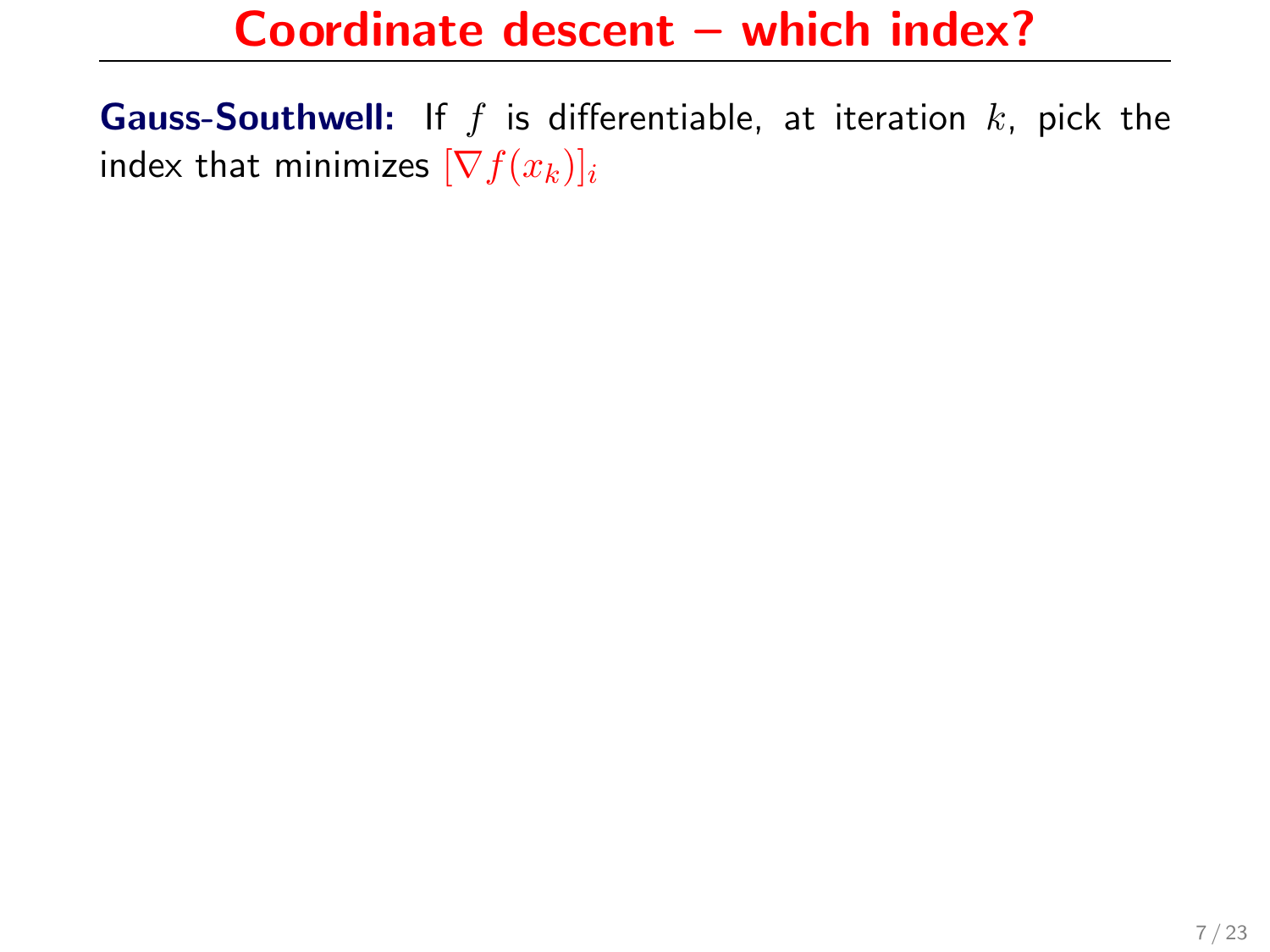**Gauss-Southwell:** If  $f$  is differentiable, at iteration  $k$ , pick the index that minimizes  $[\nabla f(x_k)]_i$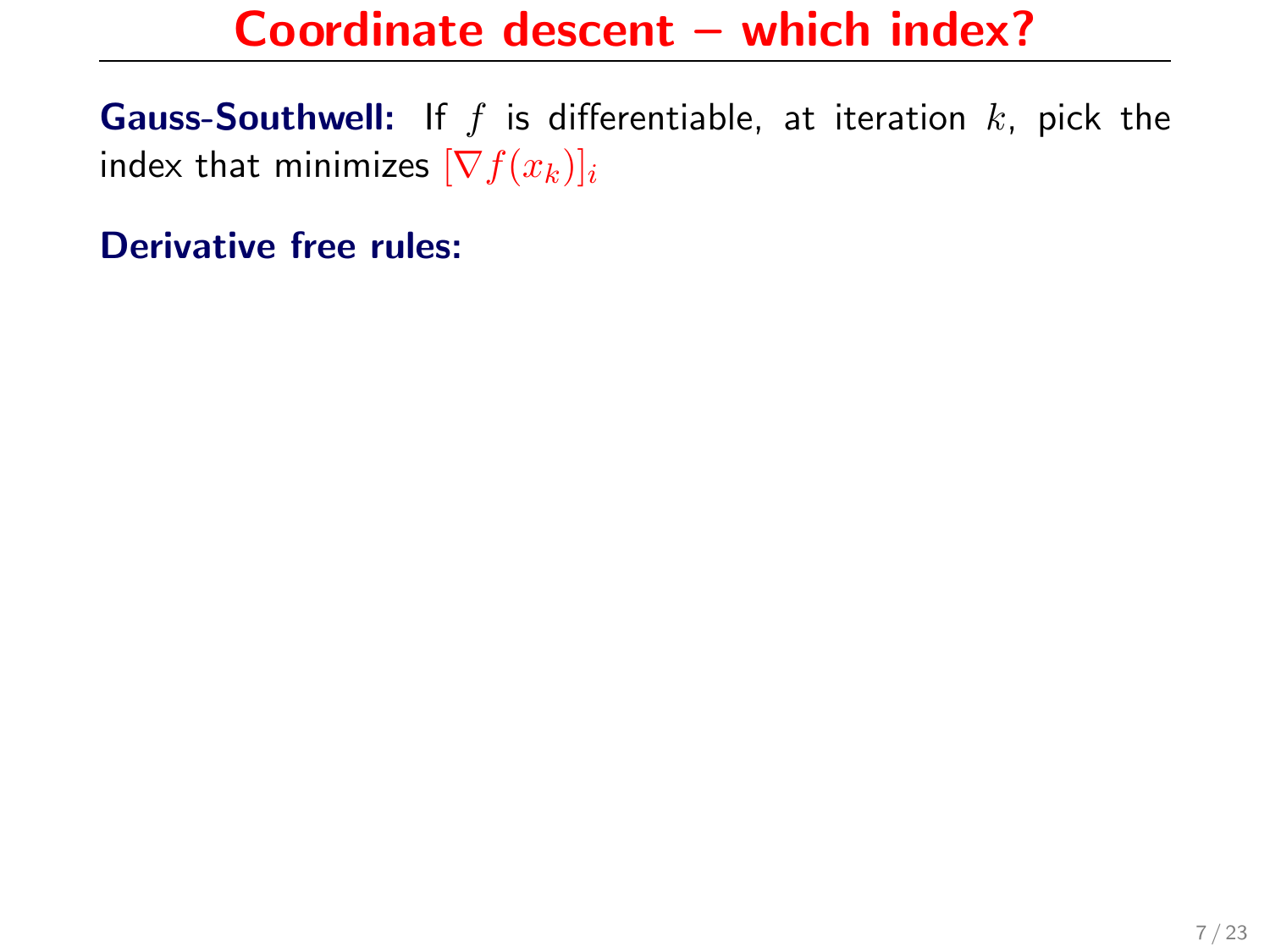**Gauss-Southwell:** If  $f$  is differentiable, at iteration  $k$ , pick the index that minimizes  $[\nabla f(x_k)]_i$ 

#### Derivative free rules:

 $\clubsuit$  Cyclic order  $1, 2, \ldots, n, 1, \ldots$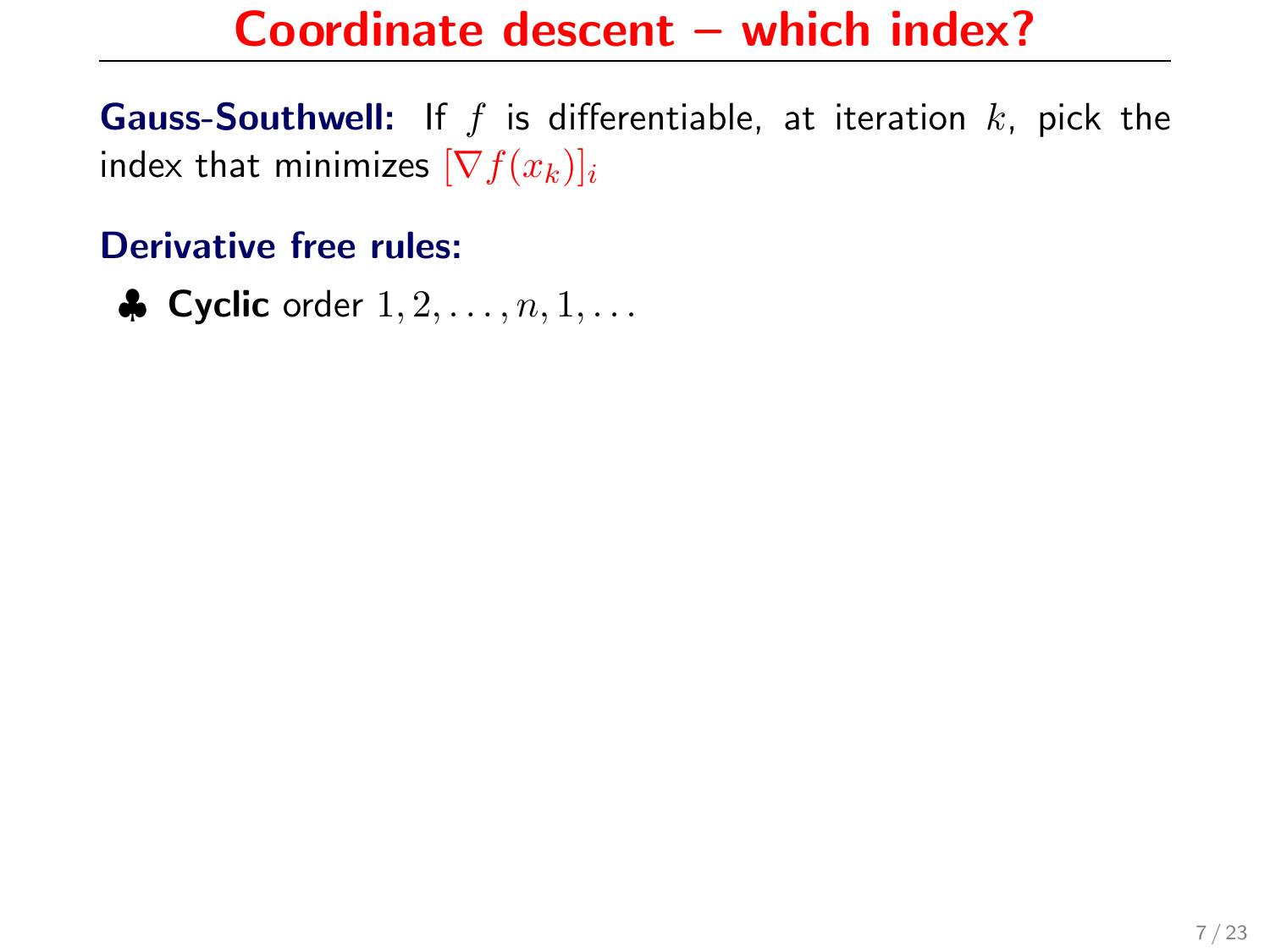**Gauss-Southwell:** If f is differentiable, at iteration  $k$ , pick the index that minimizes  $[\nabla f(x_k)]_i$ 

- $\bullet$  Cyclic order  $1, 2, \ldots, n, 1, \ldots$
- A Almost cyclic: Each coordinate  $1 \leq i \leq n$  picked at least once every B successive iterations  $(B \ge n)$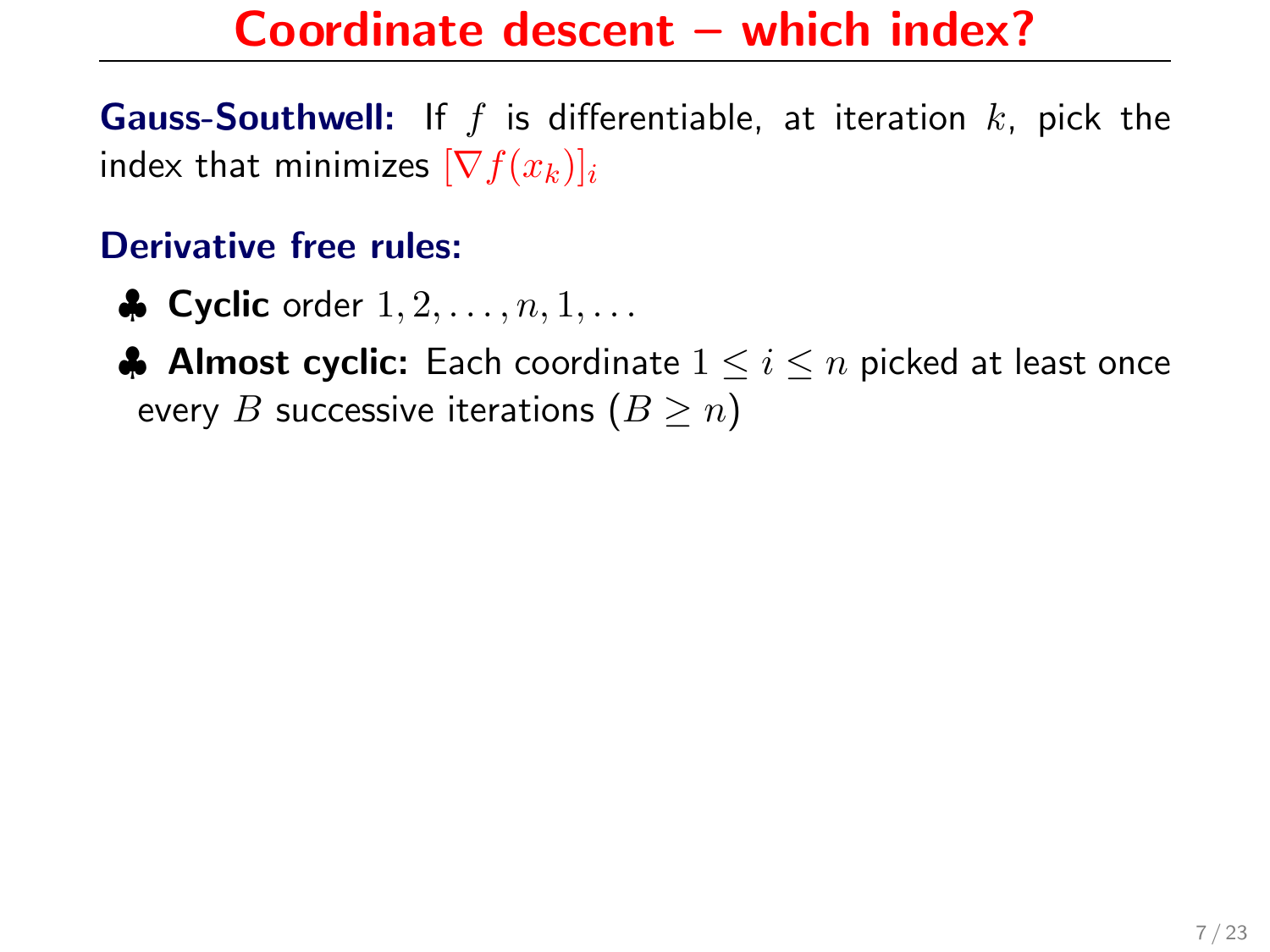**Gauss-Southwell:** If f is differentiable, at iteration  $k$ , pick the index that minimizes  $[\nabla f(x_k)]_i$ 

- $\bullet$  Cyclic order  $1, 2, \ldots, n, 1, \ldots$
- **♦ Almost cyclic:** Each coordinate  $1 \leq i \leq n$  picked at least once every B successive iterations  $(B \geq n)$
- **A** Double sweep,  $1, \ldots, n$  then  $n-1, \ldots, 1$ , repeat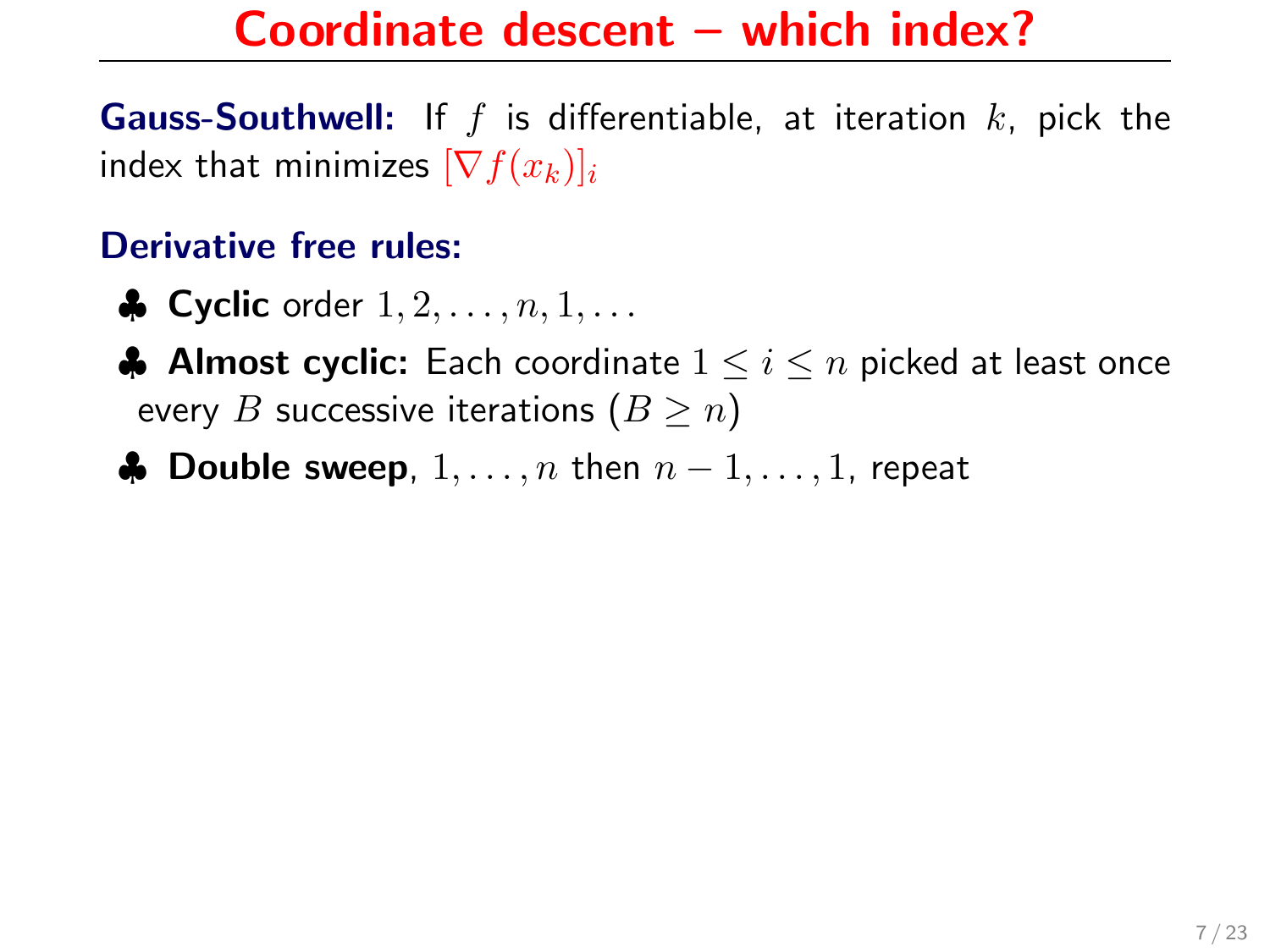**Gauss-Southwell:** If f is differentiable, at iteration  $k$ , pick the index that minimizes  $[\nabla f(x_k)]_i$ 

- $\bullet$  Cyclic order  $1, 2, \ldots, n, 1, \ldots$
- ♣ Almost cyclic: Each coordinate  $1 \leq i \leq n$  picked at least once every B successive iterations  $(B \geq n)$
- **A** Double sweep,  $1, \ldots, n$  then  $n-1, \ldots, 1$ , repeat
- ♣ Cylic with permutation: random order each cycle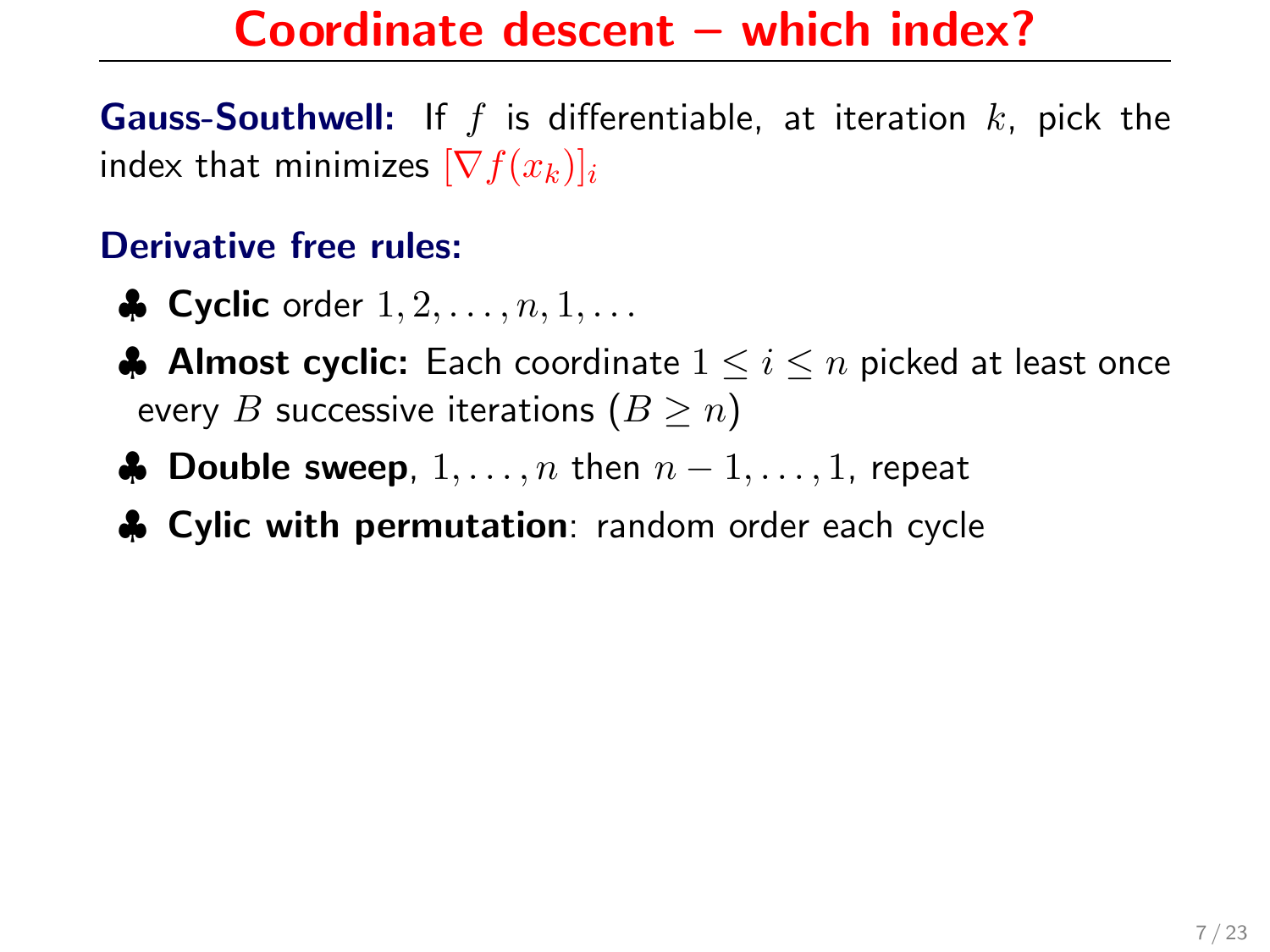**Gauss-Southwell:** If f is differentiable, at iteration  $k$ , pick the index that minimizes  $[\nabla f(x_k)]_i$ 

- $\bullet$  Cyclic order  $1, 2, \ldots, n, 1, \ldots$
- ♣ Almost cyclic: Each coordinate  $1 \leq i \leq n$  picked at least once every B successive iterations  $(B \geq n)$
- **A** Double sweep,  $1, \ldots, n$  then  $n-1, \ldots, 1$ , repeat
- ♣ Cylic with permutation: random order each cycle
- ♣ Random sampling: pick random index at each iteration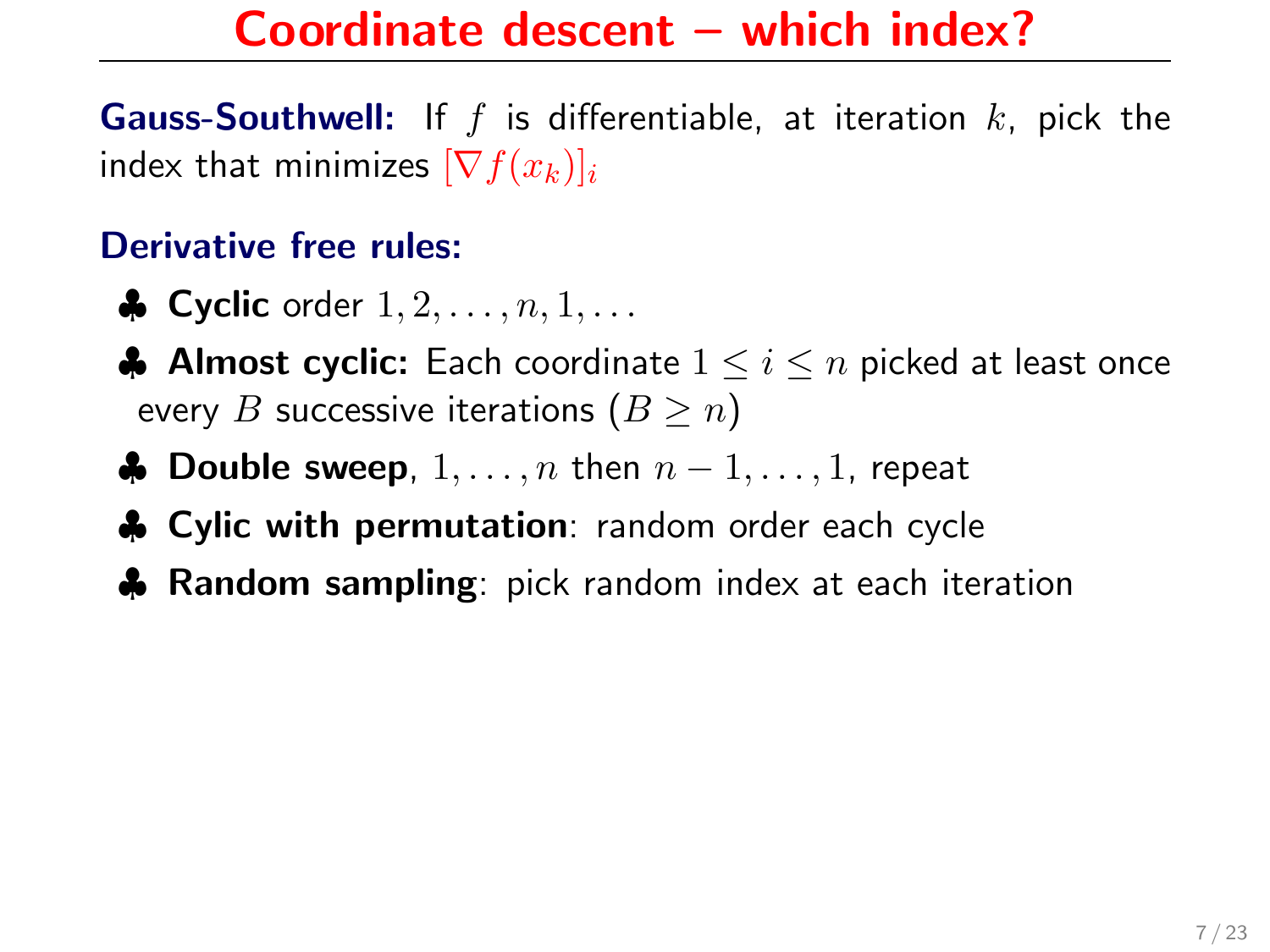# Coordinate descent – Example

$$
\min \|Ax - b\|_2^2
$$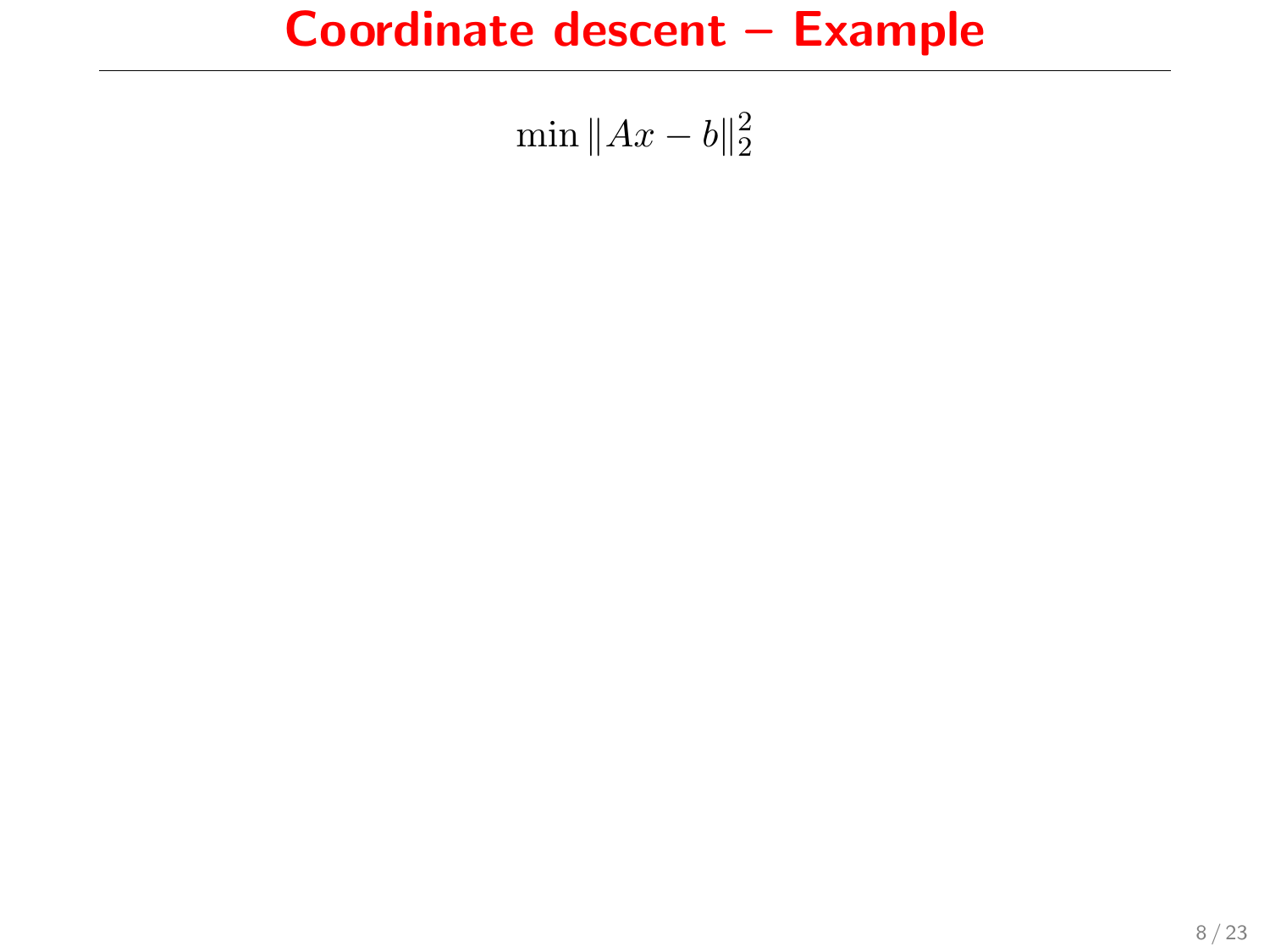# Coordinate descent – Example

$$
\min \|Ax - b\|_2^2
$$

#### Coordinate descent update

$$
x_j \leftarrow \frac{\sum_{i=1}^m a_{ij} \left( b_i - \sum_{l \neq j} a_{il} x_l \right)}{\sum_{i=1}^m a_{ij}^2}
$$

(dropped superscripts, since we overwrite)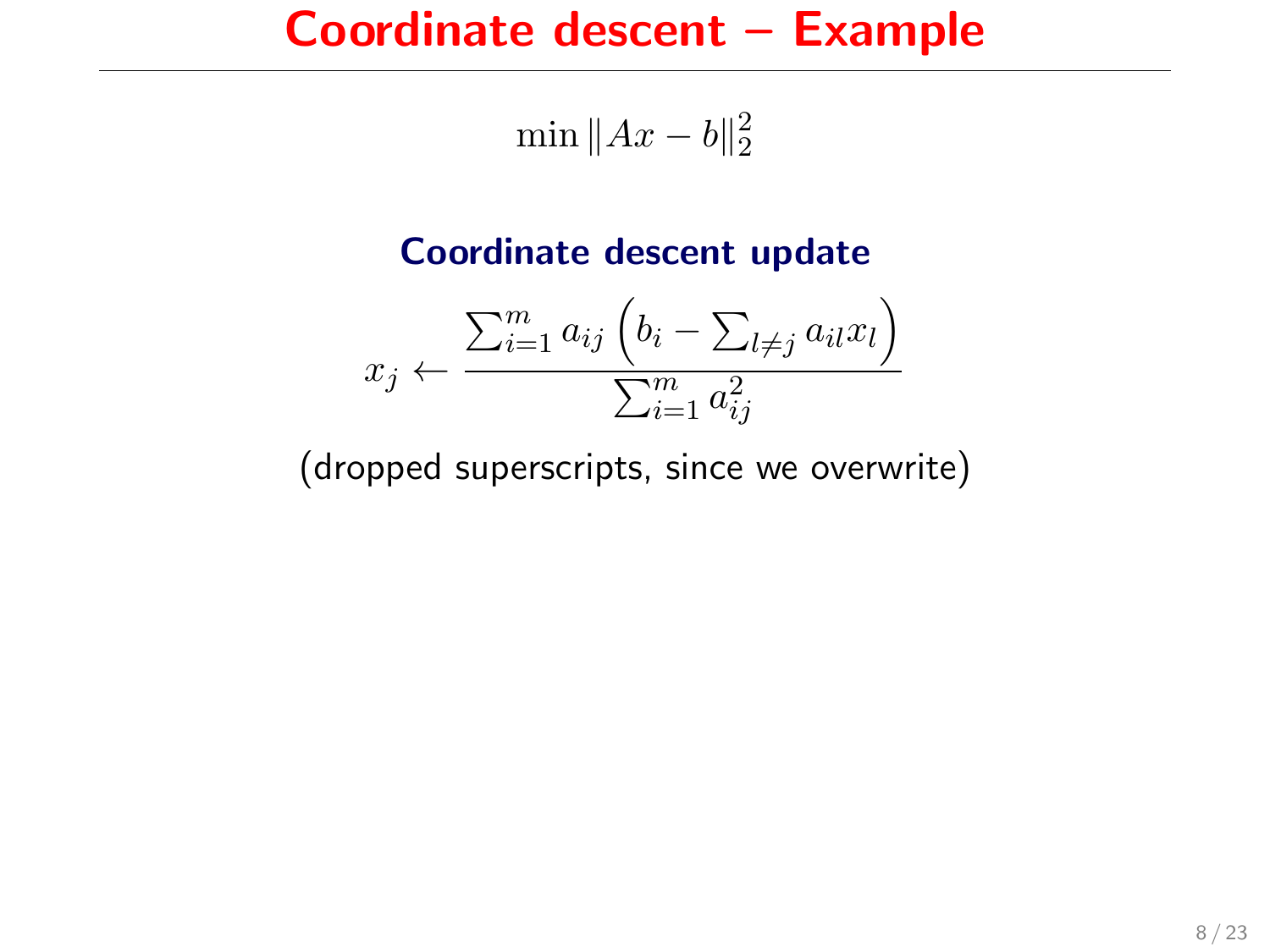#### Advantages

 $\diamondsuit$  Each iteration usually cheap (single variable optimization)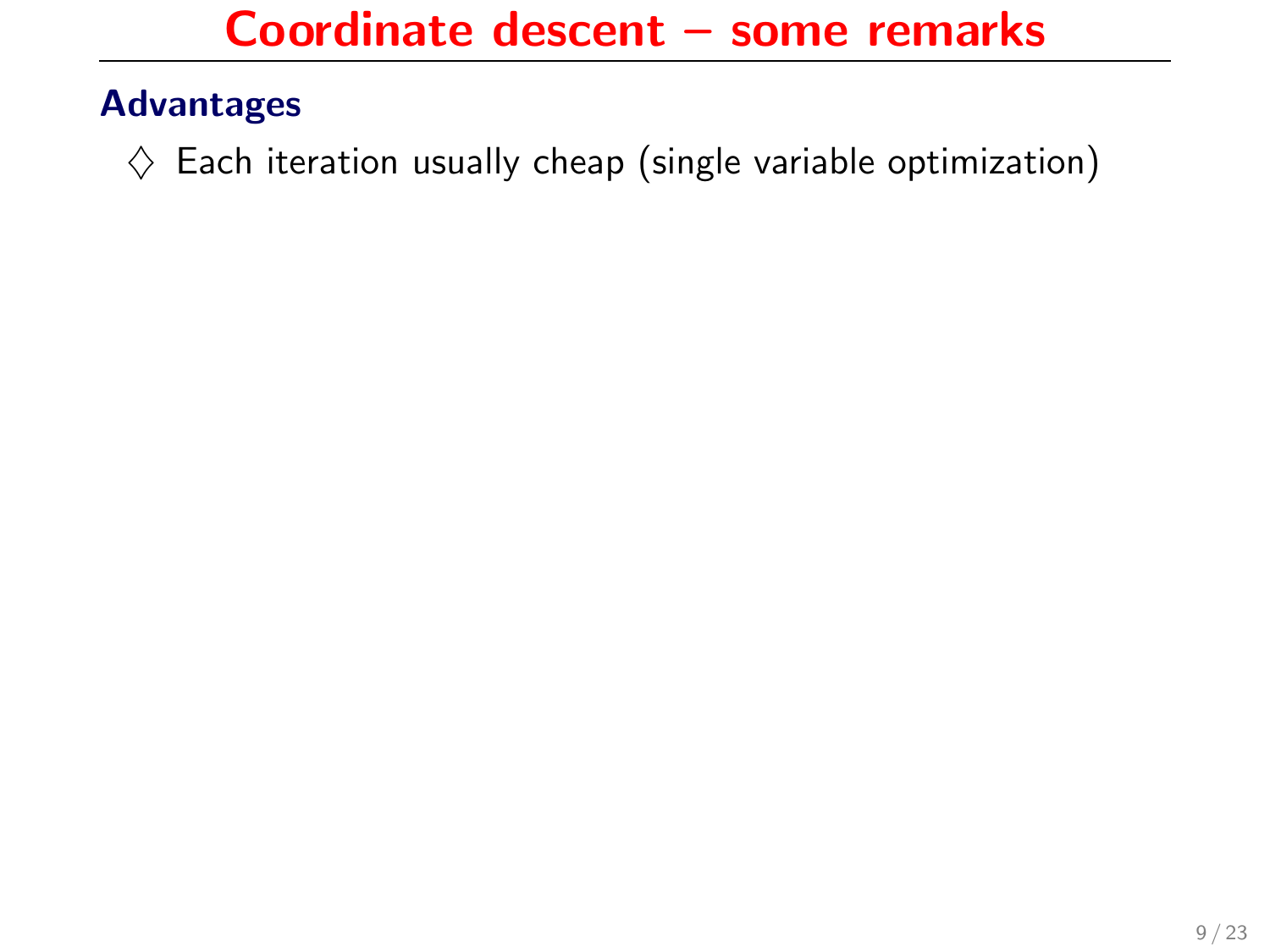- $\diamondsuit$  Each iteration usually cheap (single variable optimization)
- $\diamondsuit$  No extra storage vectors needed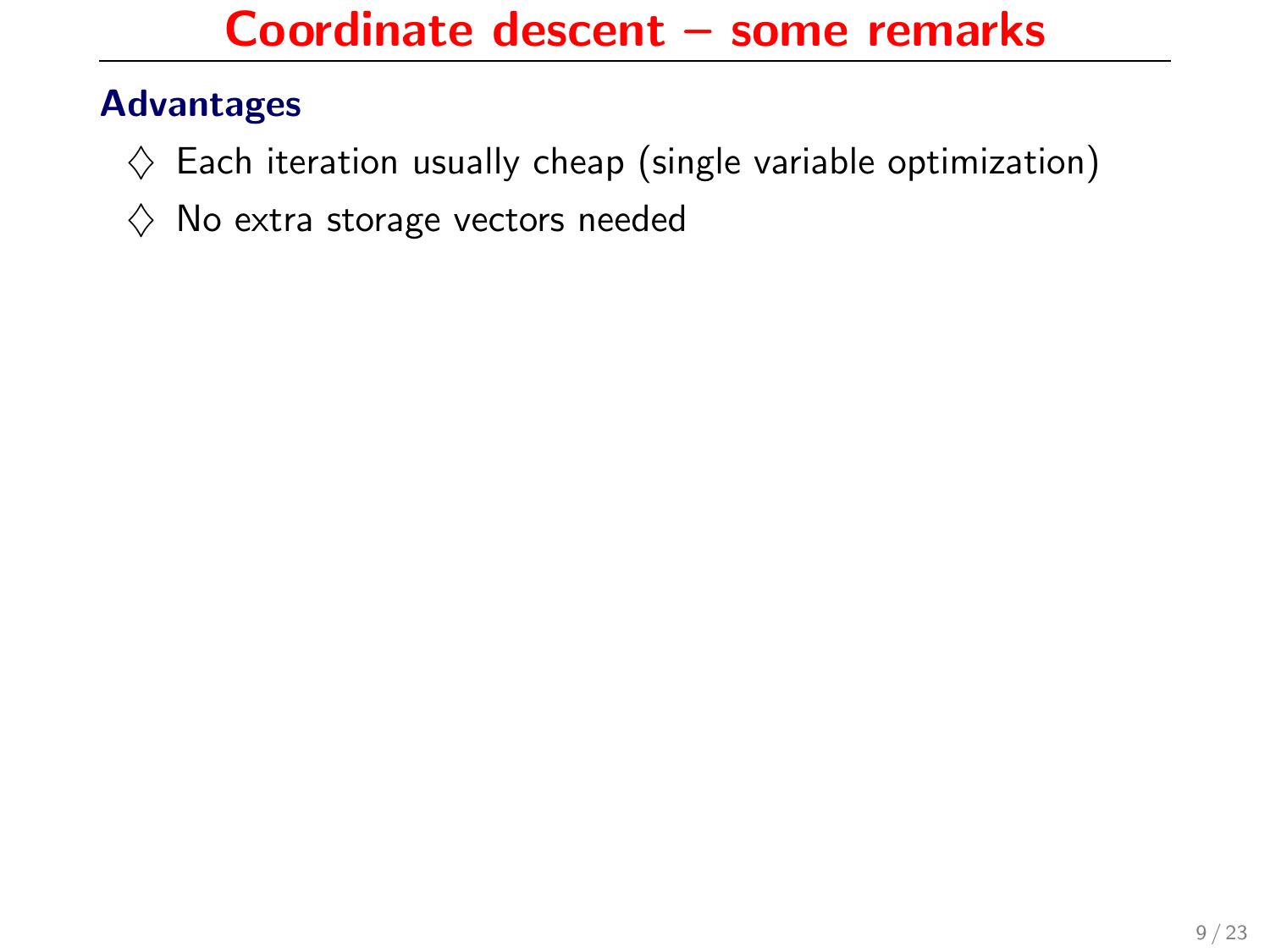- $\diamondsuit$  Each iteration usually cheap (single variable optimization)
- $\diamondsuit$  No extra storage vectors needed
- $\diamondsuit$  No stepsize tuning  $\ddot{\bullet}$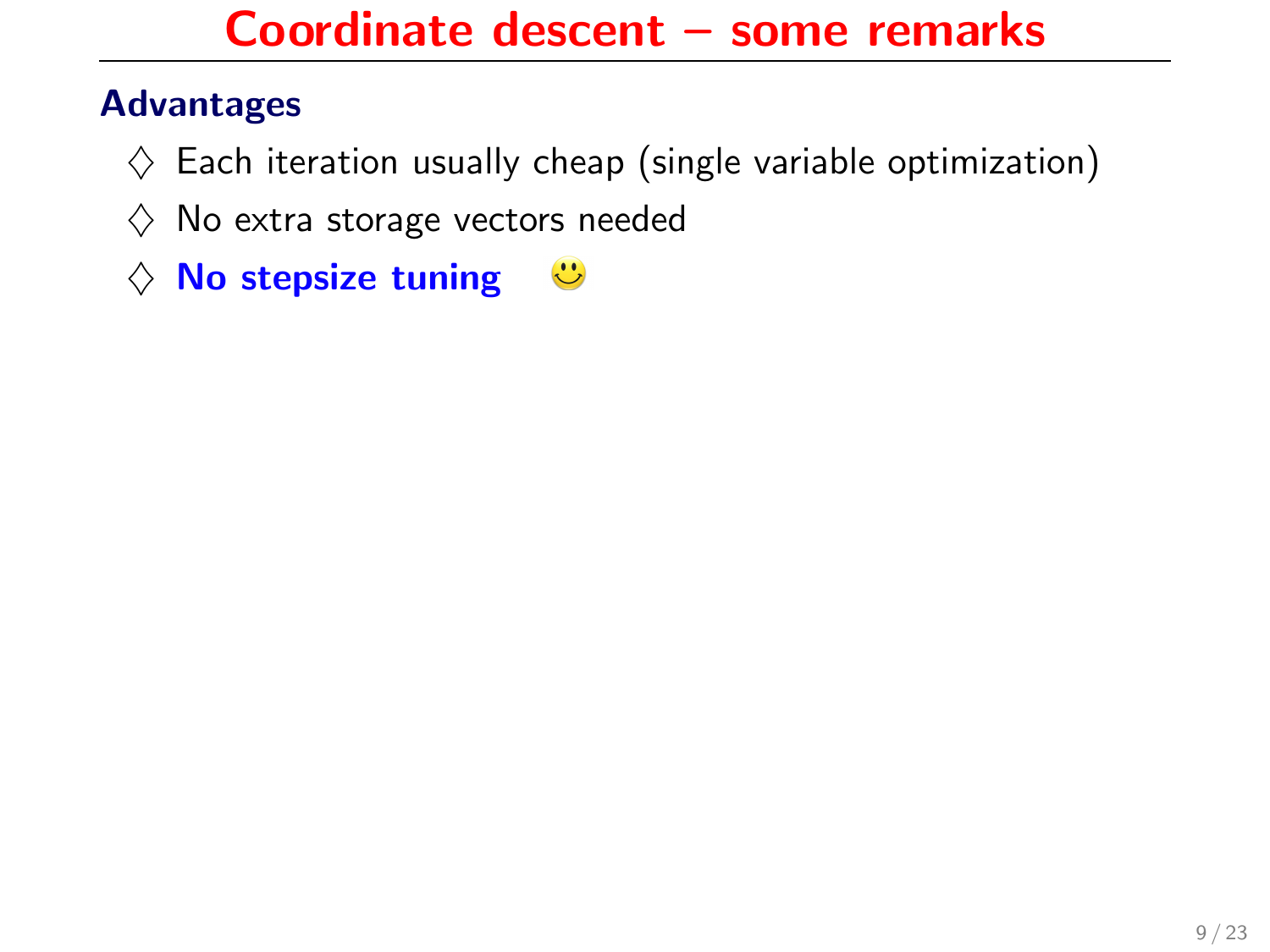- $\diamondsuit$  Each iteration usually cheap (single variable optimization)
- $\Diamond$  No extra storage vectors needed
- $\diamondsuit$  No stepsize tuning  $\ddot{\mathbf{C}}$
- $\Diamond$  No other pesky parameters (usually) that must be tuned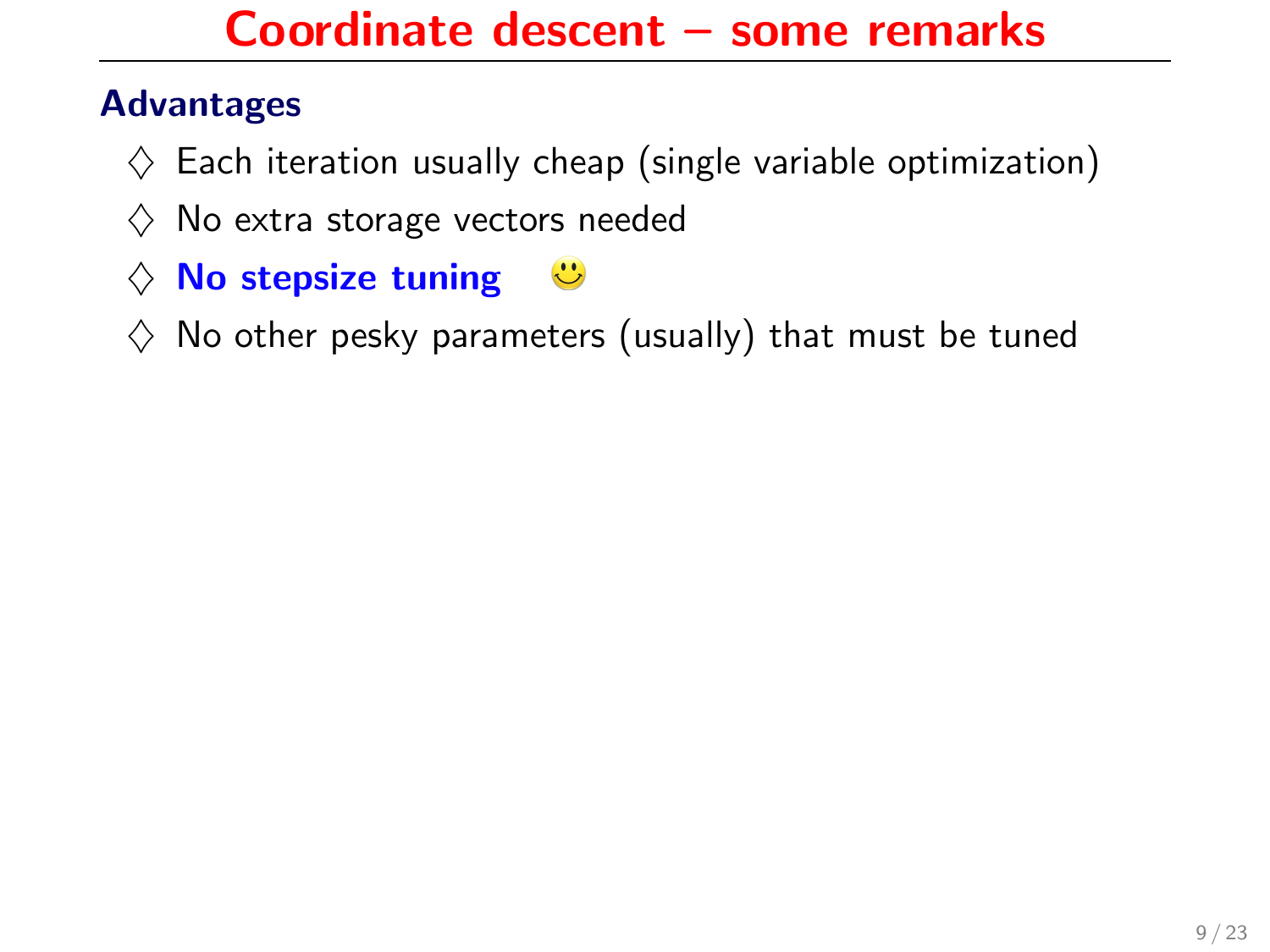- $\diamondsuit$  Each iteration usually cheap (single variable optimization)
- $\Diamond$  No extra storage vectors needed
- $\diamondsuit$  No stepsize tuning  $\mathbf{\ddot{\cup}}$
- $\diamondsuit$  No other pesky parameters (usually) that must be tuned
- $\diamondsuit$  Simple to implement (like all other methods we've seen so far)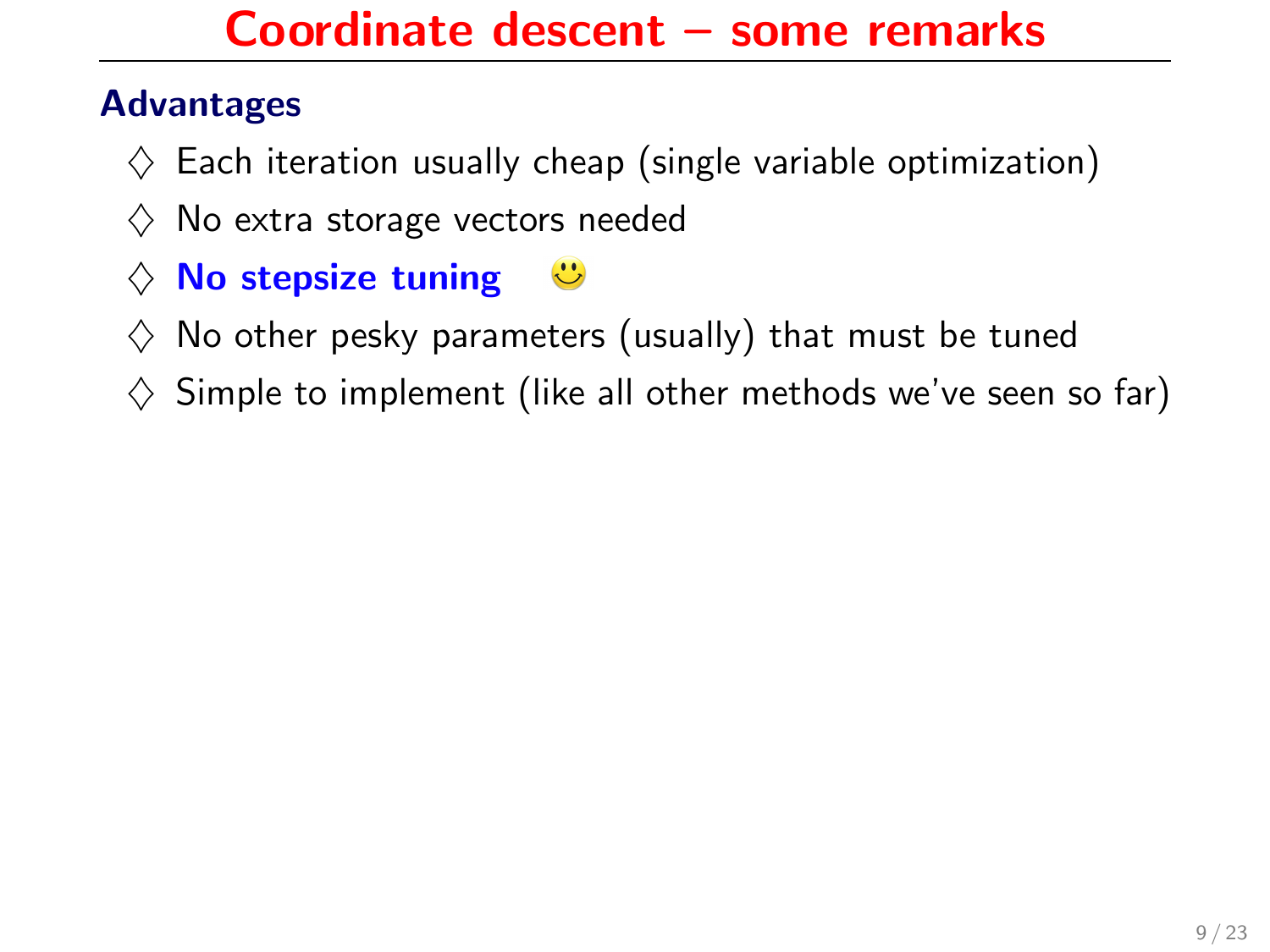- $\diamondsuit$  Each iteration usually cheap (single variable optimization)
- $\Diamond$  No extra storage vectors needed
- $\diamondsuit$  No stepsize tuning
- $\diamondsuit$  No other pesky parameters (usually) that must be tuned
- $\diamondsuit$  Simple to implement (like all other methods we've seen so far)
- $\diamondsuit$  Works well for large-scale problems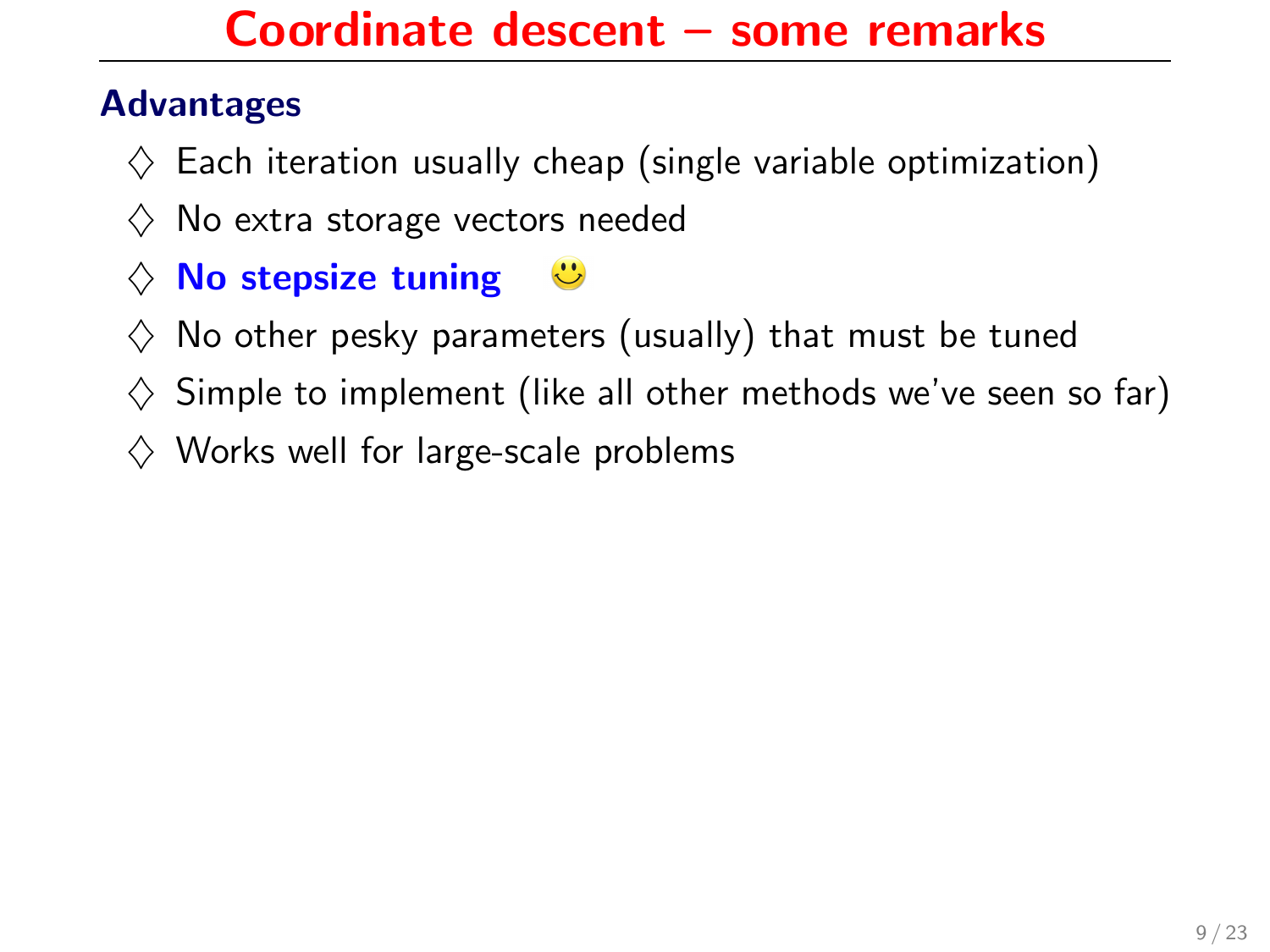- $\diamondsuit$  Each iteration usually cheap (single variable optimization)
- $\diamondsuit$  No extra storage vectors needed
- $\diamondsuit$  No stepsize tuning
- $\diamondsuit$  No other pesky parameters (usually) that must be tuned
- $\diamondsuit$  Simple to implement (like all other methods we've seen so far)
- $\diamondsuit$  Works well for large-scale problems
- $\diamondsuit$  Currently quite popular; parallel versions exist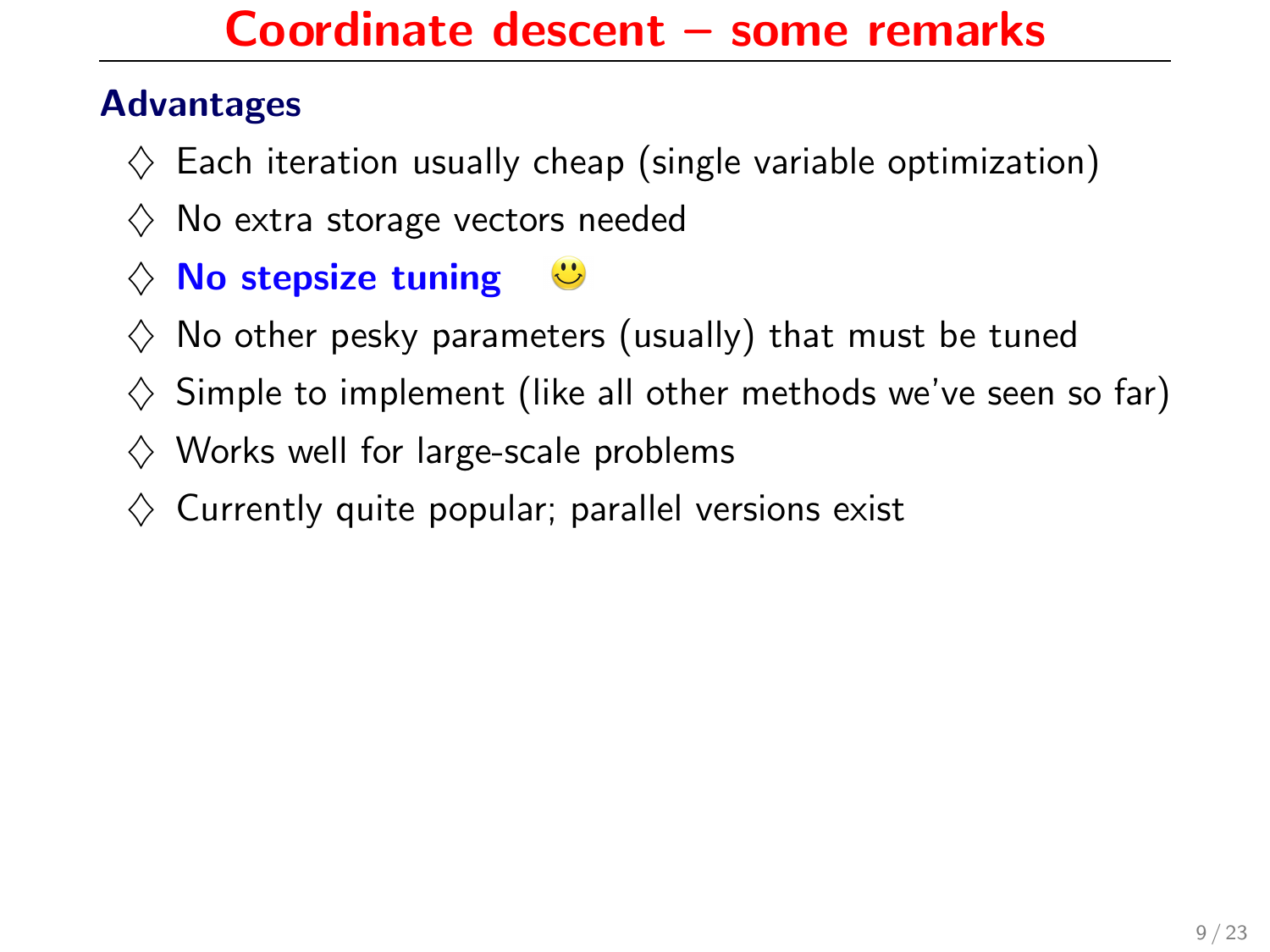#### Advantages

- $\Diamond$  Each iteration usually cheap (single variable optimization)
- $\Diamond$  No extra storage vectors needed
- $\diamondsuit$  No stepsize tuning
- $\diamondsuit$  No other pesky parameters (usually) that must be tuned
- $\diamondsuit$  Simple to implement (like all other methods we've seen so far)
- $\diamondsuit$  Works well for large-scale problems
- $\diamondsuit$  Currently quite popular; parallel versions exist

#### **Disadvantages**

♠ Tricky if single variable optimization is hard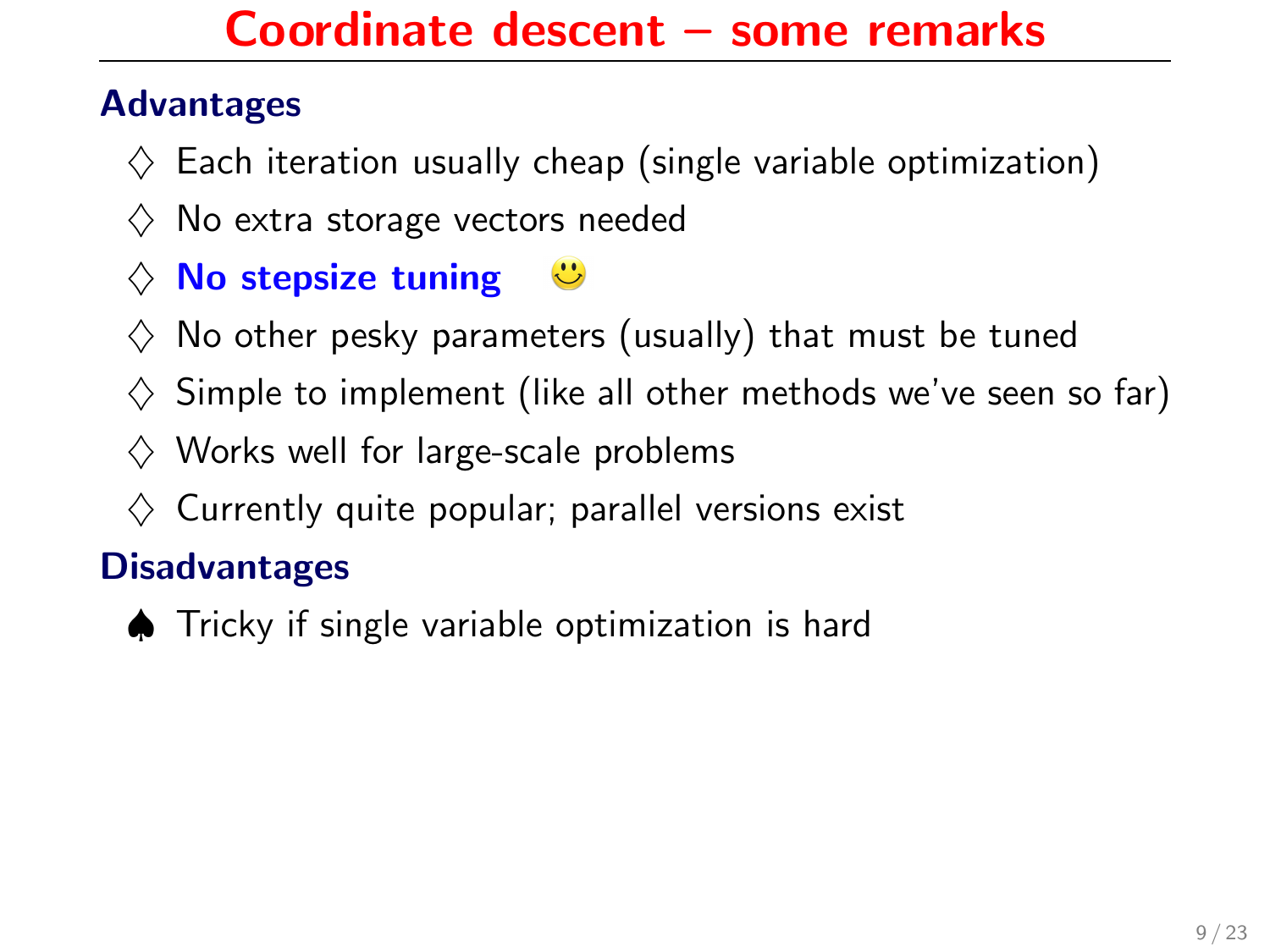#### Advantages

- $\Diamond$  Each iteration usually cheap (single variable optimization)
- $\Diamond$  No extra storage vectors needed
- $\diamondsuit$  No stepsize tuning
- $\diamondsuit$  No other pesky parameters (usually) that must be tuned
- $\diamondsuit$  Simple to implement (like all other methods we've seen so far)
- $\diamondsuit$  Works well for large-scale problems
- $\diamondsuit$  Currently quite popular; parallel versions exist

#### **Disadvantages**

- ♠ Tricky if single variable optimization is hard
- ♠ Convergence theory can be complicated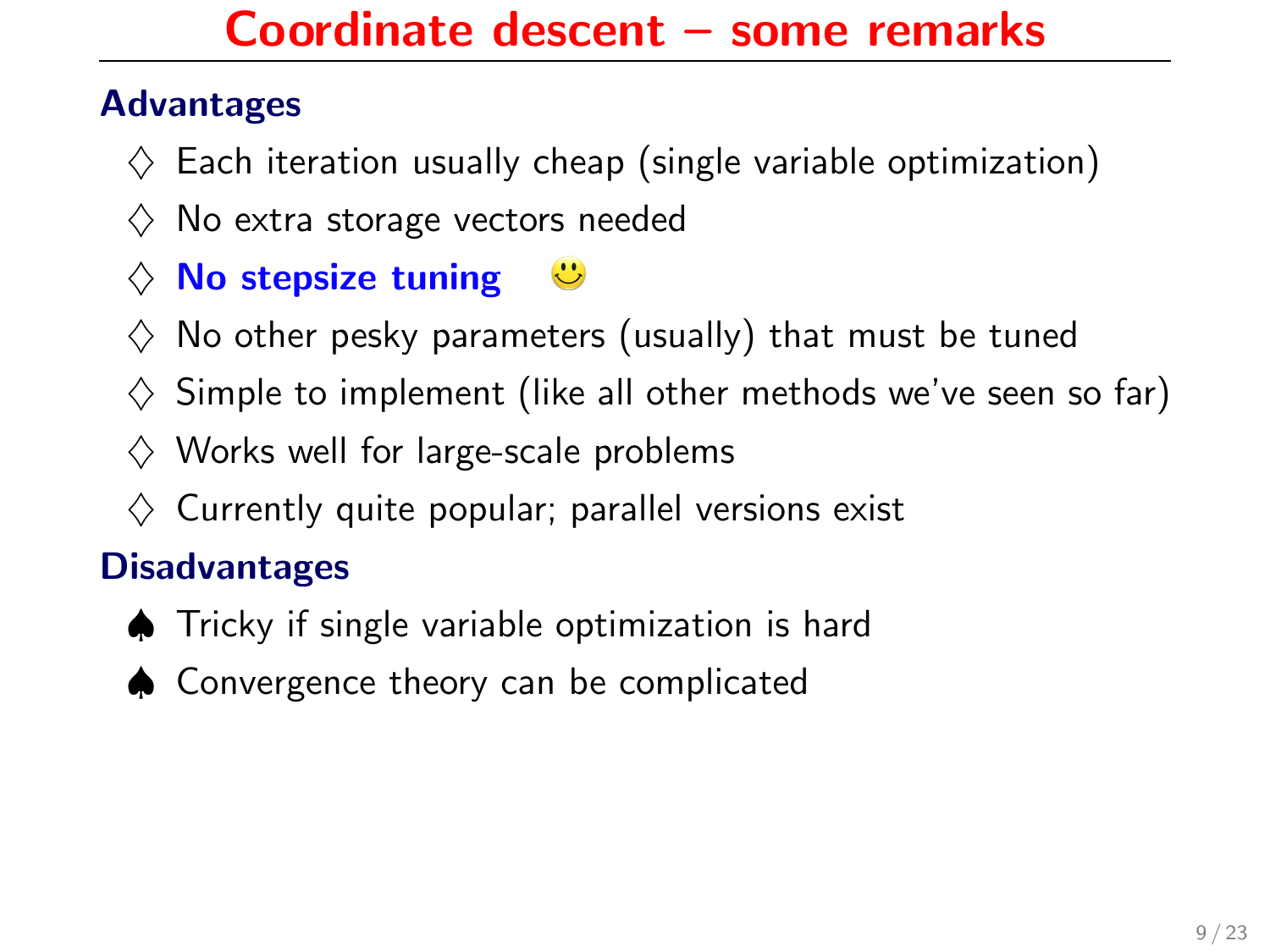#### Advantages

- $\Diamond$  Each iteration usually cheap (single variable optimization)
- $\Diamond$  No extra storage vectors needed
- $\diamondsuit$  No stepsize tuning
- $\diamondsuit$  No other pesky parameters (usually) that must be tuned
- $\diamondsuit$  Simple to implement (like all other methods we've seen so far)
- $\diamondsuit$  Works well for large-scale problems
- $\diamondsuit$  Currently quite popular; parallel versions exist

#### **Disadvantages**

- ♠ Tricky if single variable optimization is hard
- ♠ Convergence theory can be complicated
- ♠ Can be slower near optimum than more sophisticated methods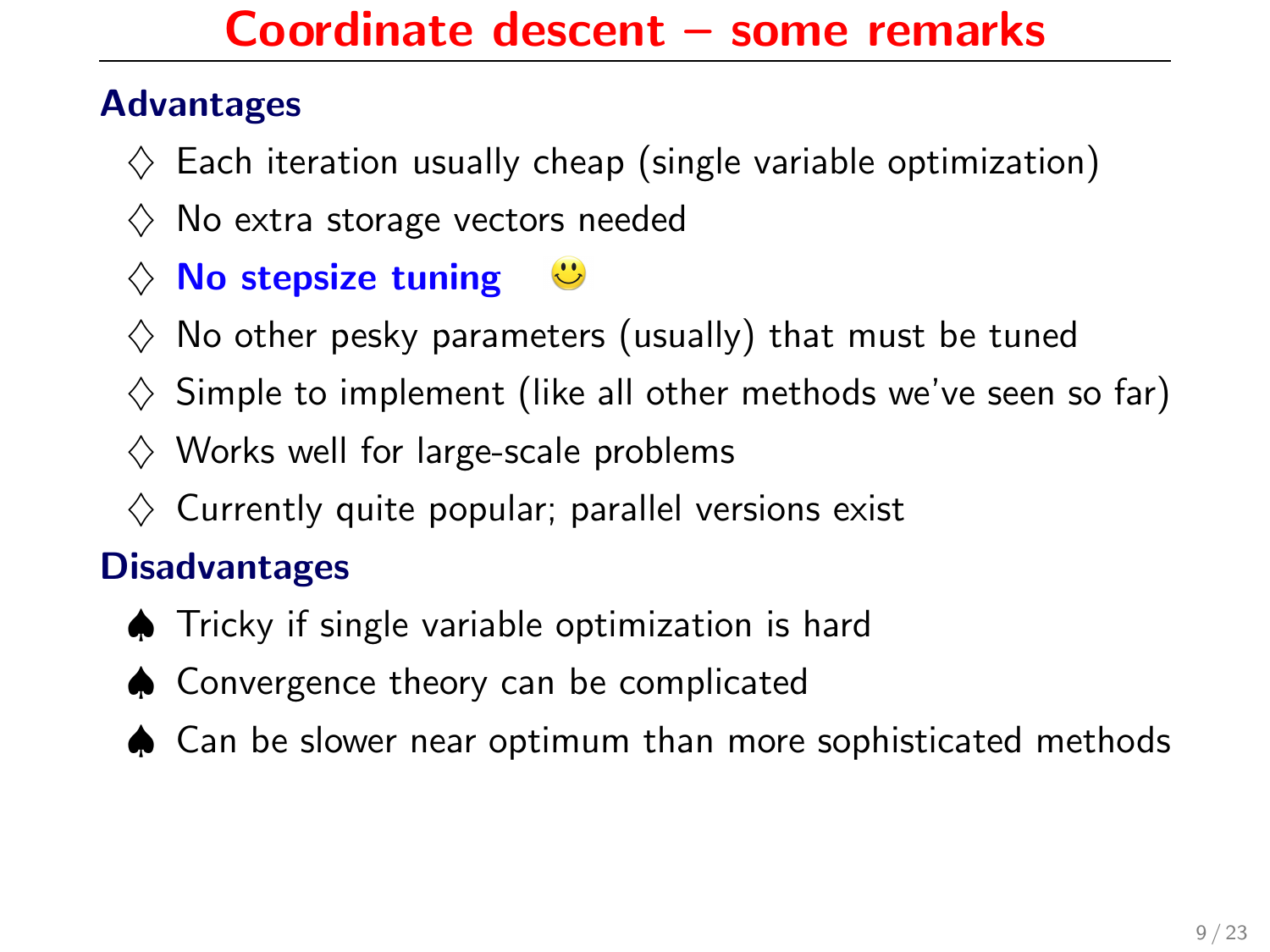#### Advantages

- $\Diamond$  Each iteration usually cheap (single variable optimization)
- $\Diamond$  No extra storage vectors needed
- $\diamondsuit$  No stepsize tuning
- $\diamondsuit$  No other pesky parameters (usually) that must be tuned
- $\diamondsuit$  Simple to implement (like all other methods we've seen so far)
- $\diamondsuit$  Works well for large-scale problems
- $\diamondsuit$  Currently quite popular; parallel versions exist

#### **Disadvantages**

- ♠ Tricky if single variable optimization is hard
- ♠ Convergence theory can be complicated
- ♠ Can be slower near optimum than more sophisticated methods
- ♠ Nonsmooth case more tricky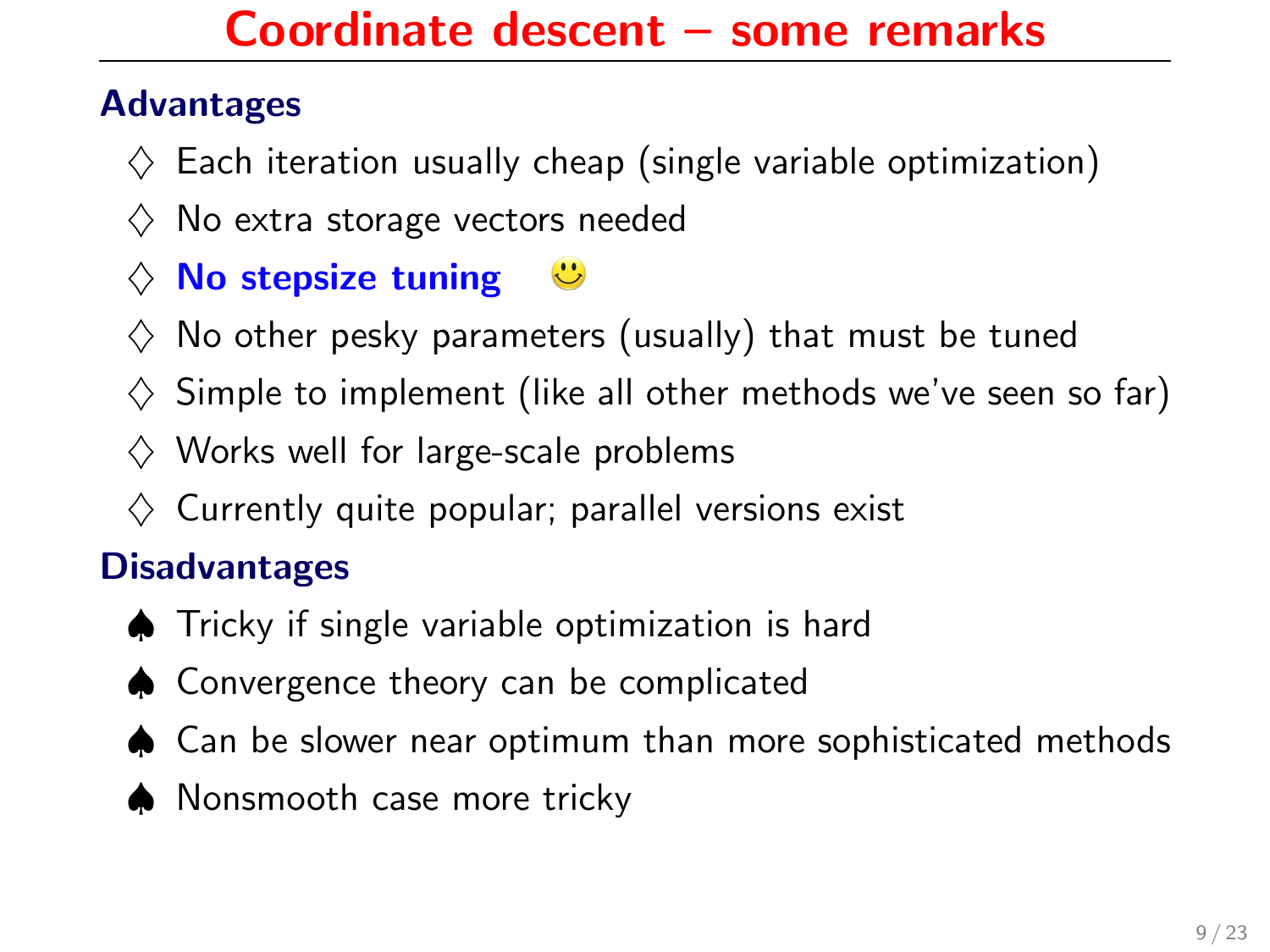# Block coordinate descent (BCD)

$$
\min f(\boldsymbol{x}) := f(\boldsymbol{x}_1, \dots, \boldsymbol{x}_m) \n\boldsymbol{x} \in \mathcal{X}_1 \times \mathcal{X}_2 \times \dots \times \mathcal{X}_m.
$$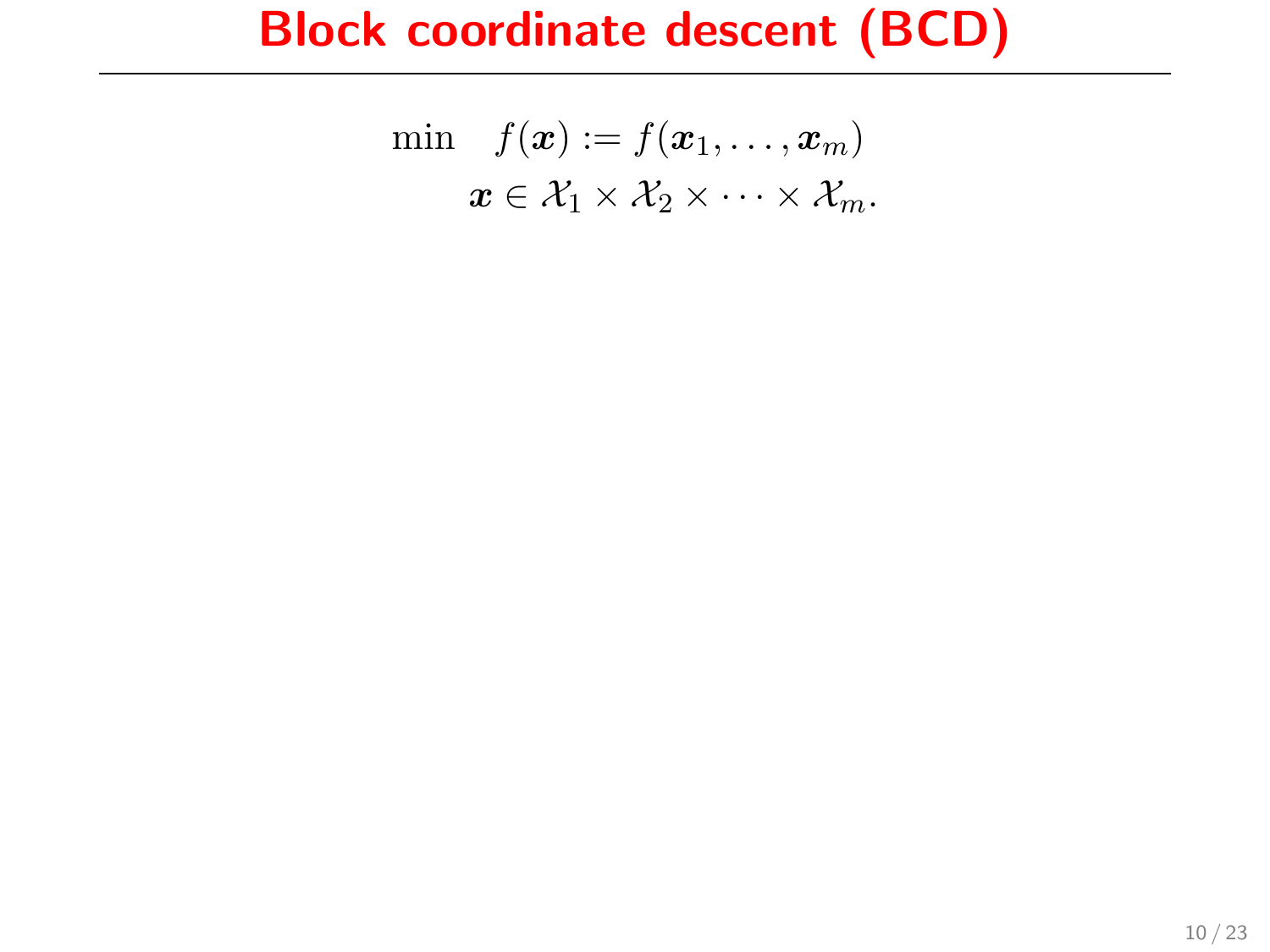### Block coordinate descent (BCD)

$$
\min f(\boldsymbol{x}) := f(\boldsymbol{x}_1, \dots, \boldsymbol{x}_m) \n\boldsymbol{x} \in \mathcal{X}_1 \times \mathcal{X}_2 \times \dots \times \mathcal{X}_m.
$$

#### Gauss-Seidel style

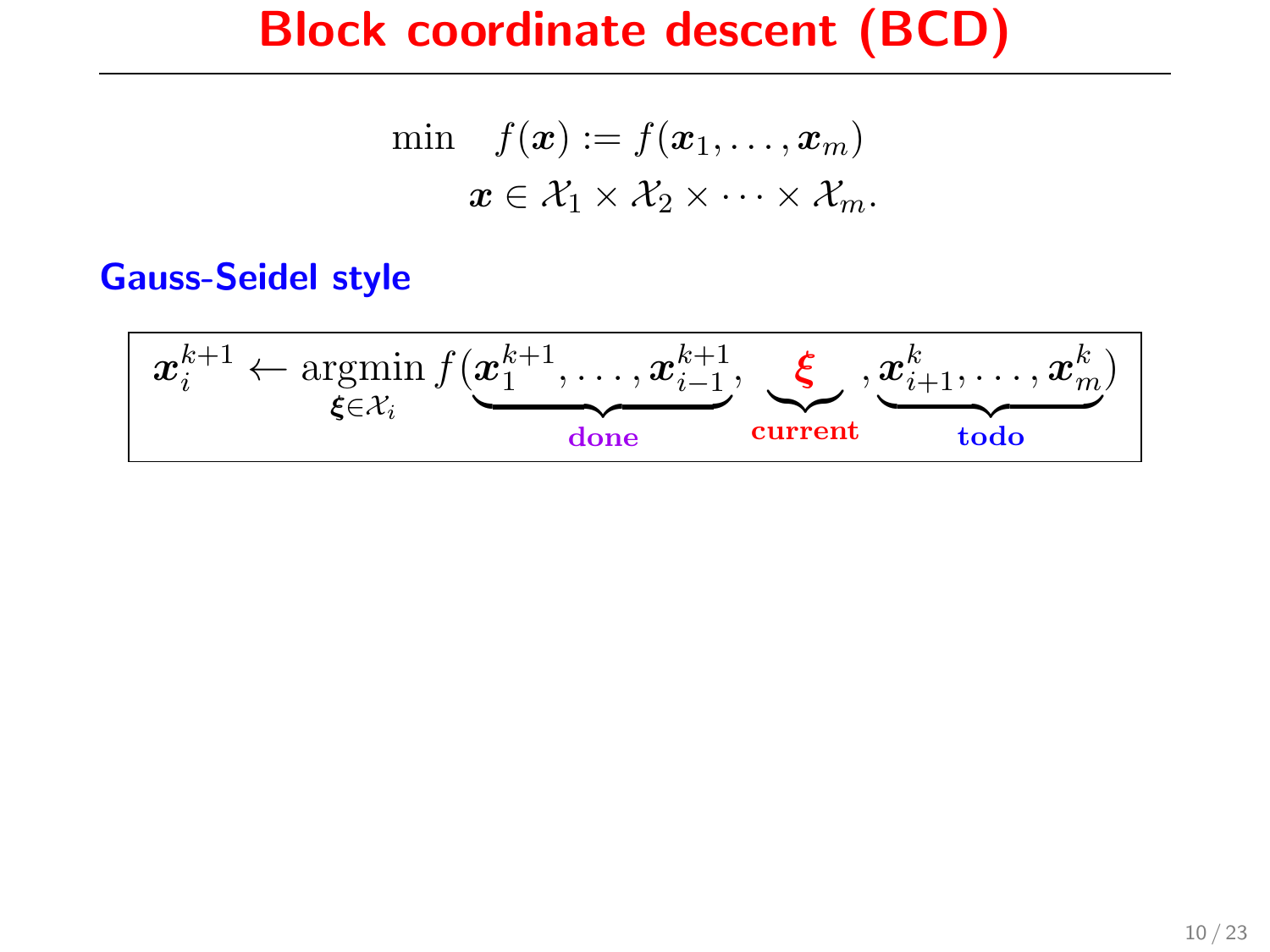### Block coordinate descent (BCD)

$$
\min f(\boldsymbol{x}) := f(\boldsymbol{x}_1, \dots, \boldsymbol{x}_m) \n\boldsymbol{x} \in \mathcal{X}_1 \times \mathcal{X}_2 \times \dots \times \mathcal{X}_m.
$$

#### Gauss-Seidel style



Jacobi style (easy to parallelize)

$$
\mathbf{x}_{i}^{k+1} \leftarrow \operatorname*{argmin}_{\xi \in \mathcal{X}_{i}} f(\underbrace{\mathbf{x}_{1}^{k}, \ldots, \mathbf{x}_{i-1}^{k}}_{\text{don't clobber}}, \underbrace{\xi}_{\text{current}}, \underbrace{\mathbf{x}_{i+1}^{k}, \ldots, \mathbf{x}_{m}^{k}}_{\text{todo}})
$$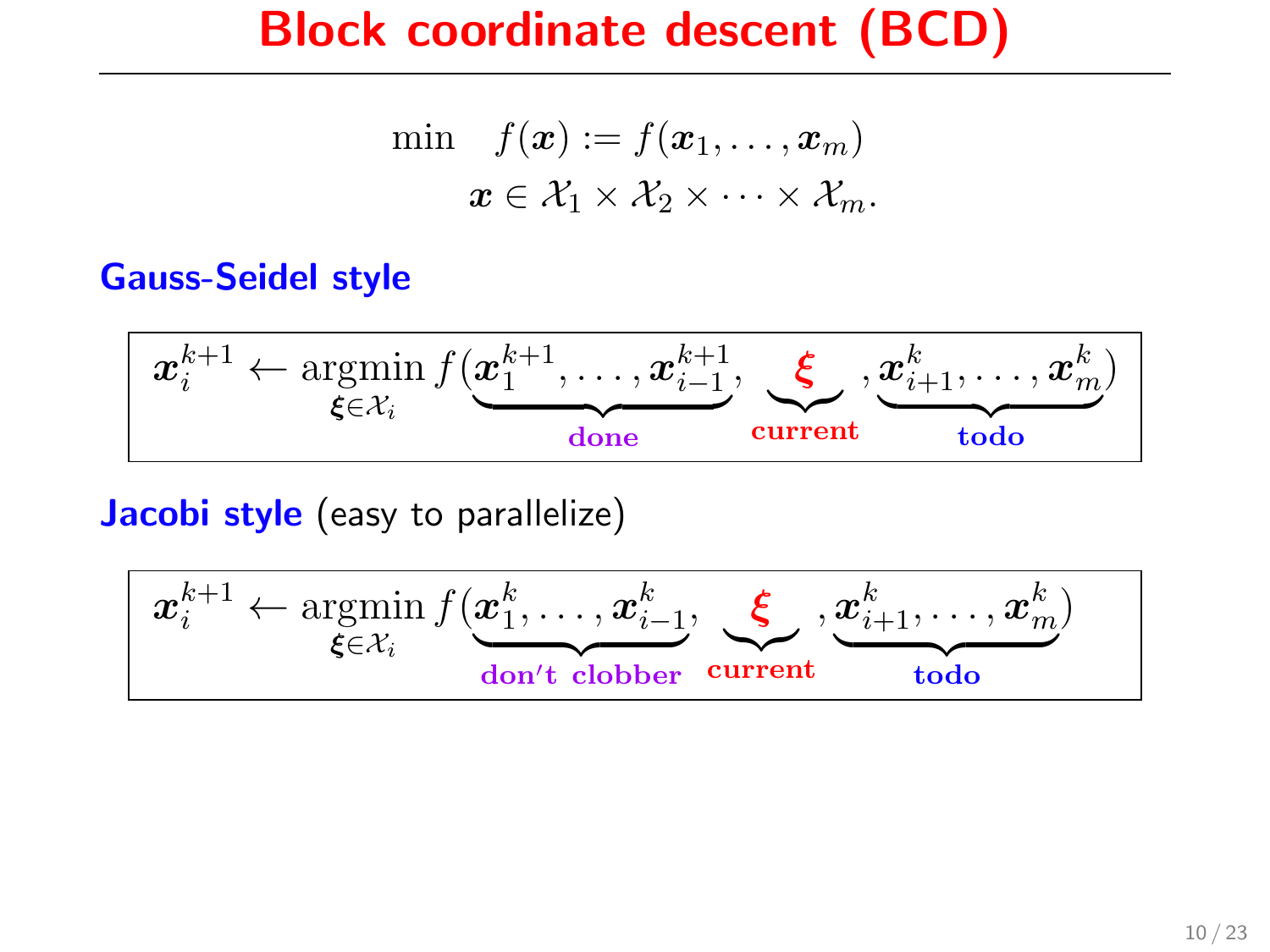### BCD – convergence

**Theorem** Let f be continuously differentiable over  $\mathcal{X} := \mathbb{X}_{i=1}^m \mathcal{X}_i$ .<br>Further, assume for each block i and  $x \in \mathcal{X}$  the minimum Further, assume for each block i and  $x \in \mathcal{X}$ , the minimum

$$
\min_{\boldsymbol{\xi} \in \mathcal{X}_i} f(\boldsymbol{x}_1,\dots,\boldsymbol{x}_{i+1},\boldsymbol{\xi},\boldsymbol{x}_{i+1},\dots,\boldsymbol{x}_m)
$$

is  $\textsf{uniquely attained}$ . Every limit point of the sequence  $\{x^k\}$  generated by BCD, is a stationary point of  $f$ .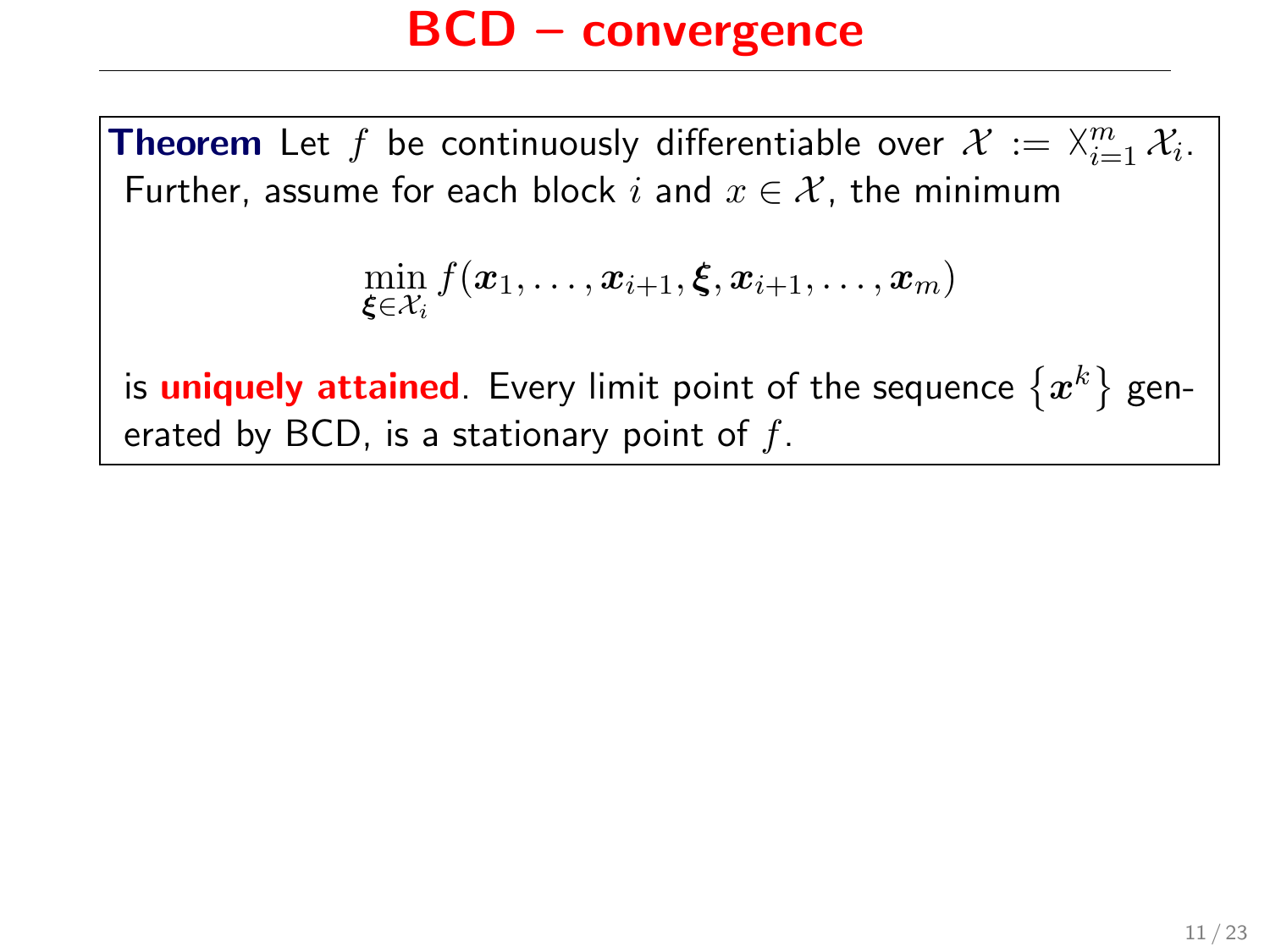### BCD – convergence

**Theorem** Let f be continuously differentiable over  $\mathcal{X} := \mathbb{X}_{i=1}^m \mathcal{X}_i$ .<br>Further, assume for each block i and  $x \in \mathcal{X}$  the minimum Further, assume for each block i and  $x \in \mathcal{X}$ , the minimum

$$
\min_{\boldsymbol{\xi} \in \mathcal{X}_i} f(\boldsymbol{x}_1,\dots,\boldsymbol{x}_{i+1},\boldsymbol{\xi},\boldsymbol{x}_{i+1},\dots,\boldsymbol{x}_m)
$$

is  $\textsf{uniquely attained}$ . Every limit point of the sequence  $\{x^k\}$  generated by BCD, is a stationary point of  $f$ .

**Corollary.** If  $f$  is in addition convex, then every limit point of the BCD sequence  $\{x^k\}$  is a global minimum.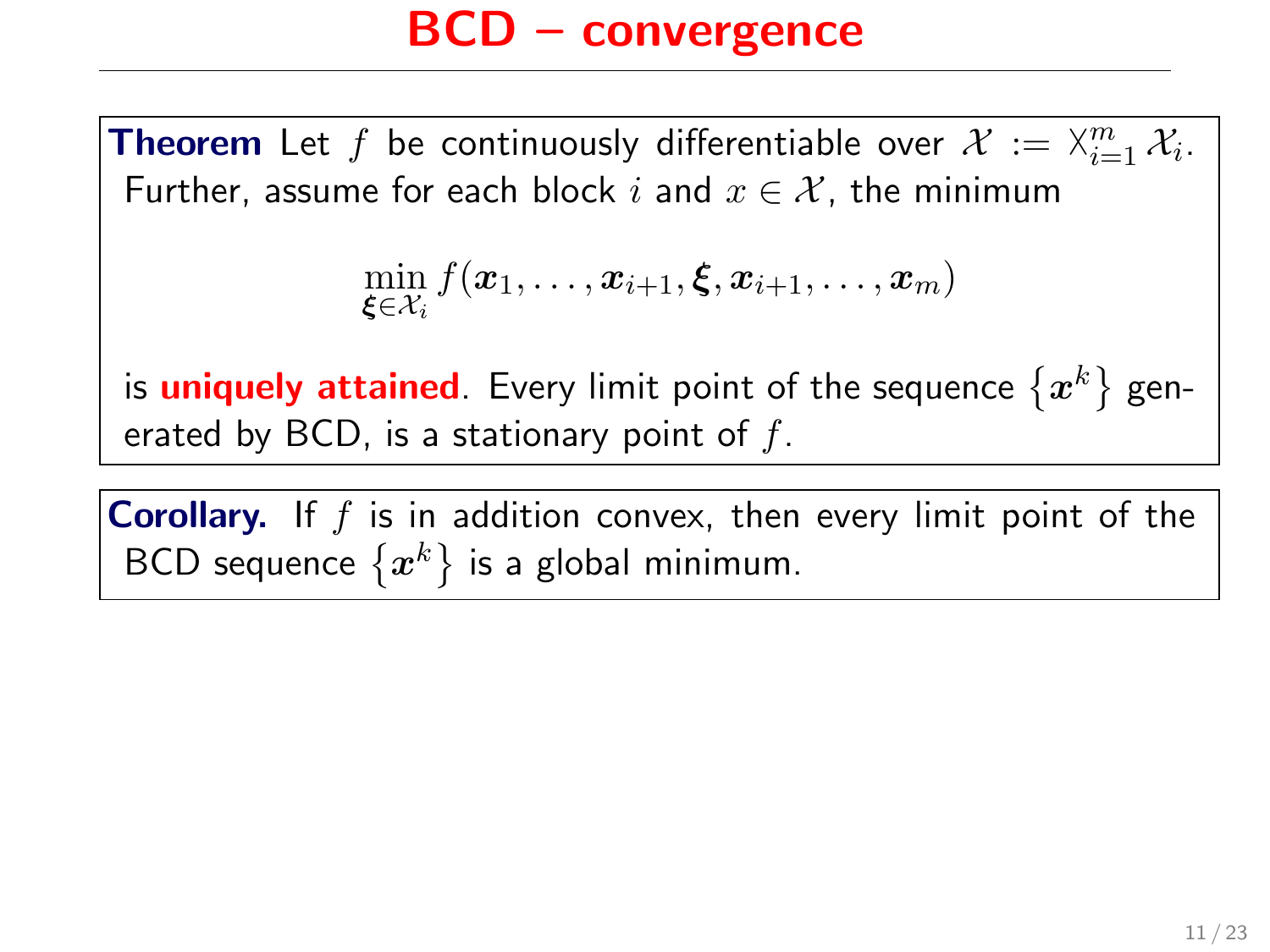### BCD – convergence

**Theorem** Let f be continuously differentiable over  $\mathcal{X} := \mathbb{X}_{i=1}^m \mathcal{X}_i$ .<br>Further, assume for each block i and  $x \in \mathcal{X}$  the minimum Further, assume for each block i and  $x \in \mathcal{X}$ , the minimum

$$
\min_{\boldsymbol{\xi} \in \mathcal{X}_i} f(\boldsymbol{x}_1,\ldots,\boldsymbol{x}_{i+1},\boldsymbol{\xi},\boldsymbol{x}_{i+1},\ldots,\boldsymbol{x}_m)
$$

is  $\textsf{uniquely attained}$ . Every limit point of the sequence  $\{x^k\}$  generated by BCD, is a stationary point of  $f$ .

**Corollary.** If  $f$  is in addition convex, then every limit point of the BCD sequence  $\{x^k\}$  is a global minimum.

- $\triangleright$  Unique solutions of subproblems not always possible
- $\triangleright$  Above result is only **asymptotic** (holds in the limit)
- ▶ Warning! BCD may cycle indefinitely without converging, if the number of blocks is  $> 2$  and the objective is nonconvex.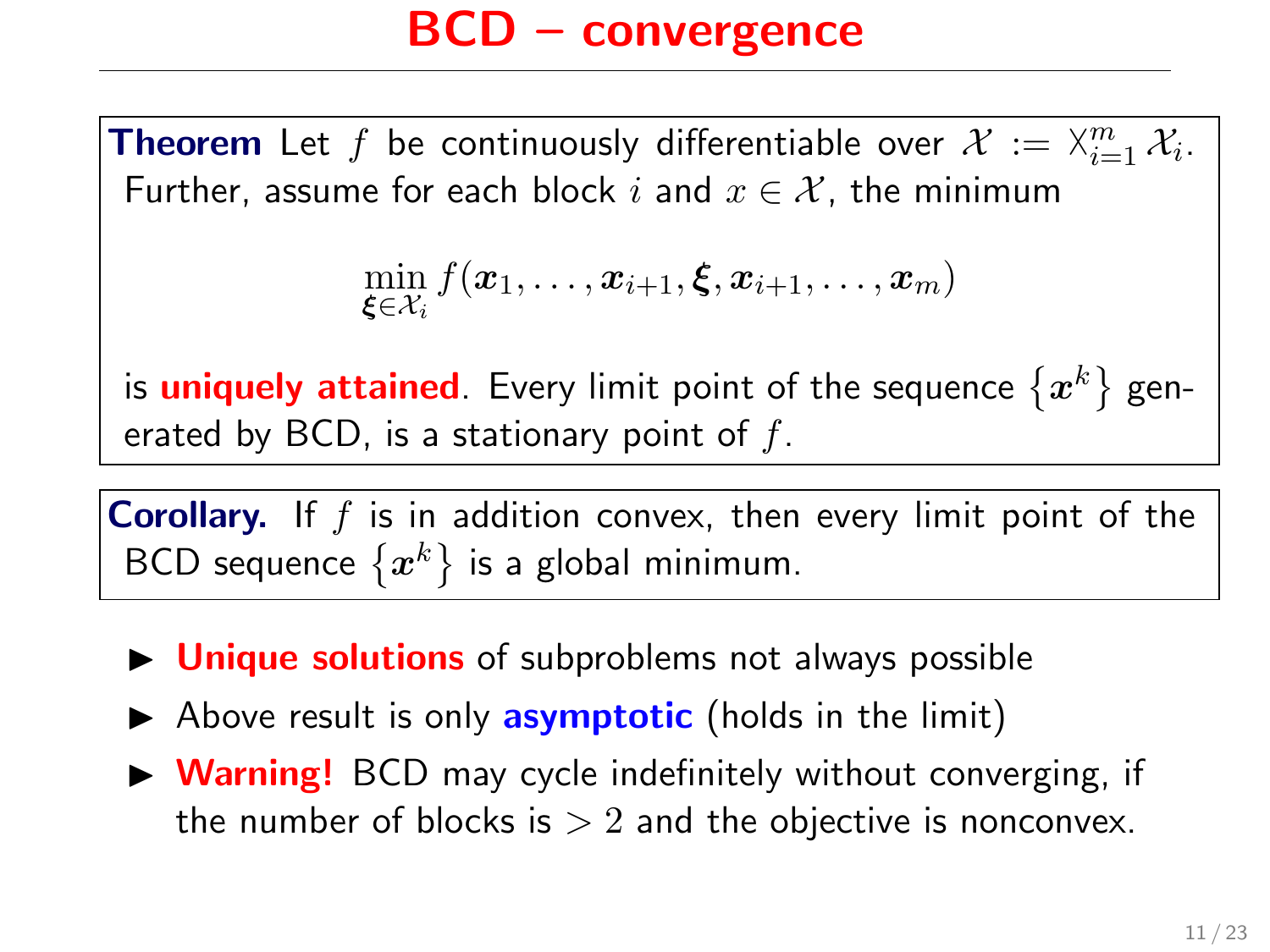#### Two block BCD

minimize  $f(\boldsymbol{x}) = f(\boldsymbol{x}_1, \boldsymbol{x}_2) \quad \boldsymbol{x} \in \mathcal{X}_1 \times \mathcal{X}_2$ .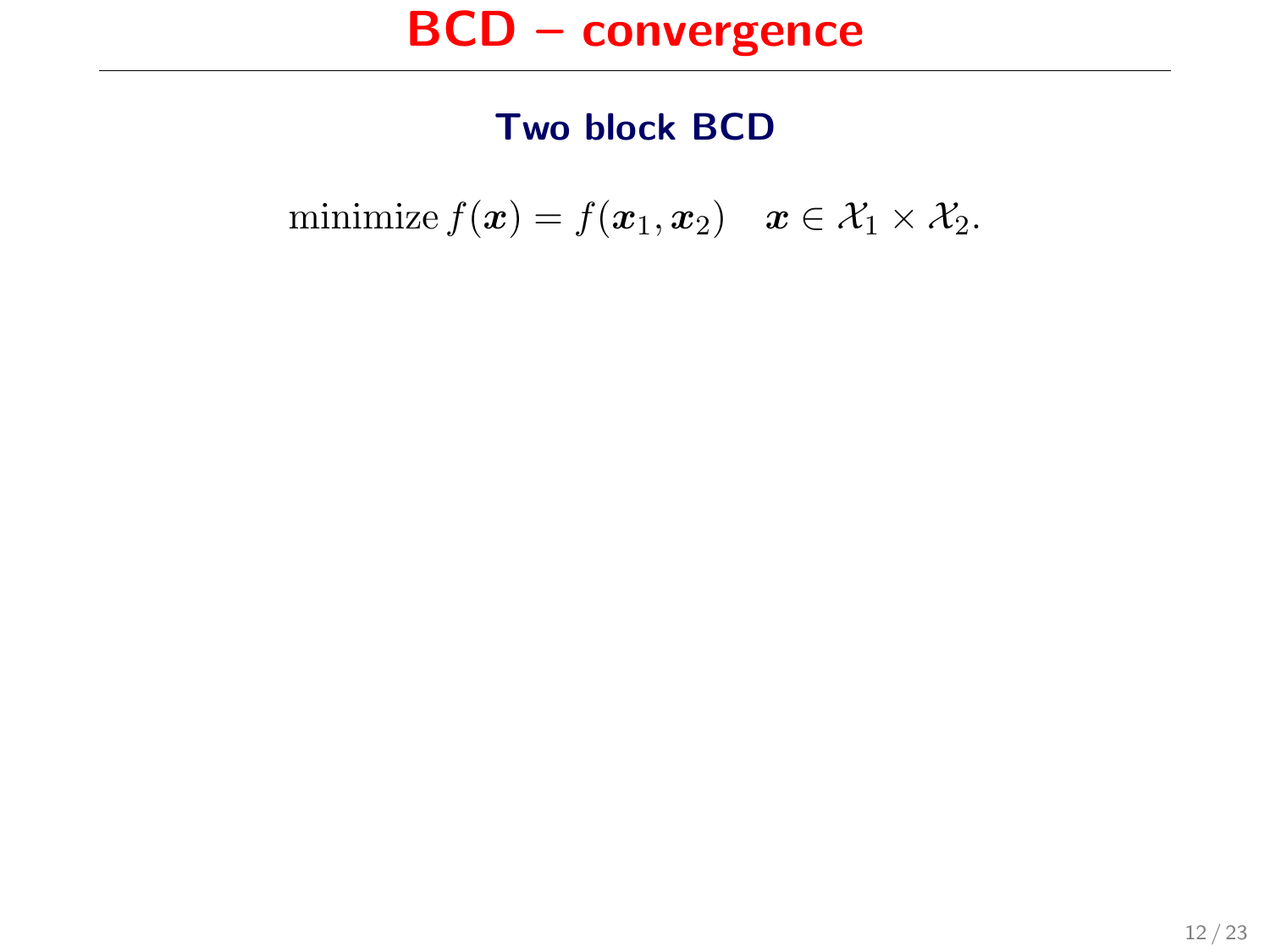#### Two block BCD

minimize  $f(x) = f(x_1, x_2)$   $x \in \mathcal{X}_1 \times \mathcal{X}_2$ .

**Theorem** (Grippo & Sciandrone (2000)). Let f be continuously differentiable, and the sets  $\mathcal{X}_1$ ,  $\mathcal{X}_2$  be closed and convex. Assume that the both BCD subproblems have solutions, and that the sequence  $\{x^k\}$  has limit points. Then, every limit point of  $\{x^k\}$  is stationary.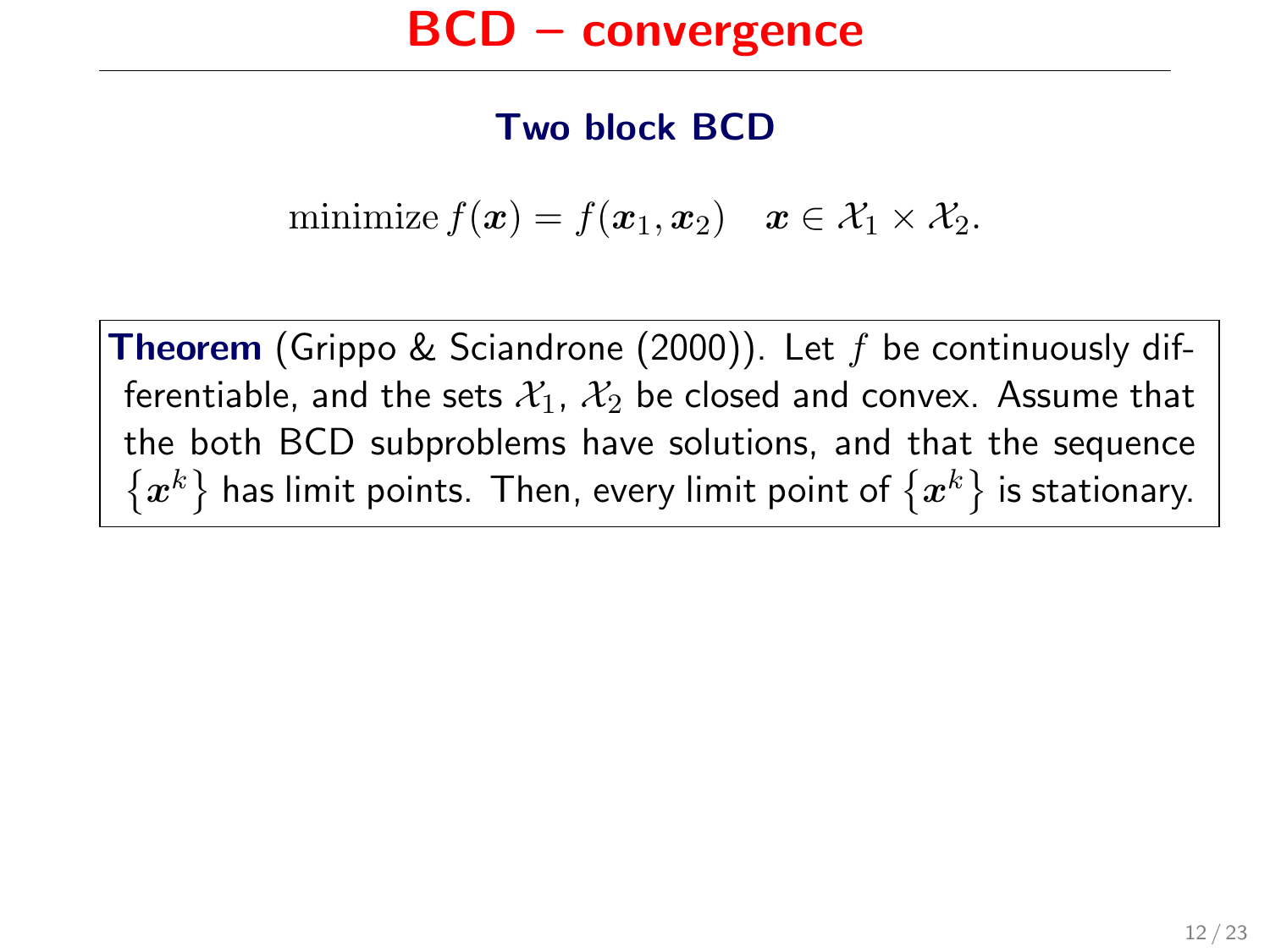#### Two block BCD

minimize  $f(x) = f(x_1, x_2)$   $x \in \mathcal{X}_1 \times \mathcal{X}_2$ .

**Theorem** (Grippo & Sciandrone (2000)). Let f be continuously differentiable, and the sets  $\mathcal{X}_1$ ,  $\mathcal{X}_2$  be closed and convex. Assume that the both BCD subproblems have solutions, and that the sequence  $\{x^k\}$  has limit points. Then, every limit point of  $\{x^k\}$  is stationary.

- $\triangleright$  No need of **unique solutions** to subproblems
- $\triangleright$  BCD for 2 blocks is also called: **Alternating Minimization**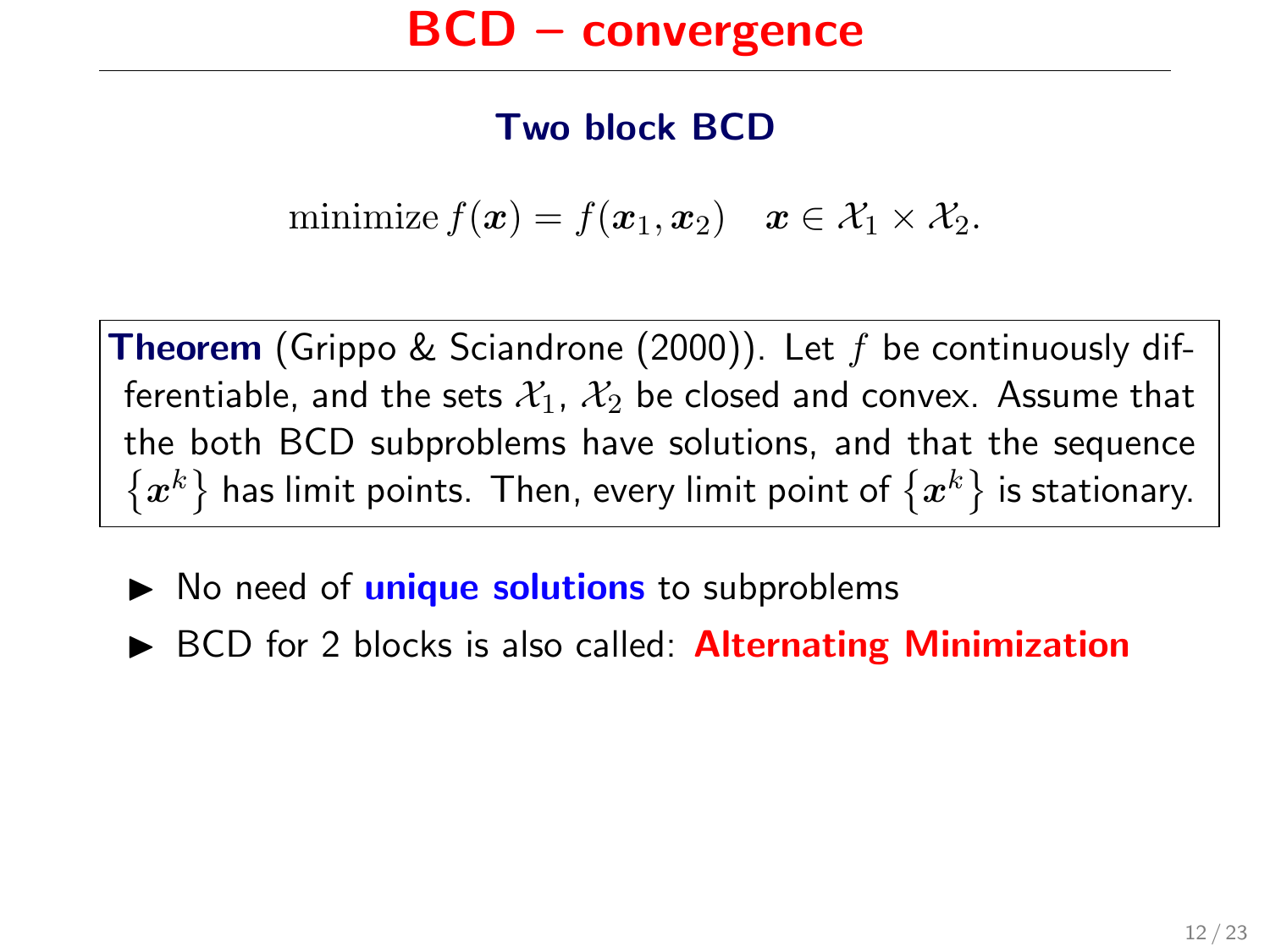# CD for convex problems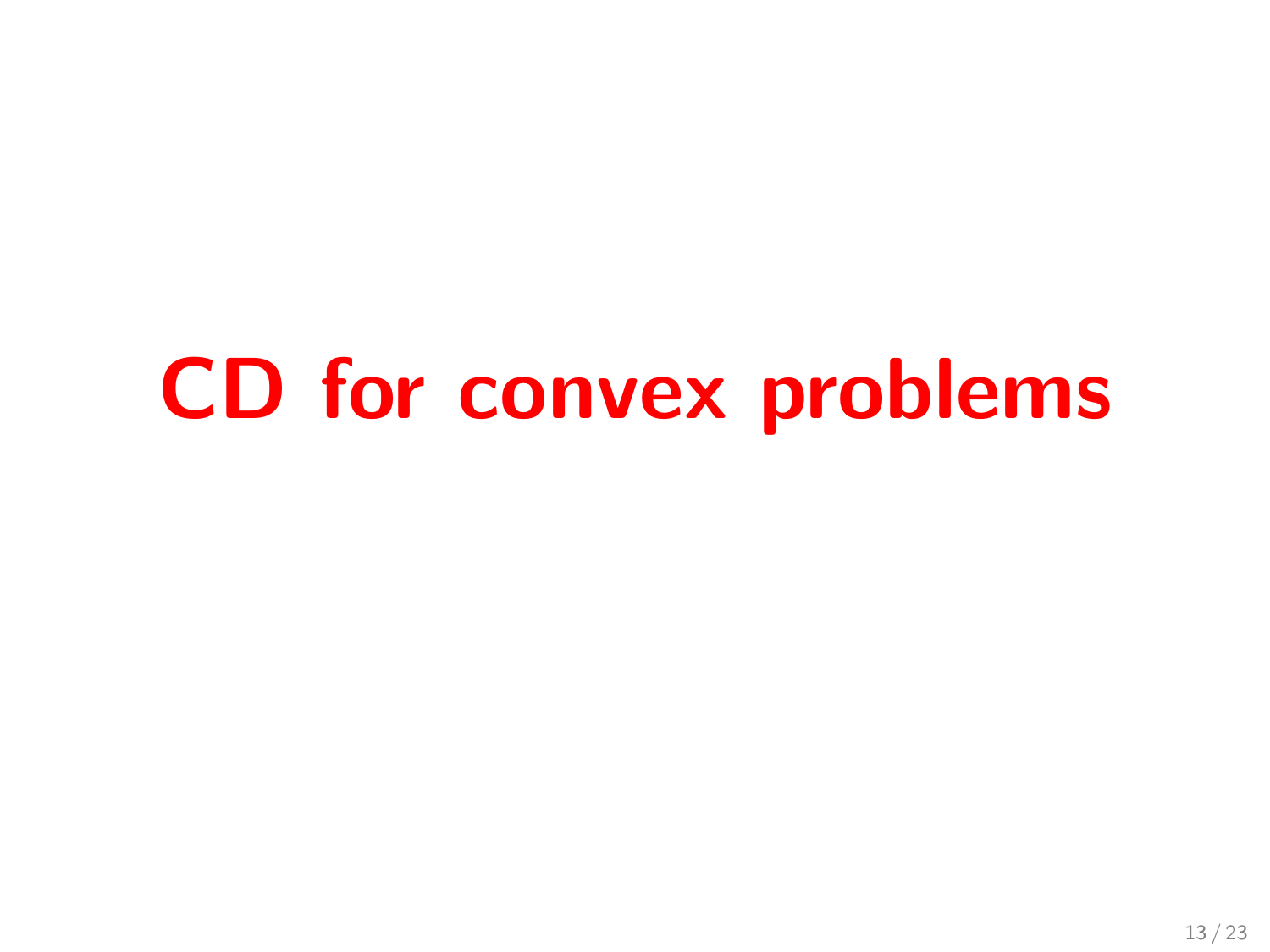### CD for smooth convex problems

### $\min f(Ax) + \langle b, x \rangle$  subject to  $x \ge 0$

- $\blacktriangleright$  Function f is strictly convex and smooth
- ► Matrix  $A \in \mathbb{R}^{m \times n}$  (possibly rank-deficient)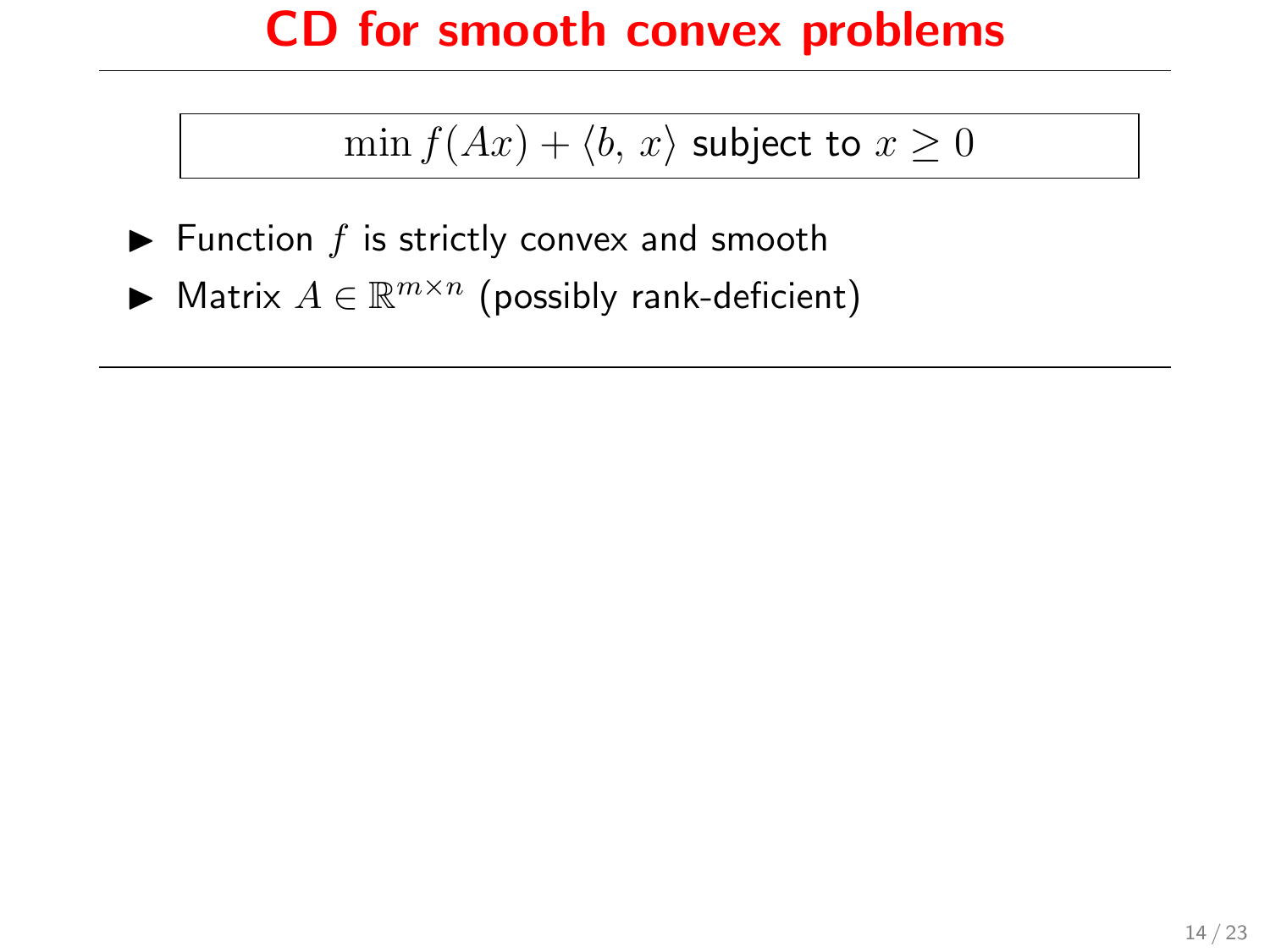### CD for smooth convex problems

### $\min f(Ax) + \langle b, x \rangle$  subject to  $x \geq 0$

- $\blacktriangleright$  Function f is strictly convex and smooth
- ► Matrix  $A \in \mathbb{R}^{m \times n}$  (possibly rank-deficient)
- $\blacktriangleright$  Apply CD to this problem
- $\triangleright$  With some more assumptions: it works!
- $\triangleright$  Even rate of convergence analysis (asymptotic)
- ► Here's the theorem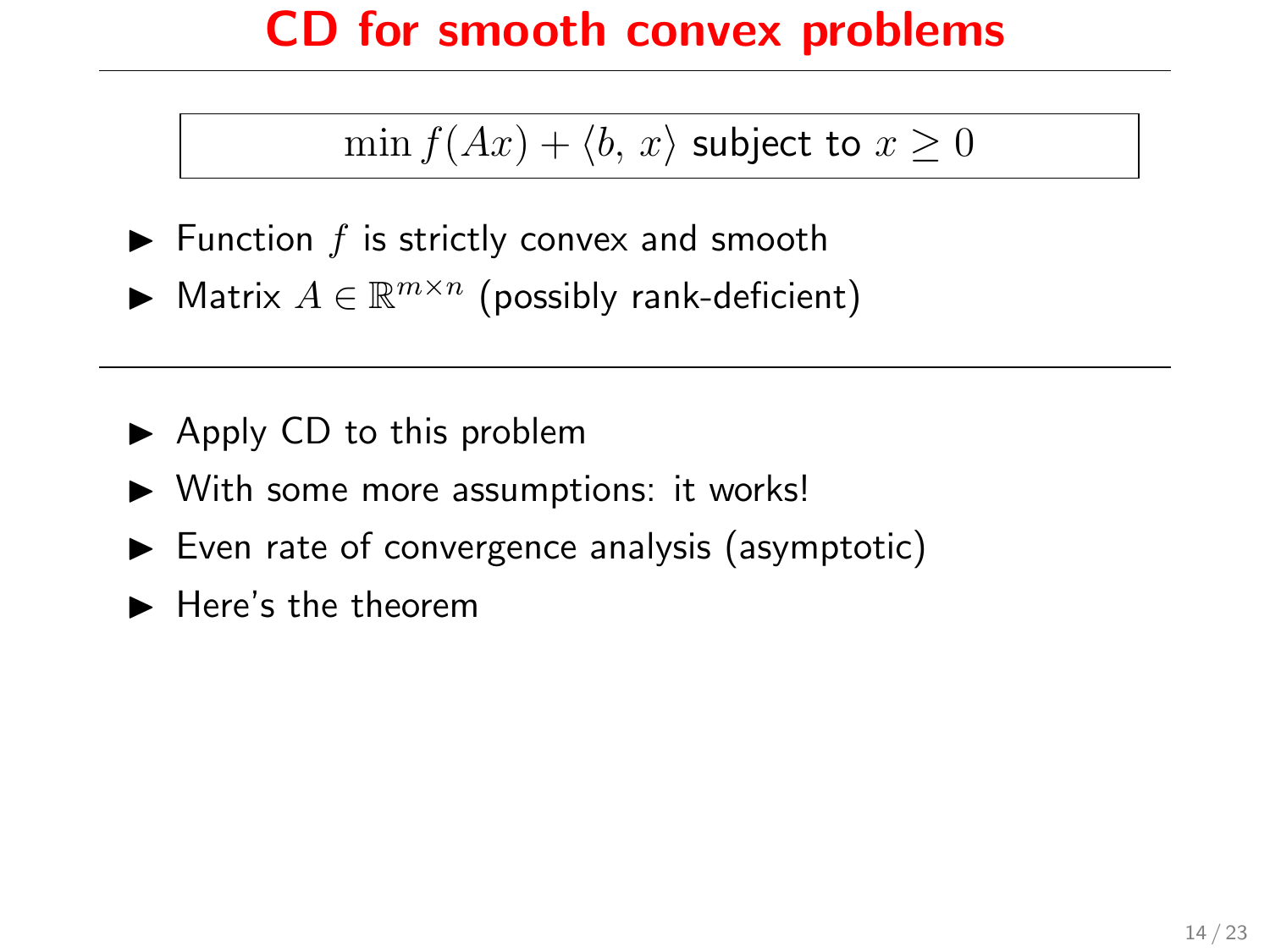#### Assumptions:

 $\blacksquare$  Matrix  $A$  has no entirely zero column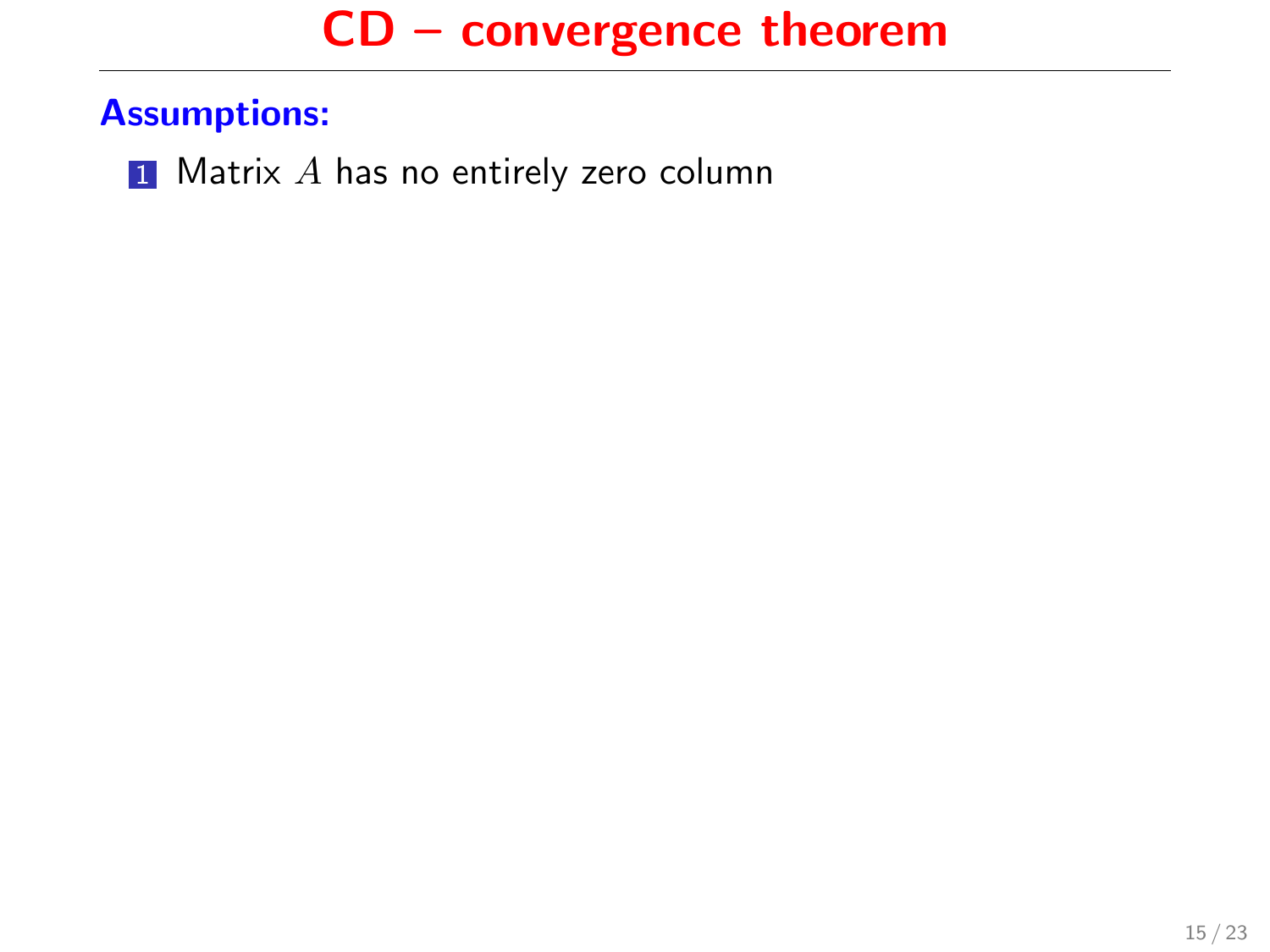- $\blacksquare$  Matrix  $A$  has no entirely zero column
- 2 The set of optimal solutions  $\mathcal{X}^*$  is nonempty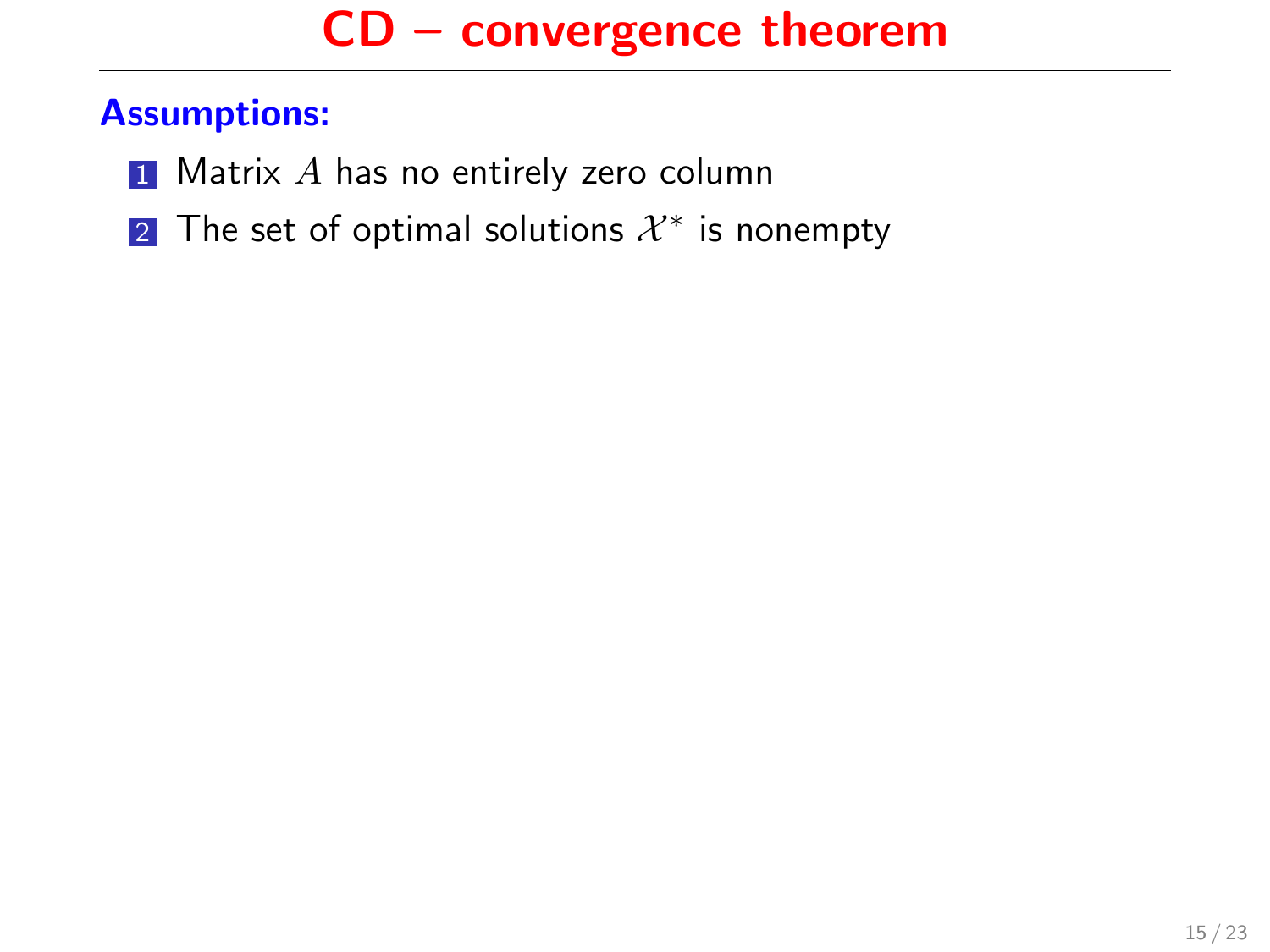- $\blacksquare$  Matrix A has no entirely zero column
- 2 The set of optimal solutions  $\mathcal{X}^*$  is nonempty
- $3$  dom f is open, and f is strictly convex twice continuously differentiable on  $\text{dom } f$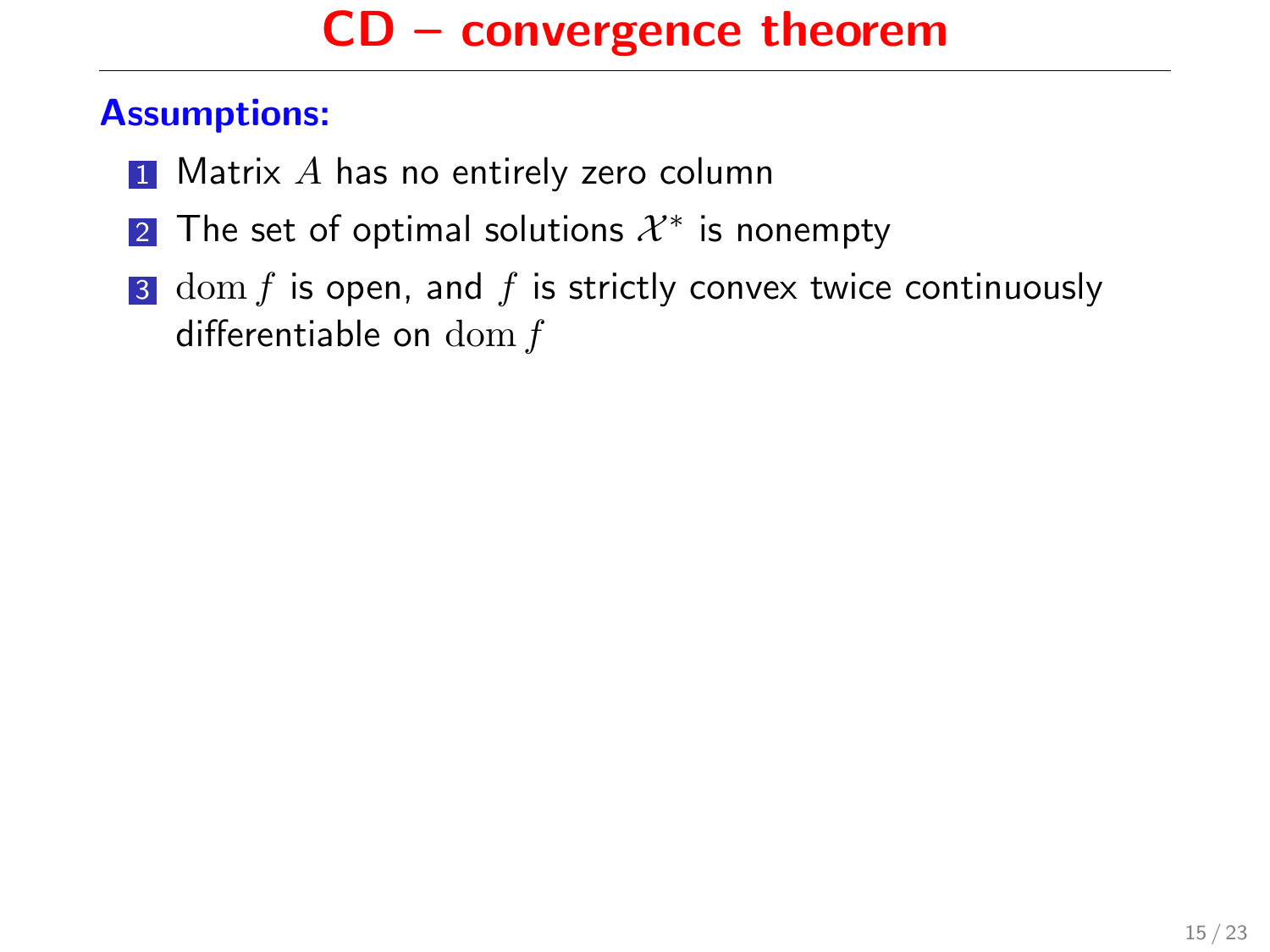- $\blacksquare$  Matrix A has no entirely zero column
- 2 The set of optimal solutions  $\mathcal{X}^*$  is nonempty
- $3$  dom f is open, and f is strictly convex twice continuously differentiable on dom f
- 4 f tends to  $+\infty$  at the boundary of its effective domain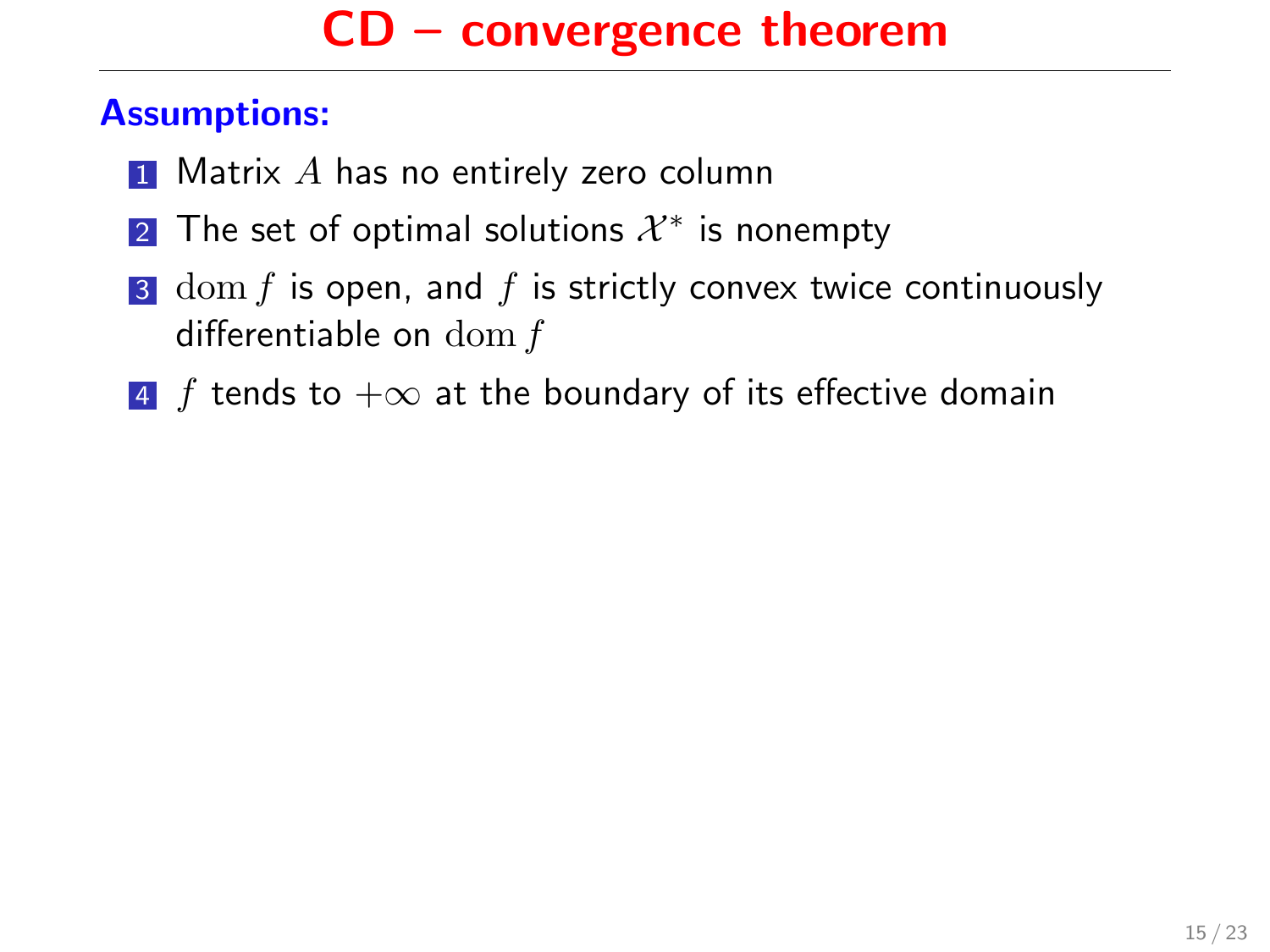- $\blacksquare$  Matrix A has no entirely zero column
- 2 The set of optimal solutions  $\mathcal{X}^*$  is nonempty
- $3$  dom f is open, and f is strictly convex twice continuously differentiable on dom f
- 4 f tends to  $+\infty$  at the boundary of its effective domain
- $\overline{\bf 5}$  The Hessian  $\nabla^2 f(Ax^*) \succ 0$  for all  $x^* \in \mathcal{X}^*$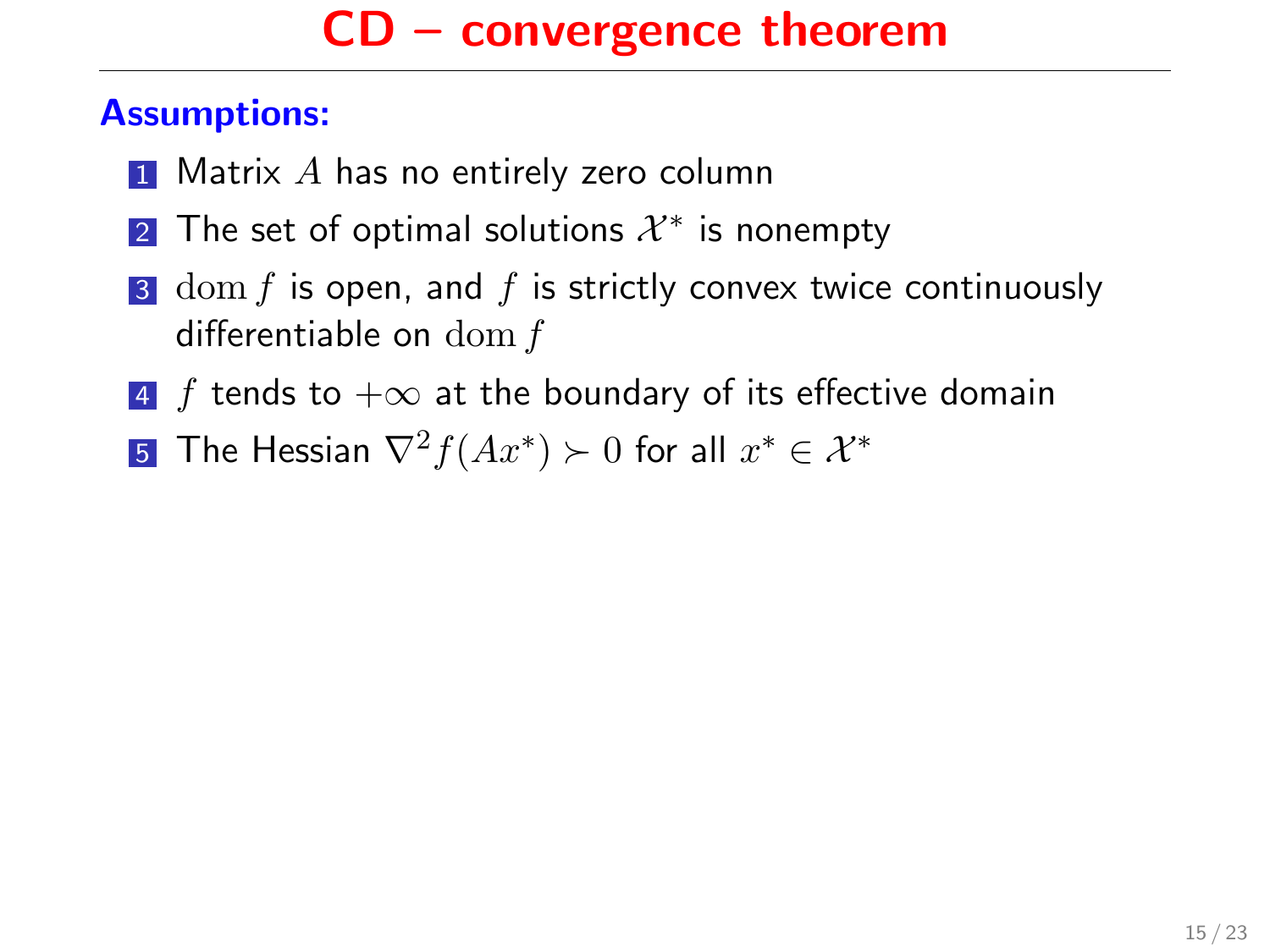#### Assumptions:

- $\blacksquare$  Matrix A has no entirely zero column
- 2 The set of optimal solutions  $\mathcal{X}^*$  is nonempty
- $3$  dom f is open, and f is strictly convex twice continuously differentiable on dom f
- 4 f tends to  $+\infty$  at the boundary of its effective domain
- $\overline{\bf 5}$  The Hessian  $\nabla^2 f(Ax^*) \succ 0$  for all  $x^* \in \mathcal{X}^*$

<code>Theorem</code> (Luo, <code>Tseng</code> (1992)). Let  $\{x^k\}$  be a sequence of iterates generated by the CD method using the almost cyclic or the Gauss-Southwell rule for picking indices. Then,  $\{x^k\}$  converges at least linearly to an element of  $\mathcal{X}^*$ .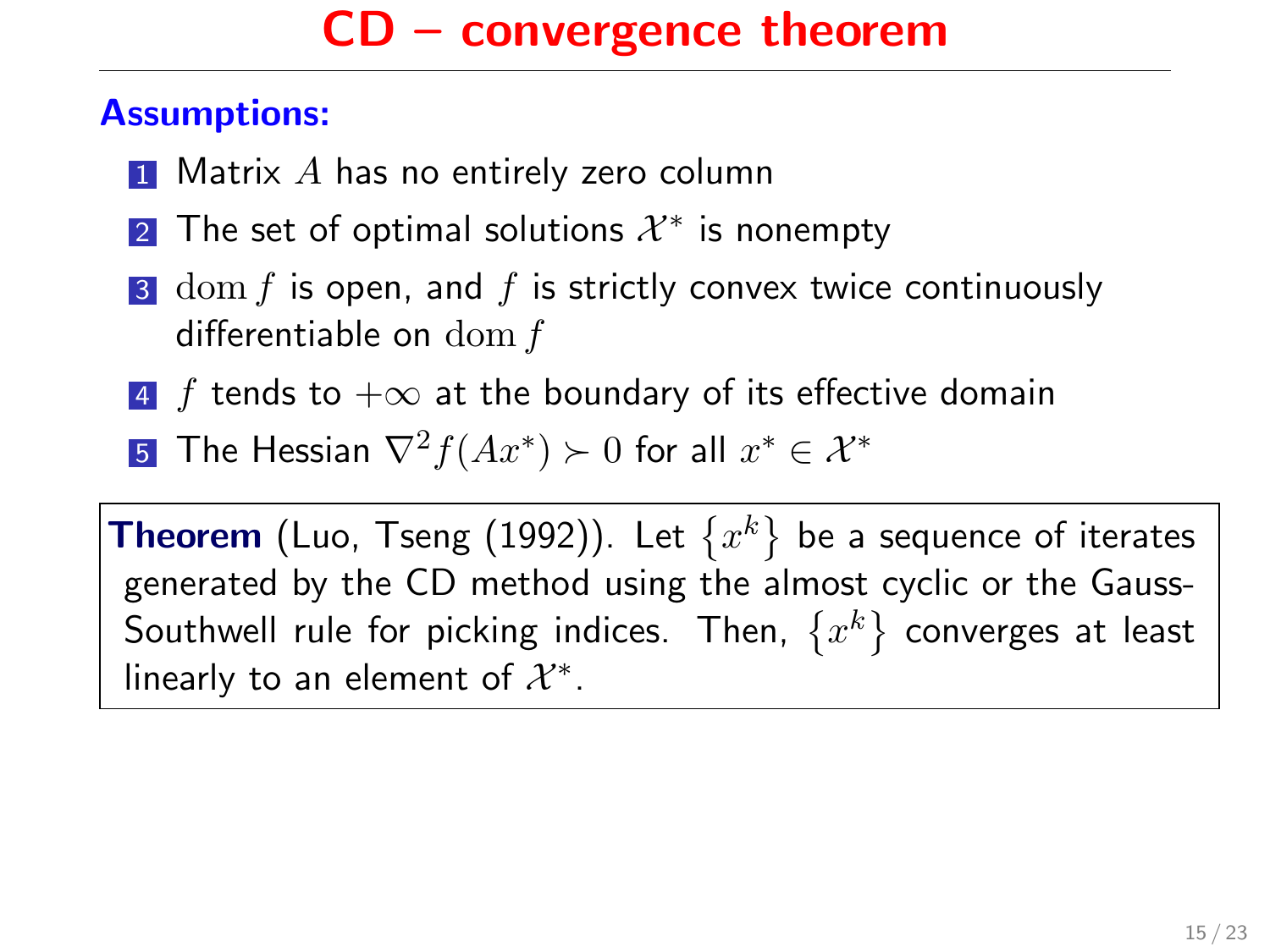#### Assumptions:

- $\blacksquare$  Matrix A has no entirely zero column
- 2 The set of optimal solutions  $\mathcal{X}^*$  is nonempty
- $3$  dom f is open, and f is strictly convex twice continuously differentiable on dom f
- 4 f tends to  $+\infty$  at the boundary of its effective domain
- $\overline{\bf 5}$  The Hessian  $\nabla^2 f(Ax^*) \succ 0$  for all  $x^* \in \mathcal{X}^*$

<code>Theorem</code> (Luo, <code>Tseng</code> (1992)). Let  $\{x^k\}$  be a sequence of iterates generated by the CD method using the almost cyclic or the Gauss-Southwell rule for picking indices. Then,  $\{x^k\}$  converges at least linearly to an element of  $\mathcal{X}^*$ .

Proof is intricate; see Luo & Tseng's paper on bSpace.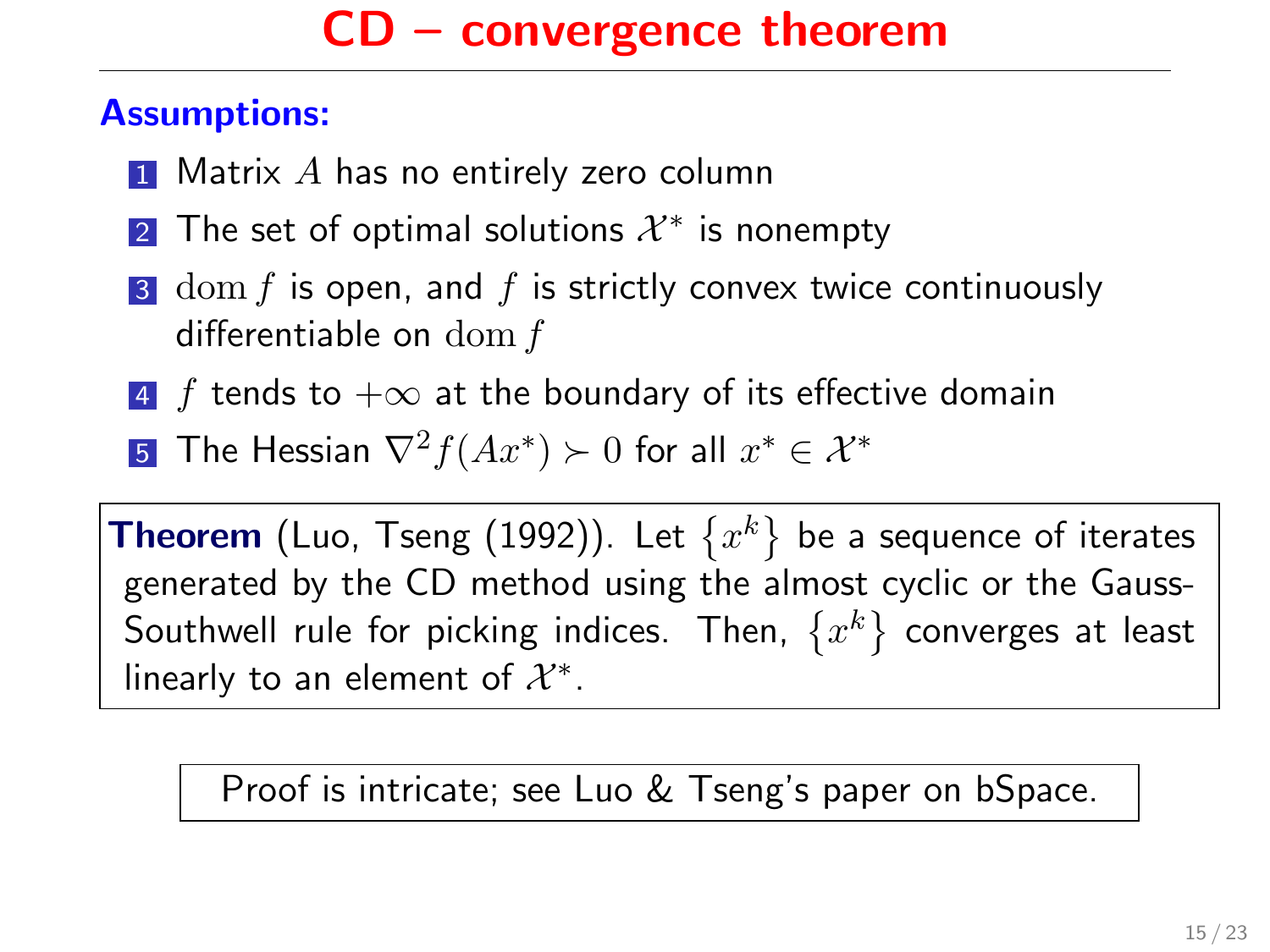$$
\begin{array}{ll}\n\min & \frac{1}{2} \|x - y\|_2^2 \\
\text{s.t.} & x \in C_1 \cap C_2 \cap \dots \cap C_m.\n\end{array}
$$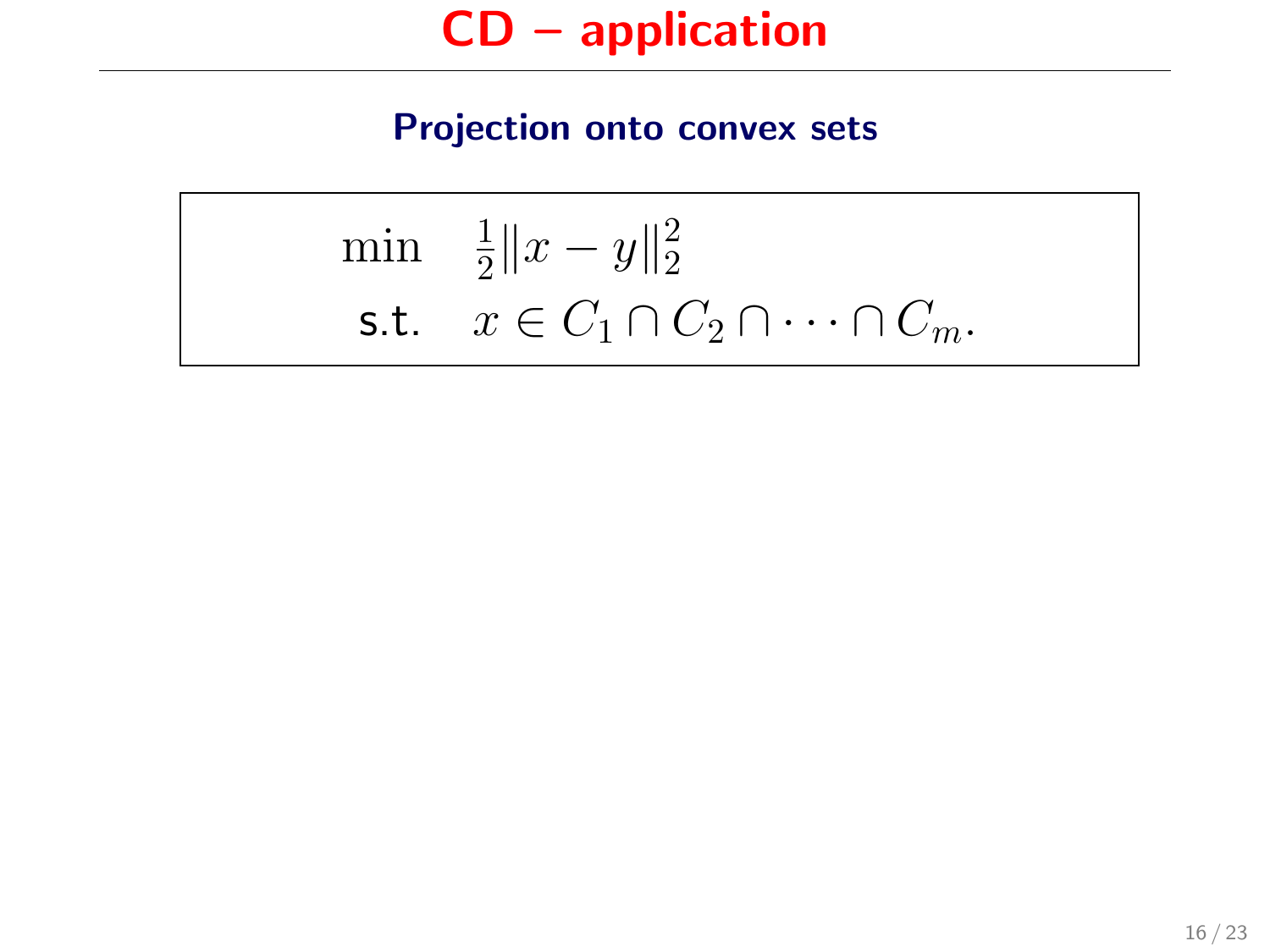$$
\begin{array}{ll}\n\min & \frac{1}{2} \|x - y\|_2^2\\ \n\text{s.t.} & x \in C_1 \cap C_2 \cap \dots \cap C_m.\n\end{array}
$$

**Solution 1:** Rewrite using indicator functions

$$
\min \quad \frac{1}{2} \|x - y\|_2^2 + \sum_{i=1}^m \delta_{C_i}(x).
$$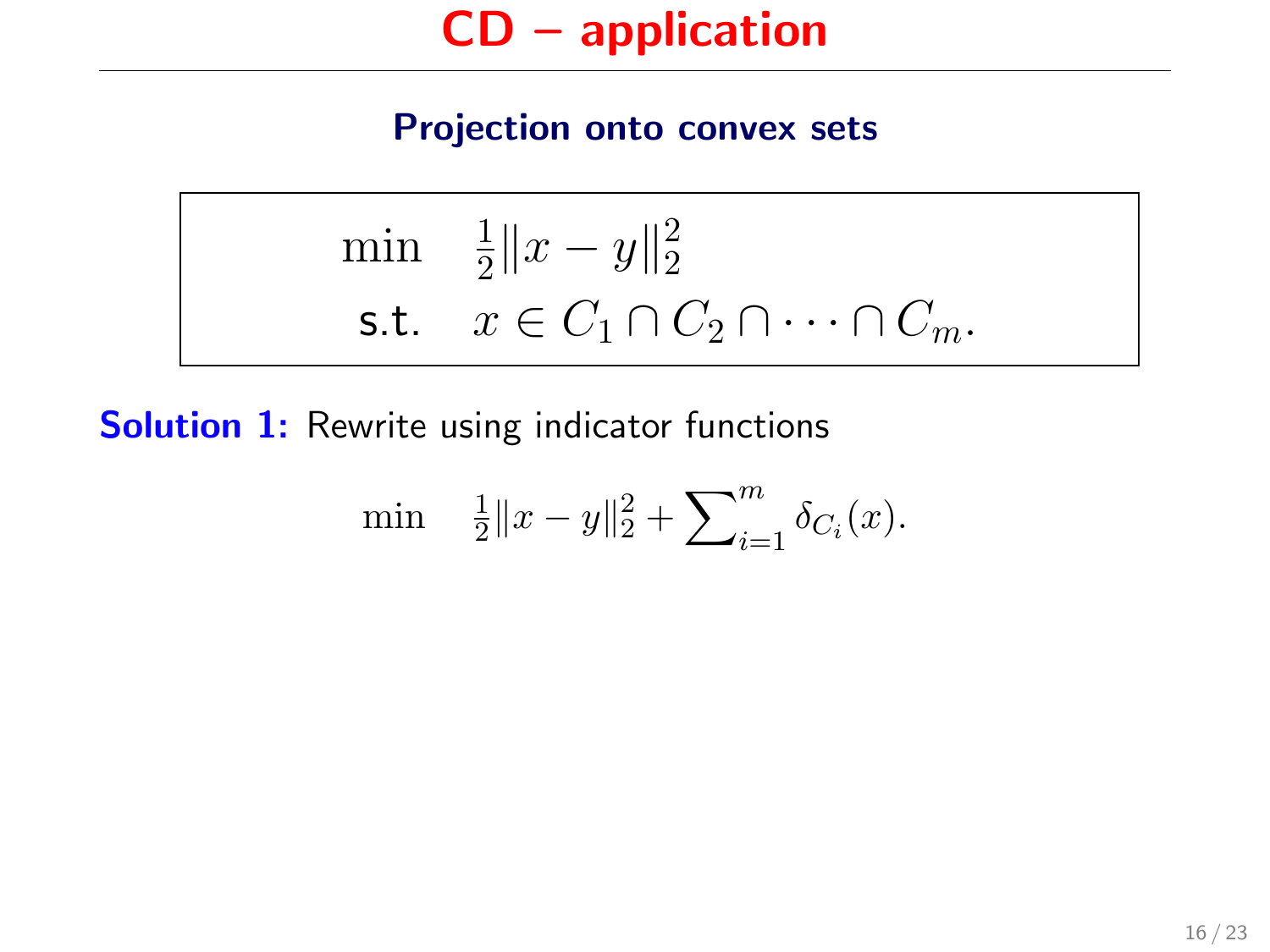$$
\begin{array}{ll}\n\min & \frac{1}{2} \|x - y\|_2^2\\ \n\text{s.t.} & x \in C_1 \cap C_2 \cap \dots \cap C_m.\n\end{array}
$$

**Solution 1:** Rewrite using indicator functions

$$
\min \quad \tfrac{1}{2} \|x-y\|_2^2 + \sum\nolimits_{i=1}^m \delta_{C_i}(x).
$$

 $\triangleright$  Now invoke Douglas-Rachford using the product-space trick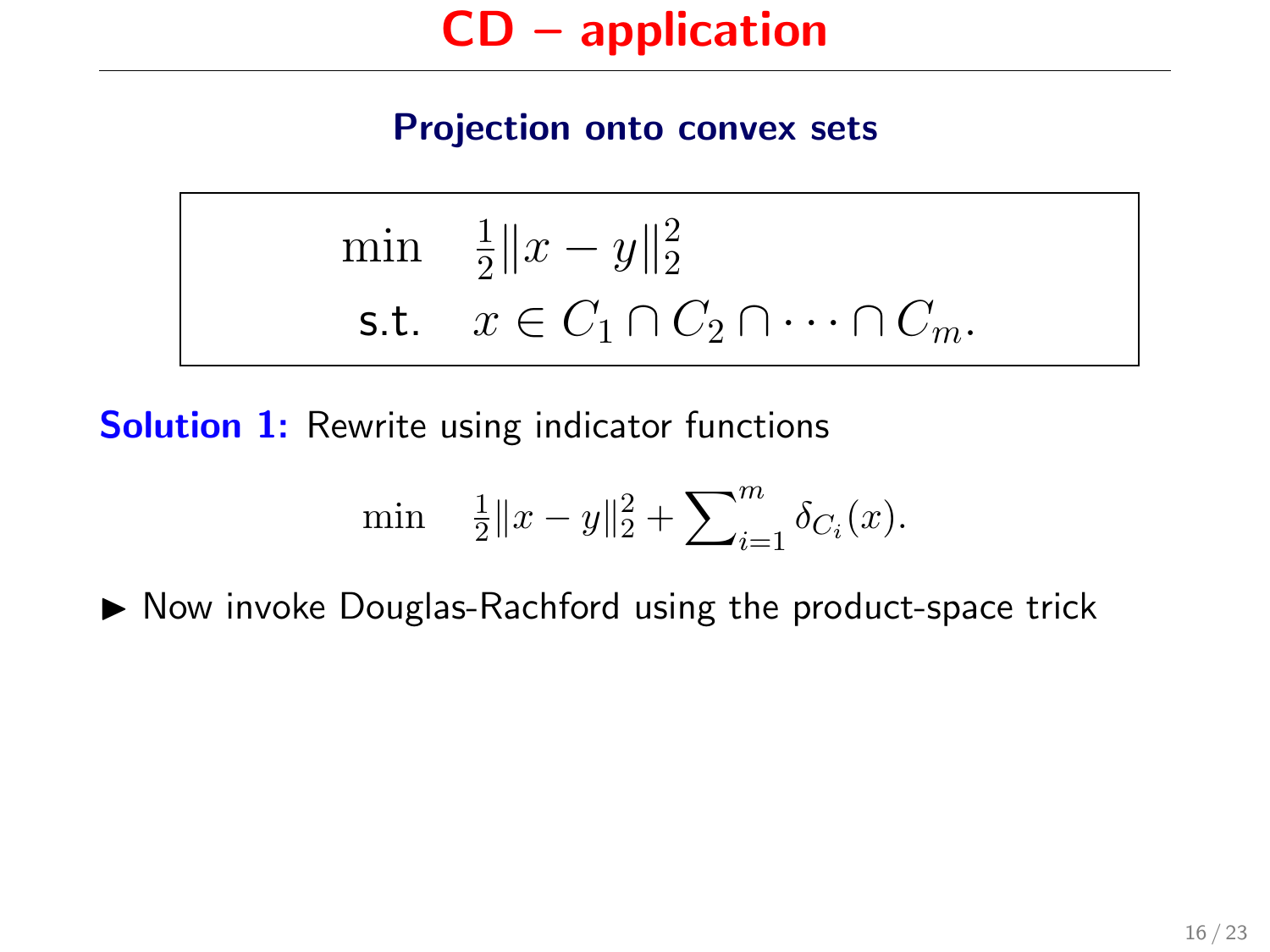$$
\begin{array}{ll}\n\min & \frac{1}{2} \|x - y\|_2^2\\ \n\text{s.t.} & x \in C_1 \cap C_2 \cap \dots \cap C_m.\n\end{array}
$$

**Solution 1:** Rewrite using indicator functions

$$
\min \quad \frac{1}{2} \|x - y\|_2^2 + \sum_{i=1}^m \delta_{C_i}(x).
$$

 $\triangleright$  Now invoke Douglas-Rachford using the product-space trick

Solution 2: Take dual of the above formulation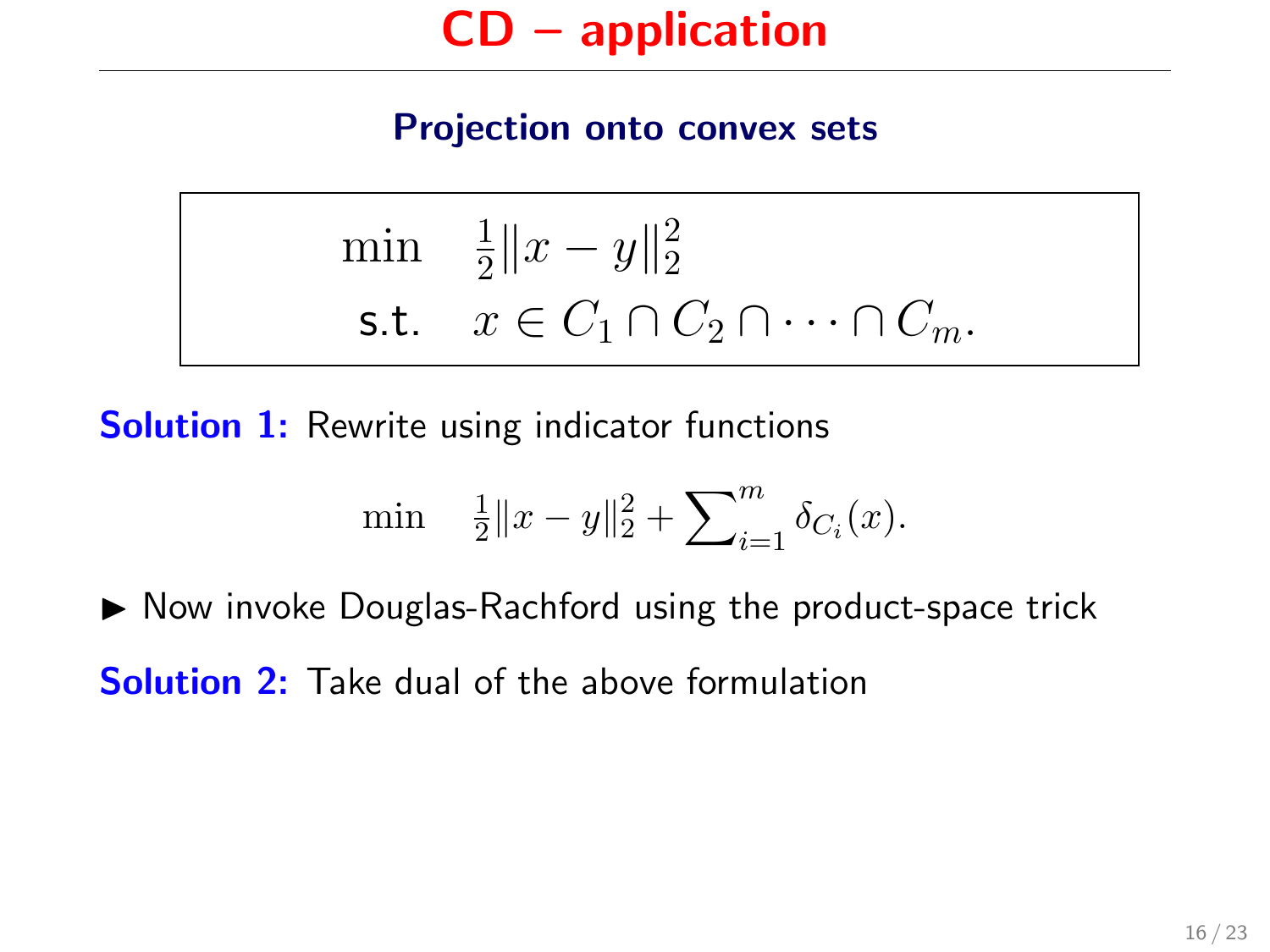### Convex calculus time

$$
\min \quad \frac{1}{2} \|x - y\|_2^2 + f(x) + h(x)
$$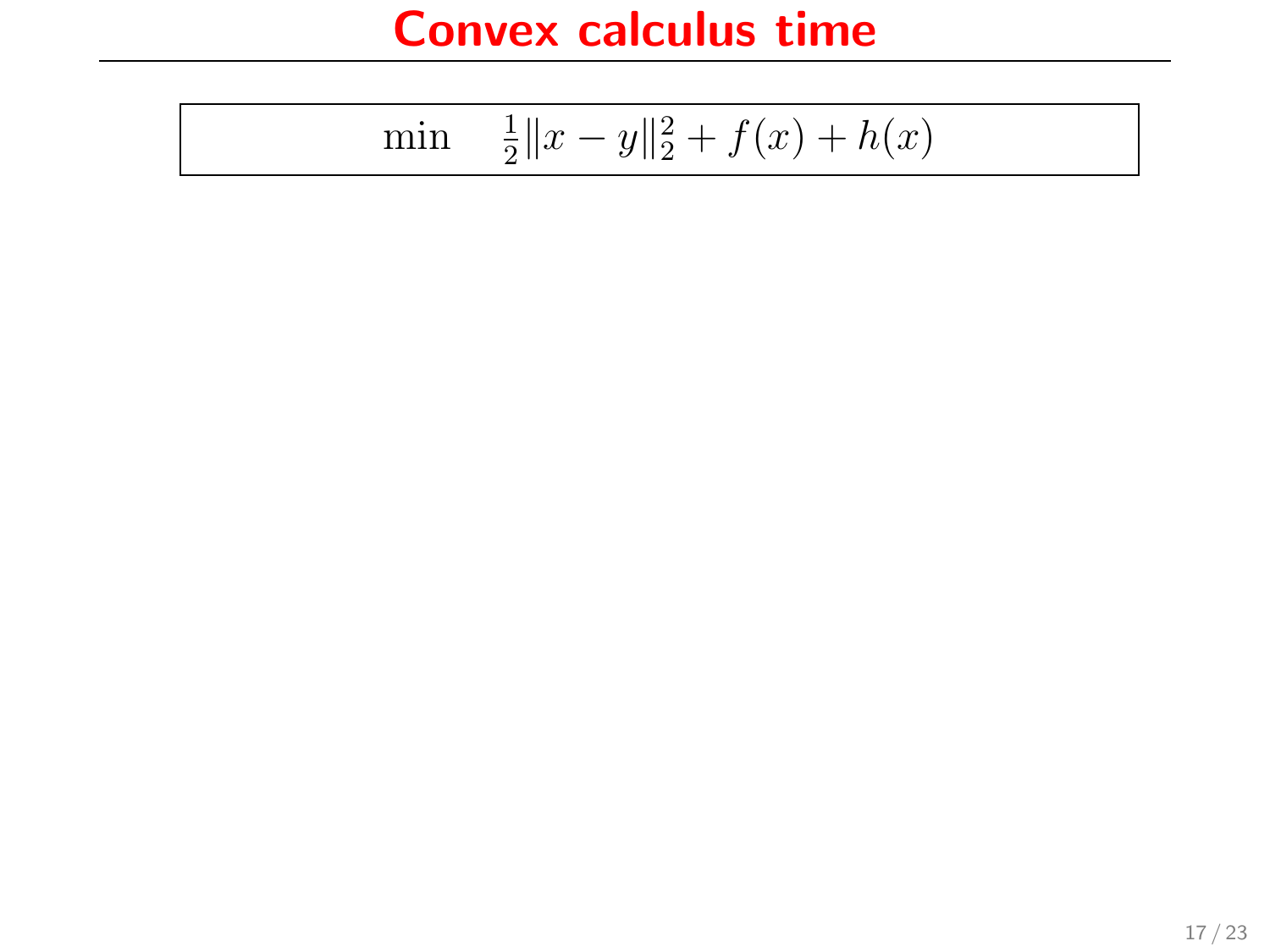#### Convex calculus time

$$
\min \quad \frac{1}{2} \|x - y\|_2^2 + f(x) + h(x)
$$

 $L(x, z, w, \nu, \mu) := \frac{1}{2} ||x - y||_2^2 + f(z) + h(w) + \nu^T (x - z) + \mu^T (x - w)$ 

$$
g(\nu, \mu) := \inf_{x,z,w} L(x, z, \nu, \mu)
$$
  

$$
x - y + \nu + \mu = 0 \implies x = y - \nu - \mu
$$
  

$$
g(\nu, \mu) = -\frac{1}{2} ||\nu + \mu||_2^2 + (\nu + \mu)^T y - f^*(\nu) - h^*(\mu)
$$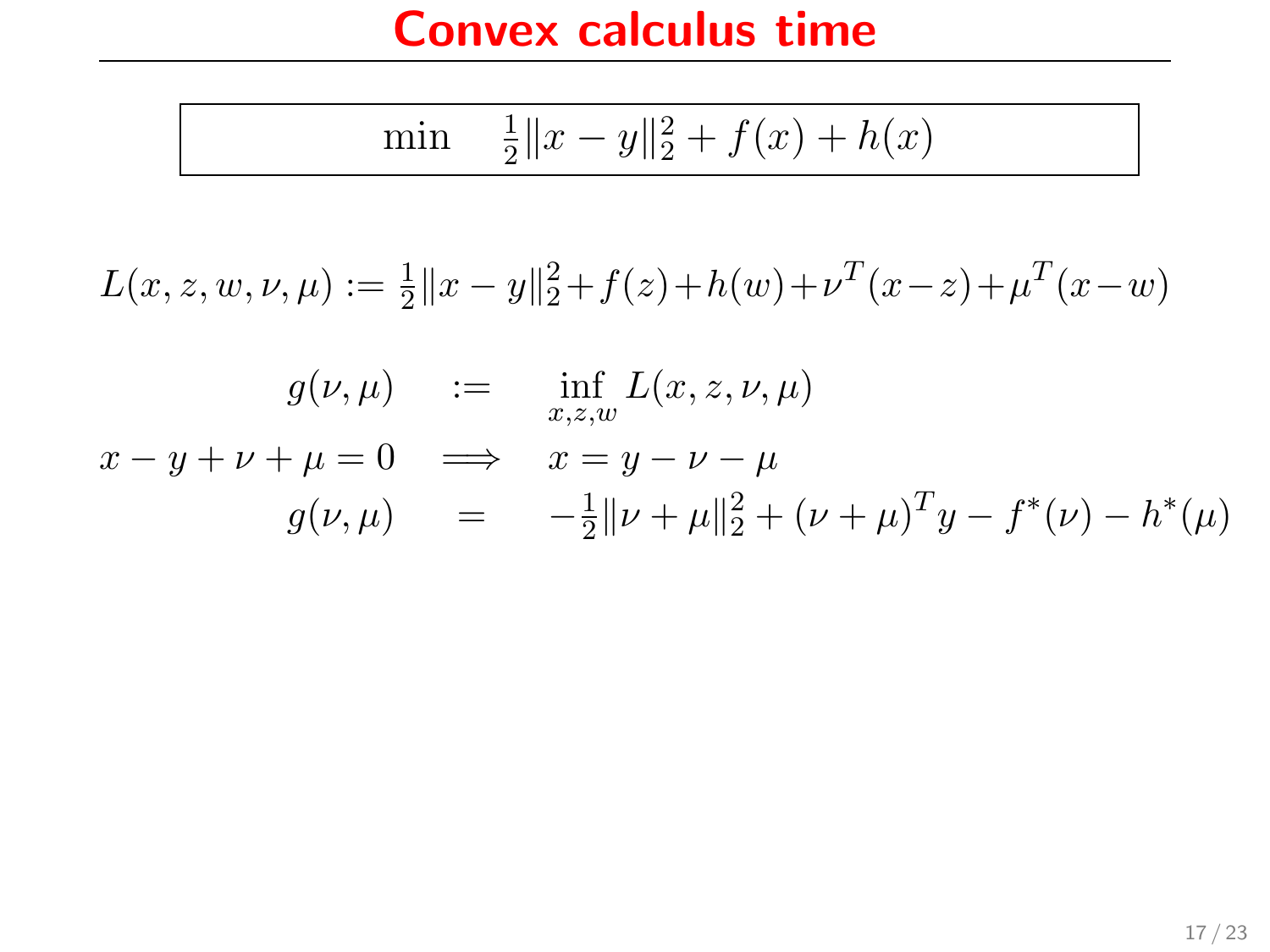#### Convex calculus time

$$
\min \quad \frac{1}{2} \|x - y\|_2^2 + f(x) + h(x)
$$

 $L(x, z, w, \nu, \mu) := \frac{1}{2} ||x - y||_2^2 + f(z) + h(w) + \nu^T (x - z) + \mu^T (x - w)$ 

$$
g(\nu, \mu) := \inf_{x,z,w} L(x, z, \nu, \mu)
$$
  

$$
x - y + \nu + \mu = 0 \implies x = y - \nu - \mu
$$
  

$$
g(\nu, \mu) = -\frac{1}{2} ||\nu + \mu||_2^2 + (\nu + \mu)^T y - f^*(\nu) - h^*(\mu)
$$

#### Dual as minimization problem

$$
\min k(\nu, \mu) := \frac{1}{2} ||\nu + \mu - y||_2^2 + f^*(\nu) + h^*(\mu)
$$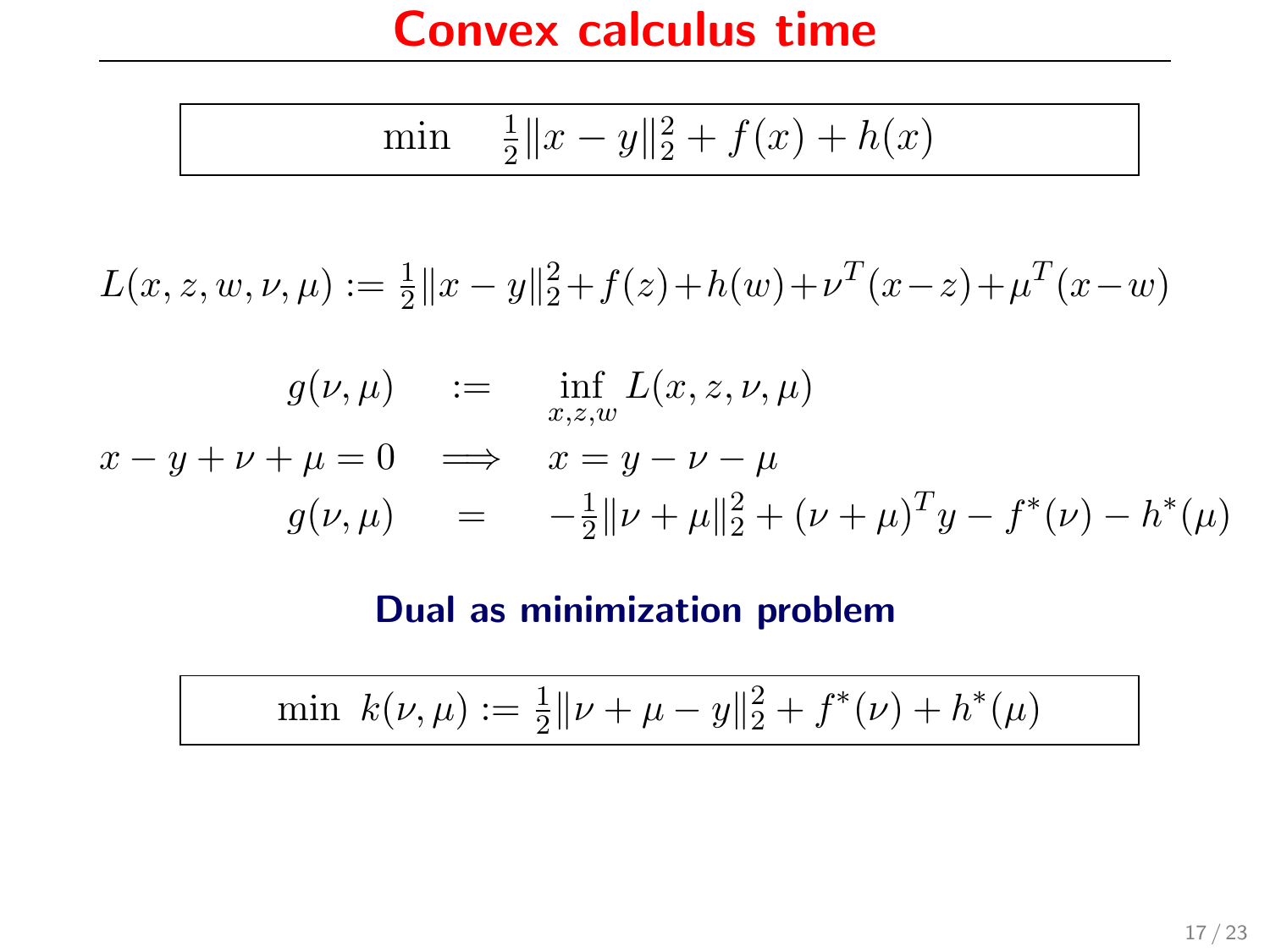Apply CD to  $k(\nu, \mu)$ 

 $\nu_{k+1}$  =  $\operatorname{argmin}_{\nu} k(\nu, \mu_k)$  $\mu_{k+1}$  =  $\operatorname{argmin}_{\mu} k(\nu_{k+1}, \mu)$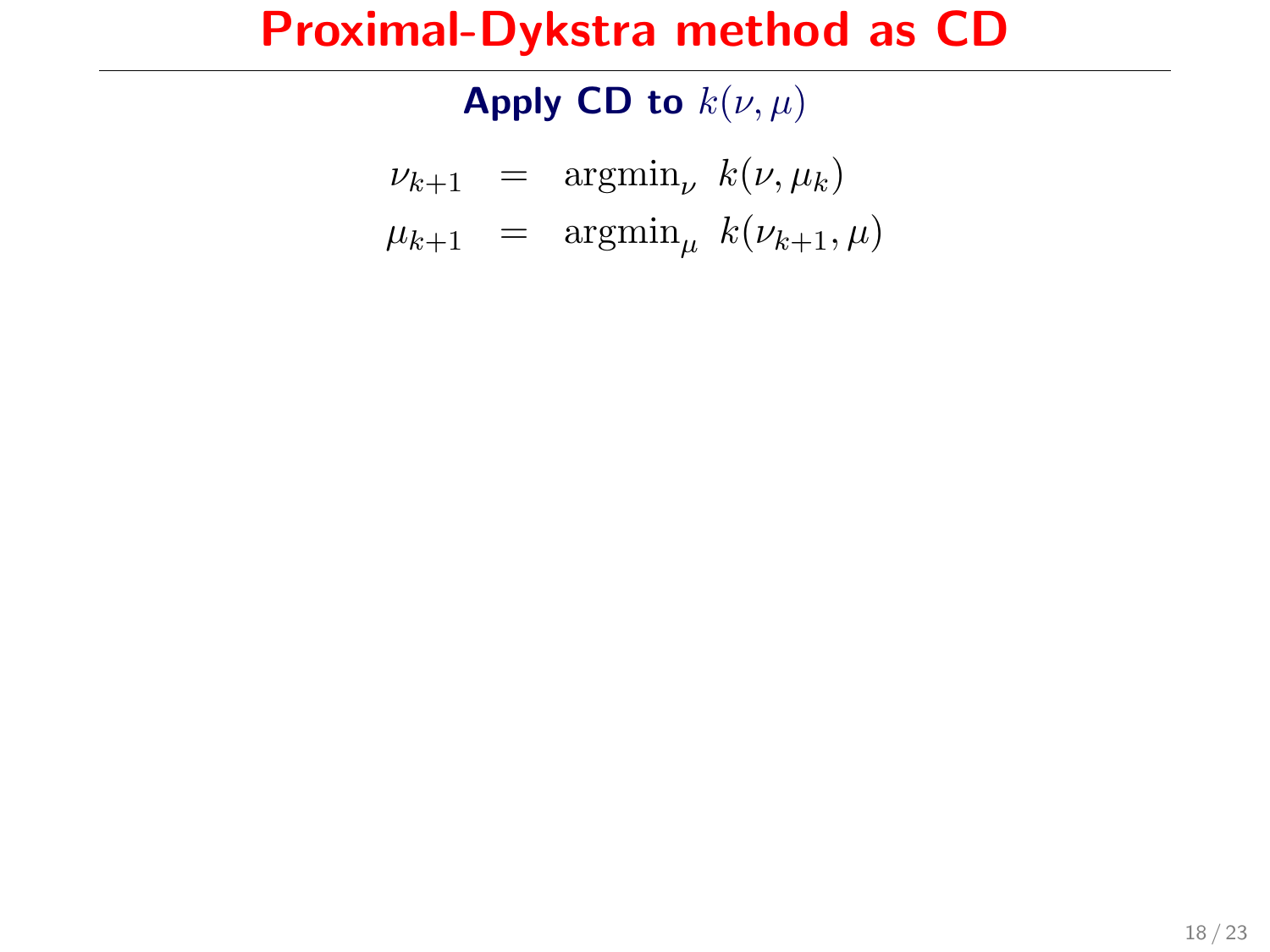Apply CD to  $k(\nu, \mu)$ 

$$
\begin{array}{rcl}\n\nu_{k+1} & = & \text{argmin}_{\nu} \ k(\nu, \mu_k) \\
\mu_{k+1} & = & \text{argmin}_{\mu} \ k(\nu_{k+1}, \mu)\n\end{array}
$$

 $\blacktriangleright$   $0 \in \nu + \mu_k - y + \partial f^*(\nu)$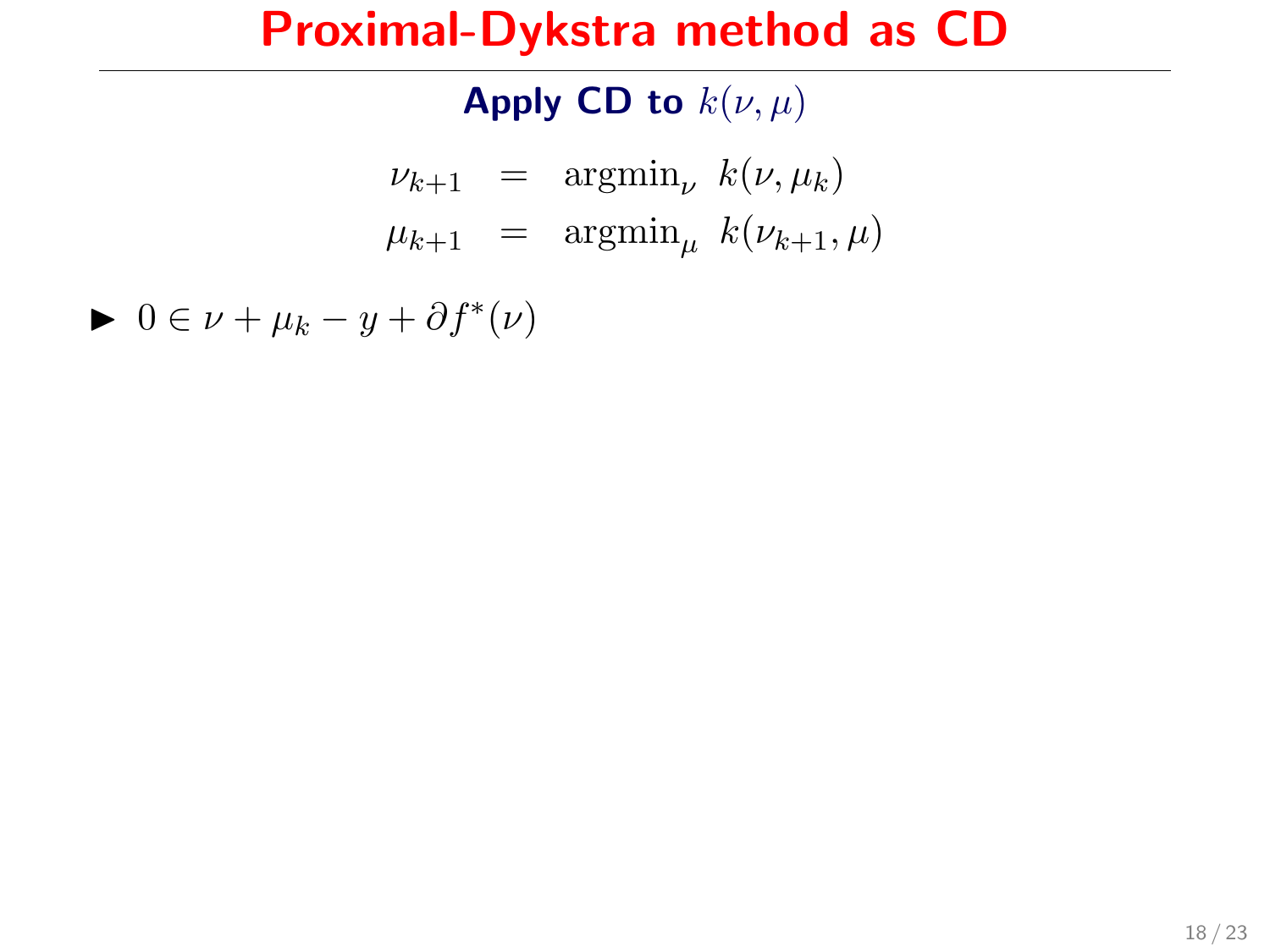Apply CD to  $k(\nu, \mu)$ 

 $\nu_{k+1}$  =  $\operatorname{argmin}_{\nu} k(\nu, \mu_k)$  $\mu_{k+1}$  =  $\operatorname{argmin}_{\mu} k(\nu_{k+1}, \mu)$ 

$$
\blacktriangleright \ 0\in \nu + \mu_k - y + \partial f^*(\nu)
$$

$$
\blacktriangleright \ 0\in \nu_{k+1}+\mu-y+\partial h^*(\mu)
$$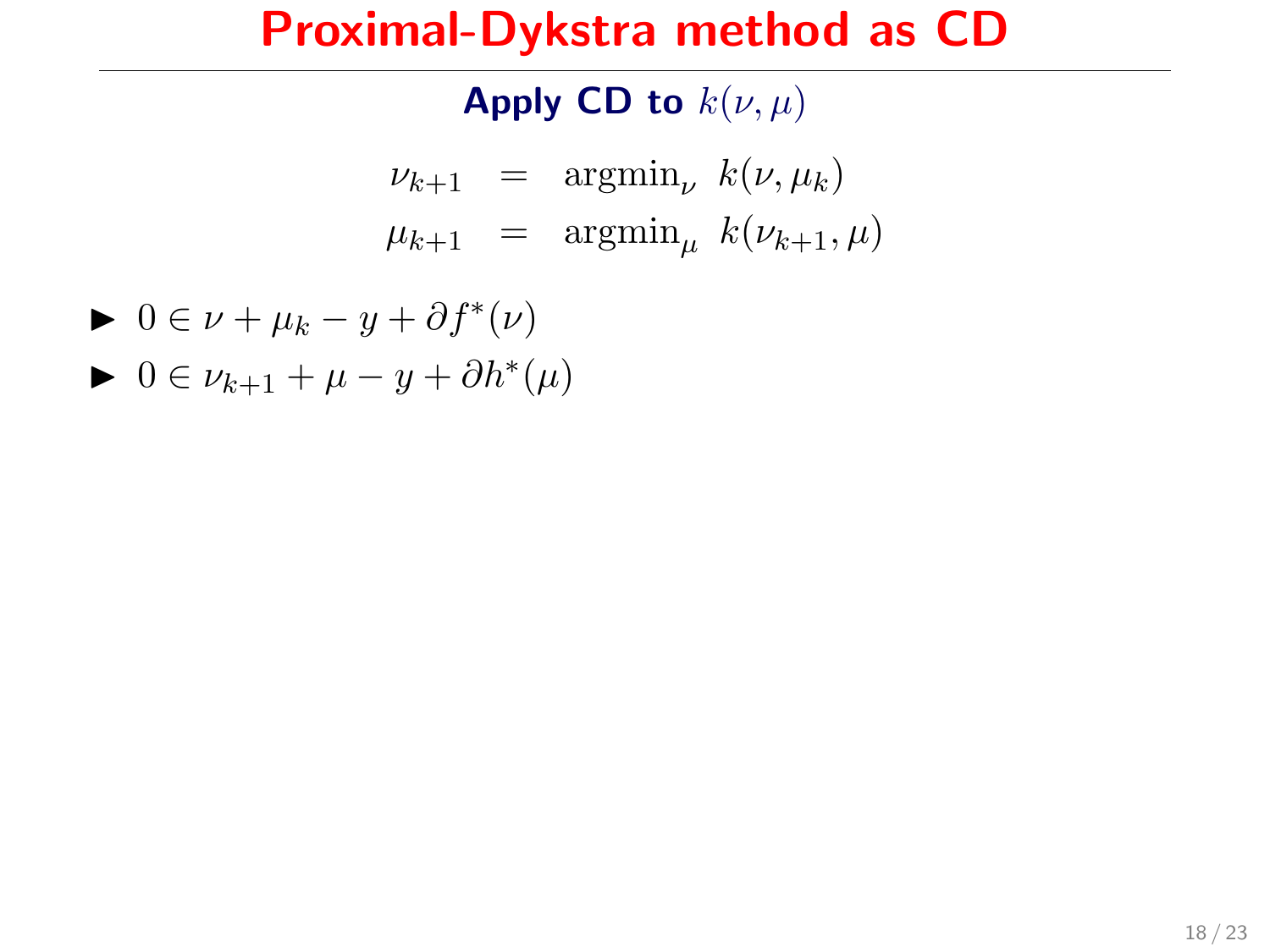Apply CD to  $k(\nu, \mu)$ 

$$
\begin{array}{rcl}\n\nu_{k+1} & = & \text{argmin}_{\nu} \ k(\nu, \mu_k) \\
\mu_{k+1} & = & \text{argmin}_{\mu} \ k(\nu_{k+1}, \mu)\n\end{array}
$$

$$
\begin{aligned}\n\blacktriangleright & 0 \in \nu + \mu_k - y + \partial f^*(\nu) \\
\blacktriangleright & 0 \in \nu_{k+1} + \mu - y + \partial h^*(\mu) \\
\blacktriangleright & y - \mu_k \in \nu + \partial f^*(\nu) = (I + \partial f^*)(\nu) \\
\implies & \nu = \text{prox}_{f^*}(y - \mu_k)\n\end{aligned}
$$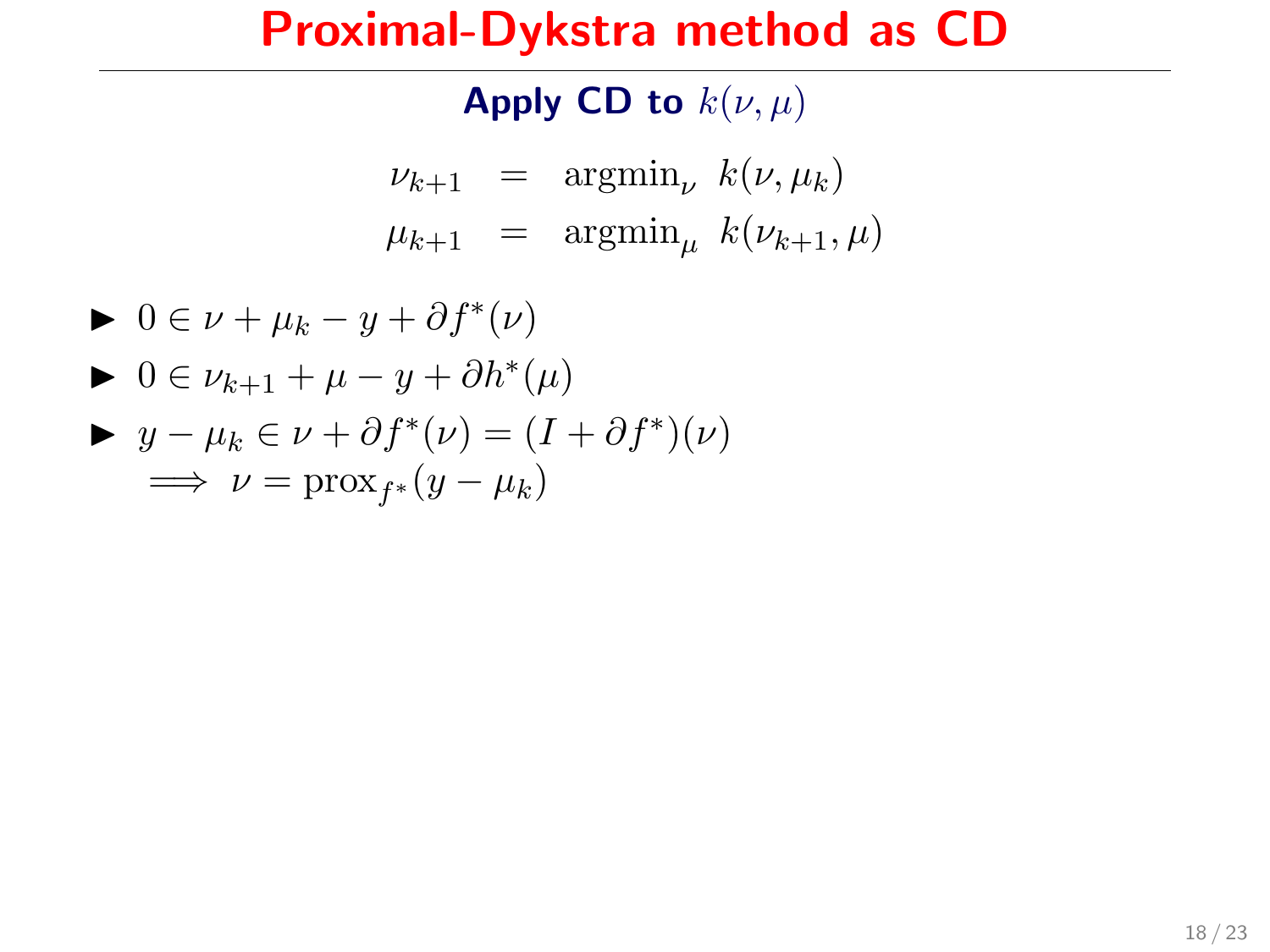Apply CD to  $k(\nu, \mu)$ 

$$
\begin{array}{rcl}\n\nu_{k+1} & = & \text{argmin}_{\nu} \ k(\nu, \mu_k) \\
\mu_{k+1} & = & \text{argmin}_{\mu} \ k(\nu_{k+1}, \mu)\n\end{array}
$$

$$
0 \in \nu + \mu_k - y + \partial f^*(\nu)
$$
  
\n
$$
0 \in \nu_{k+1} + \mu - y + \partial h^*(\mu)
$$
  
\n
$$
y - \mu_k \in \nu + \partial f^*(\nu) = (I + \partial f^*)(\nu)
$$
  
\n
$$
\implies \nu = \text{prox}_{f^*}(y - \mu_k) \implies \nu = y - \mu_k - \text{prox}_{f}(y - \mu_k)
$$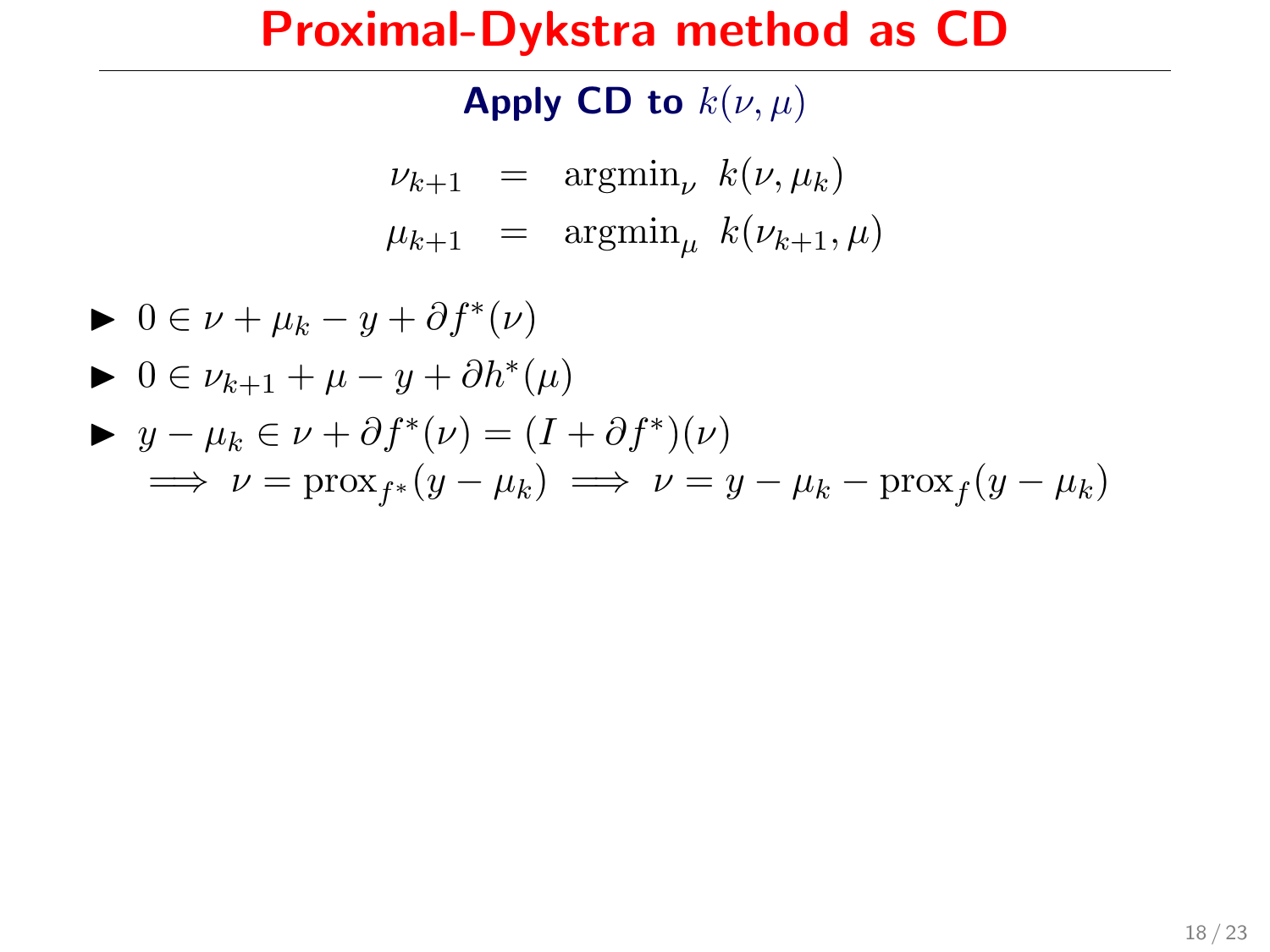Apply CD to  $k(\nu, \mu)$ 

$$
\begin{array}{rcl}\n\nu_{k+1} & = & \text{argmin}_{\nu} \ k(\nu, \mu_k) \\
\mu_{k+1} & = & \text{argmin}_{\mu} \ k(\nu_{k+1}, \mu)\n\end{array}
$$

 $\blacktriangleright$   $0 \in \nu + \mu_k - y + \partial f^*(\nu)$  $\blacktriangleright$  0  $\in \nu_{k+1} + \mu - y + \partial h^*(\mu)$  $\blacktriangleright$   $y - \mu_k \in \nu + \partial f^*(\nu) = (I + \partial f^*)(\nu)$  $\implies \nu = \text{prox}_{f^*}(y - \mu_k) \implies \nu = y - \mu_k - \text{prox}_{f}(y - \mu_k)$ 

► Similarly, we see that  

$$
\mu = y - \nu_{k+1} - \text{prox}_h(y - \nu_{k+1})
$$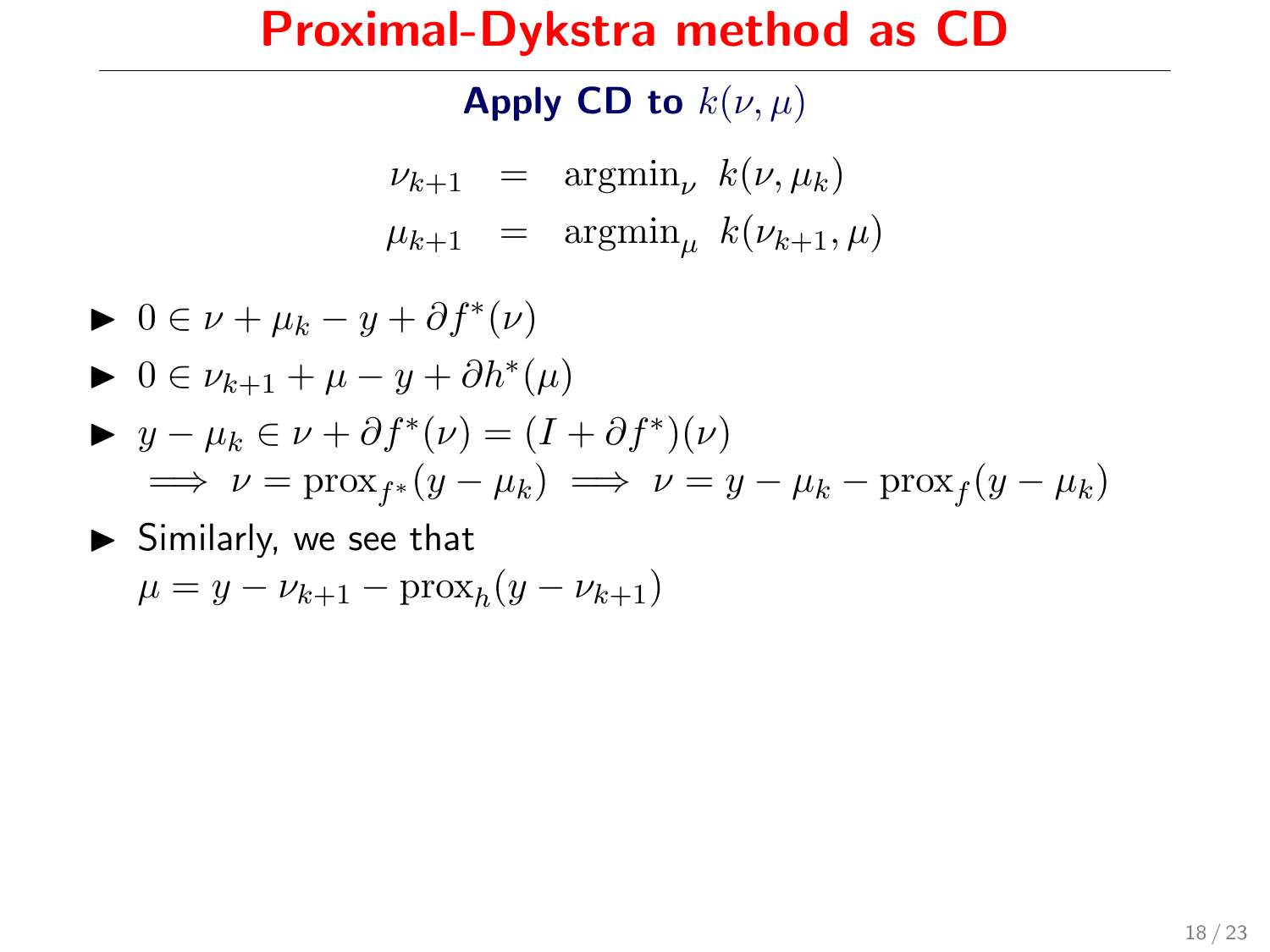Apply CD to  $k(\nu, \mu)$ 

$$
\begin{array}{rcl}\n\nu_{k+1} & = & \text{argmin}_{\nu} \ k(\nu, \mu_k) \\
\mu_{k+1} & = & \text{argmin}_{\mu} \ k(\nu_{k+1}, \mu)\n\end{array}
$$

$$
0 \in \nu + \mu_k - y + \partial f^*(\nu)
$$
  
\n
$$
0 \in \nu_{k+1} + \mu - y + \partial h^*(\mu)
$$
  
\n
$$
y - \mu_k \in \nu + \partial f^*(\nu) = (I + \partial f^*)(\nu)
$$
  
\n
$$
\implies \nu = \text{prox}_{f^*}(y - \mu_k) \implies \nu = y - \mu_k - \text{prox}_f(y - \mu_k)
$$

► Similarly, we see that  

$$
\mu = y - \nu_{k+1} - \text{prox}_h(y - \nu_{k+1})
$$

$$
\nu_{k+1} \leftarrow y - \mu_k - \text{prox}_f(y - \mu_k)
$$

$$
\mu_{k+1} \leftarrow y - \nu_{k+1} - \text{prox}_h(y - \nu_{k+1})
$$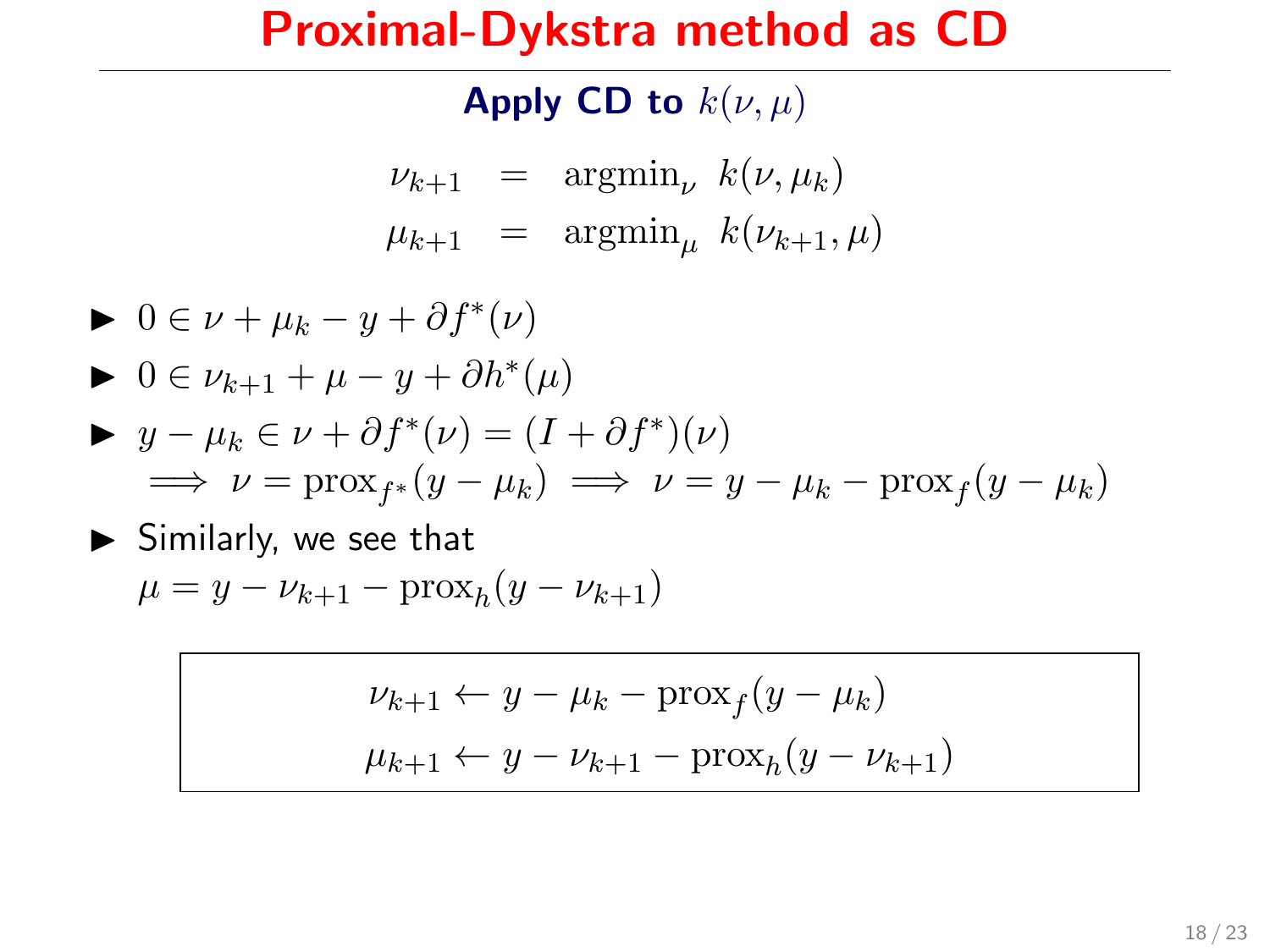### Proximal-Dykstra as CD

Simplify, and use Lagrangian stationarity to obtain primal

$$
x = y - \nu - \mu \implies y - \mu = x + \nu
$$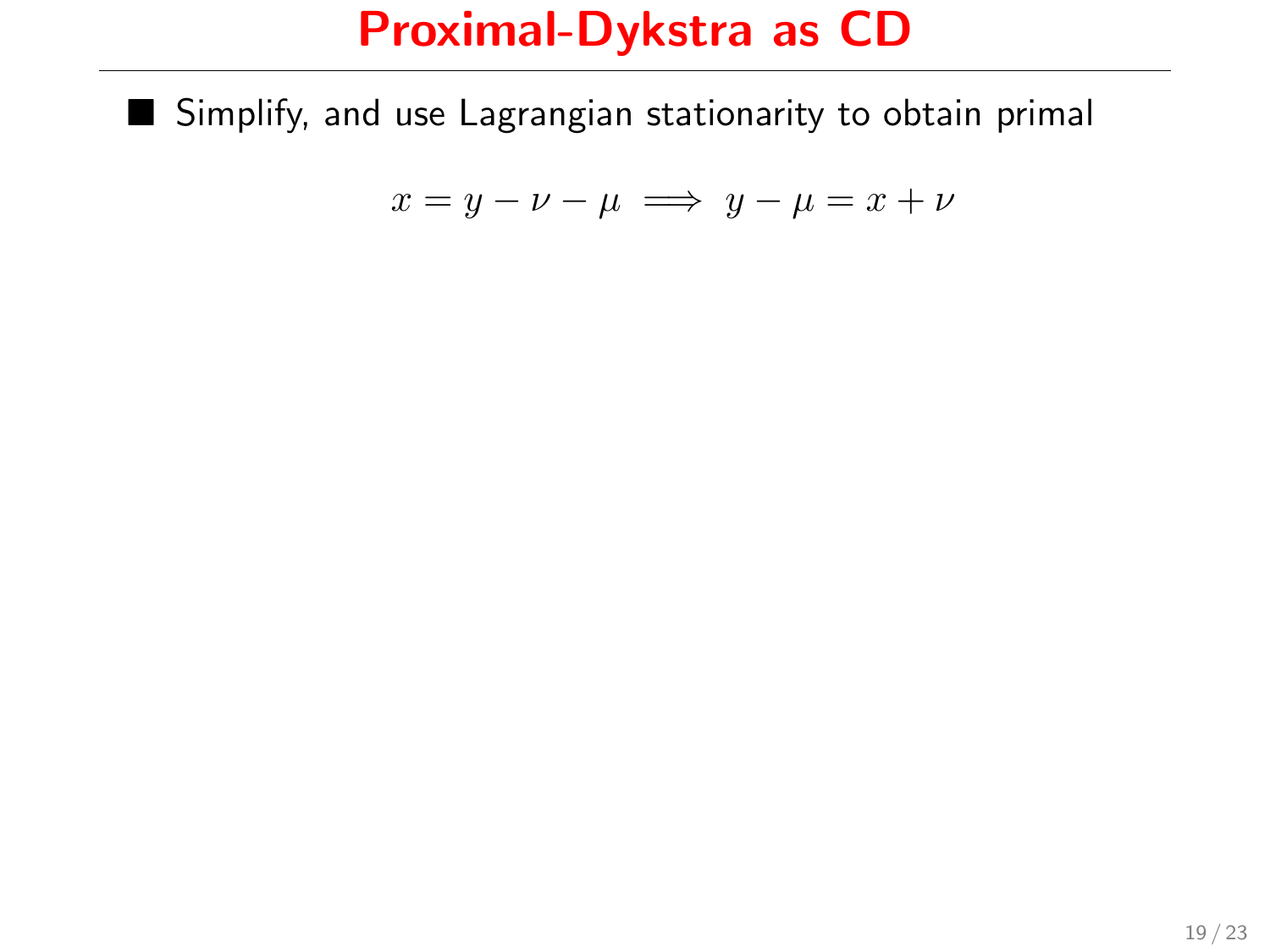### Proximal-Dykstra as CD

Simplify, and use Lagrangian stationarity to obtain primal

$$
x = y - \nu - \mu \implies y - \mu = x + \nu
$$

■ Thus, the CD iteration may be rewritten as

$$
t_k \leftarrow \text{prox}_f(x_k + \nu_k)
$$
  

$$
\nu_{k+1} \leftarrow x_k + \nu_k - t_k
$$
  

$$
x_{k+1} \leftarrow \text{prox}_h(\mu_k + t_k)
$$
  

$$
\mu_{k+1} \leftarrow \mu_k + t_k - x_{k+1}
$$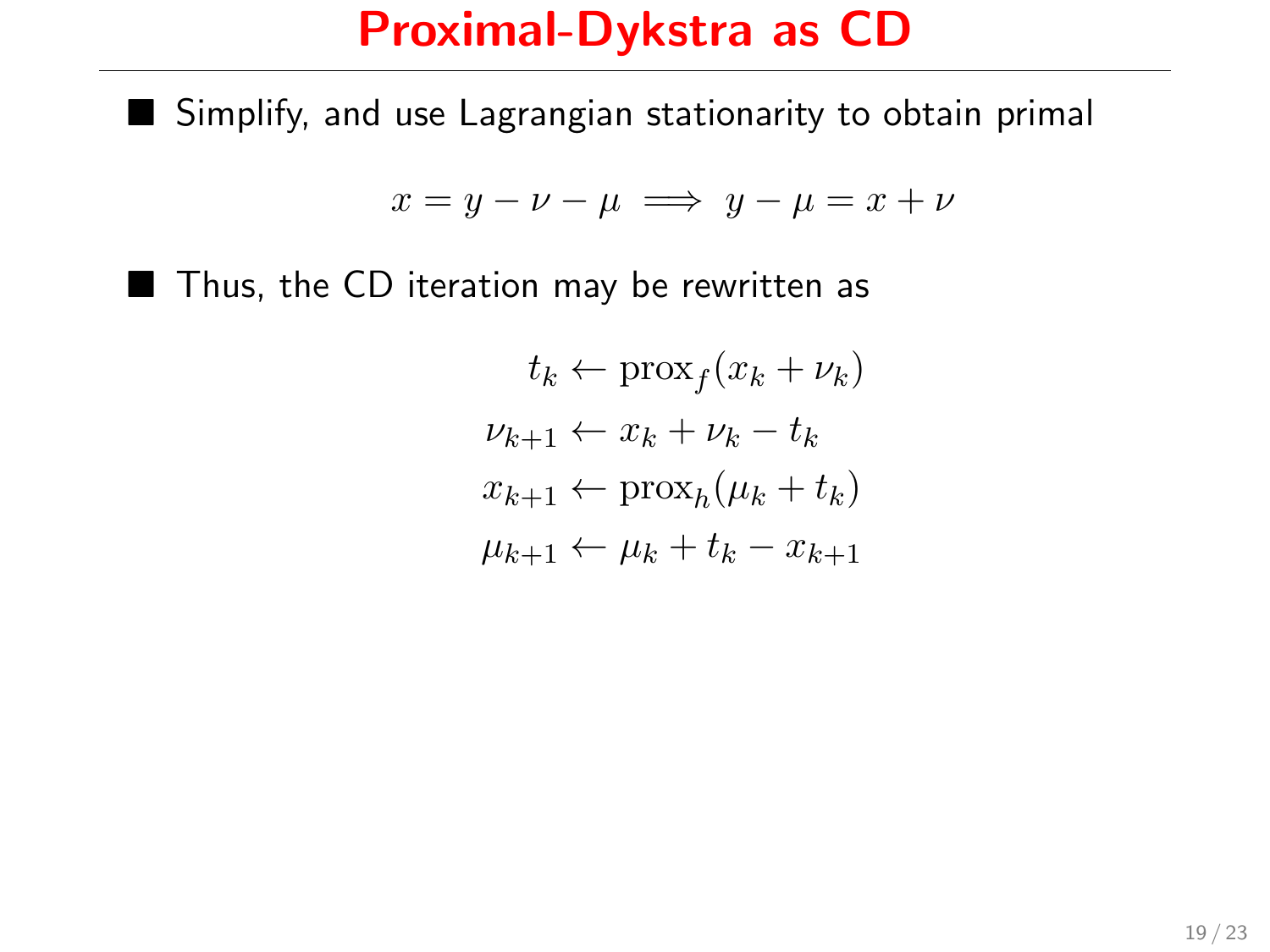### Proximal-Dykstra as CD

Simplify, and use Lagrangian stationarity to obtain primal

$$
x = y - \nu - \mu \implies y - \mu = x + \nu
$$

■ Thus, the CD iteration may be rewritten as

$$
t_k \leftarrow \text{prox}_f(x_k + \nu_k)
$$
  

$$
\nu_{k+1} \leftarrow x_k + \nu_k - t_k
$$
  

$$
x_{k+1} \leftarrow \text{prox}_h(\mu_k + t_k)
$$
  

$$
\mu_{k+1} \leftarrow \mu_k + t_k - x_{k+1}
$$

■ We used:  $\text{prox}_{h}(y - \nu_{k+1}) = \mu_{k+1} - y - \nu_{k+1} = x_{k+1}$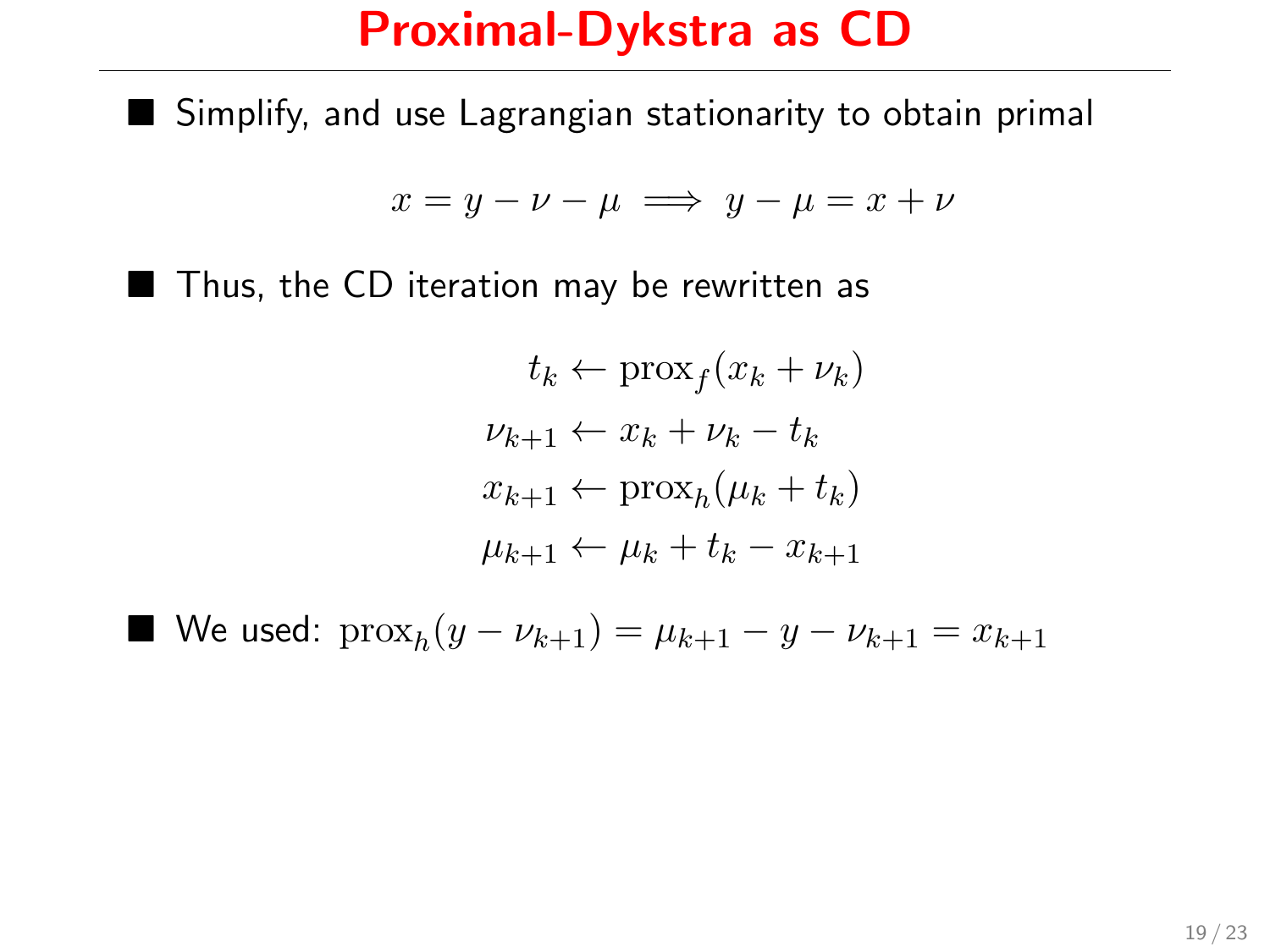## Proximal-Dykstra as CD

Simplify, and use Lagrangian stationarity to obtain primal

$$
x = y - \nu - \mu \implies y - \mu = x + \nu
$$

■ Thus, the CD iteration may be rewritten as

$$
t_k \leftarrow \text{prox}_f(x_k + \nu_k)
$$
  

$$
\nu_{k+1} \leftarrow x_k + \nu_k - t_k
$$
  

$$
x_{k+1} \leftarrow \text{prox}_h(\mu_k + t_k)
$$
  

$$
\mu_{k+1} \leftarrow \mu_k + t_k - x_{k+1}
$$

■ We used:  $\text{prox}_{h}(y - \nu_{k+1}) = \mu_{k+1} - y - \nu_{k+1} = x_{k+1}$ ■ This is the proximal-Dykstra method!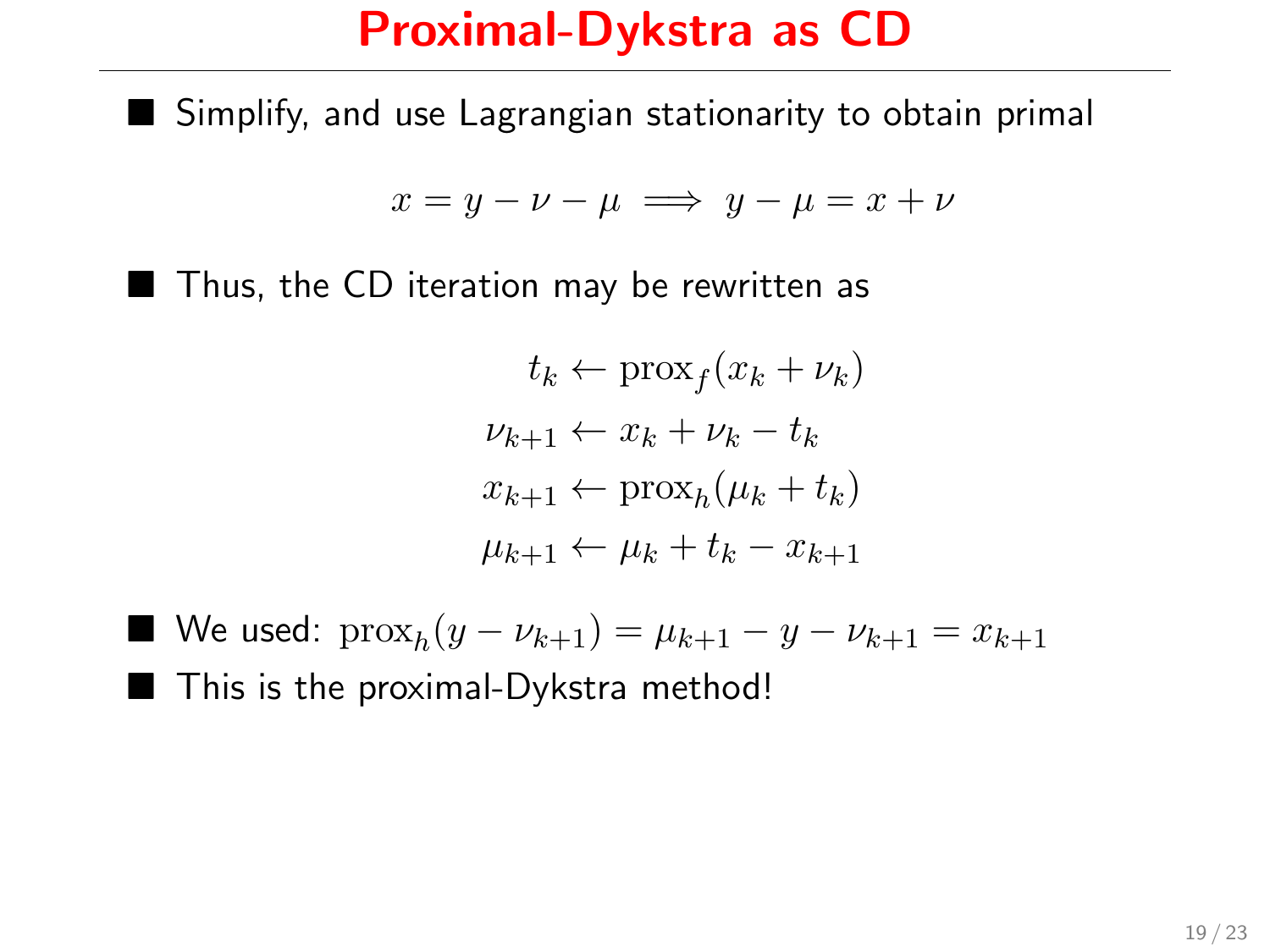## CD for nonsmooth convex problems

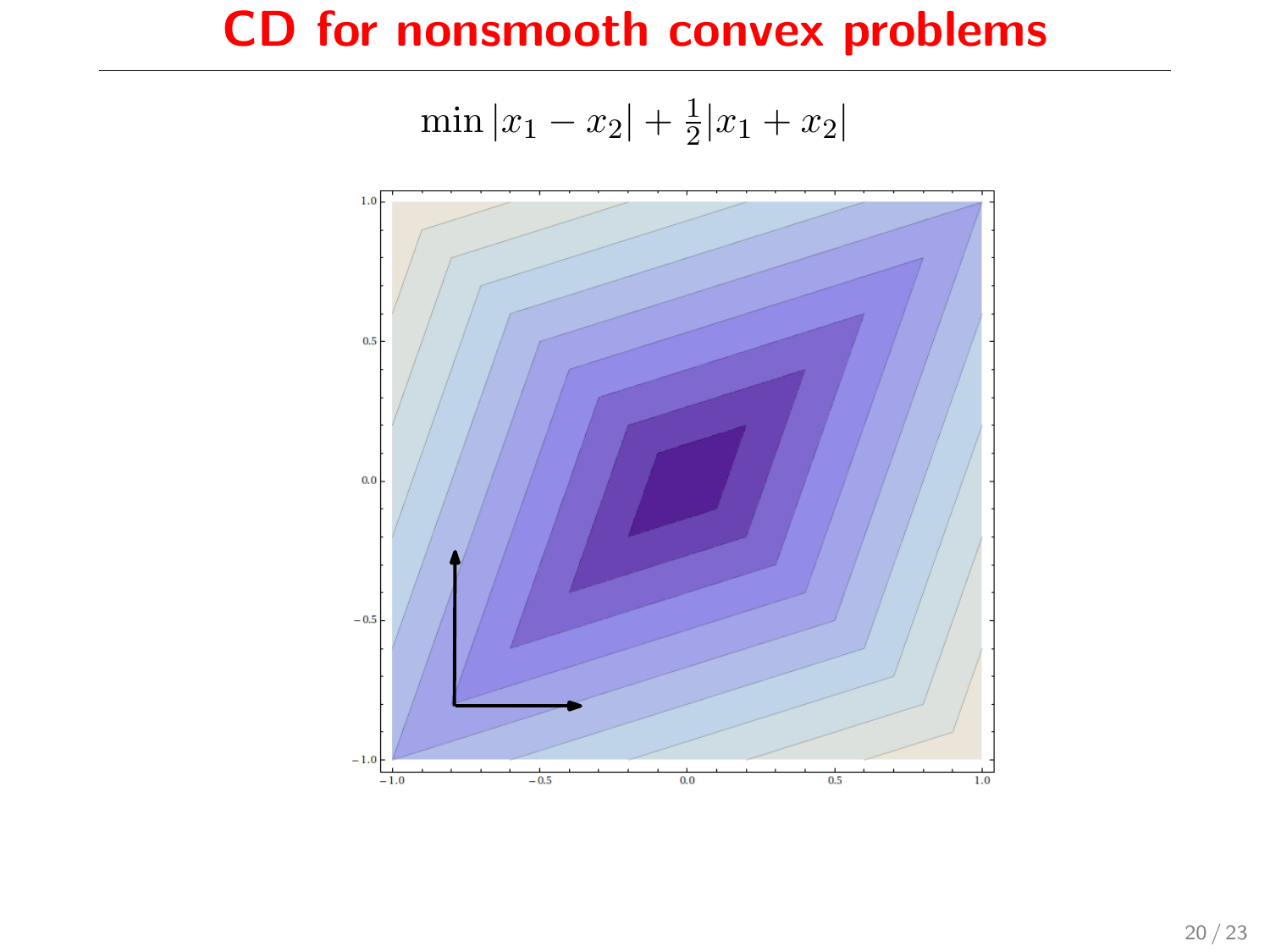### CD for separable nonsmoothness

 $\triangleright$  Nonsmooth part is **separable** 

$$
\min_{x \in \mathbb{R}^n} f(x) + \sum_{i=1}^n r_i(x_i)
$$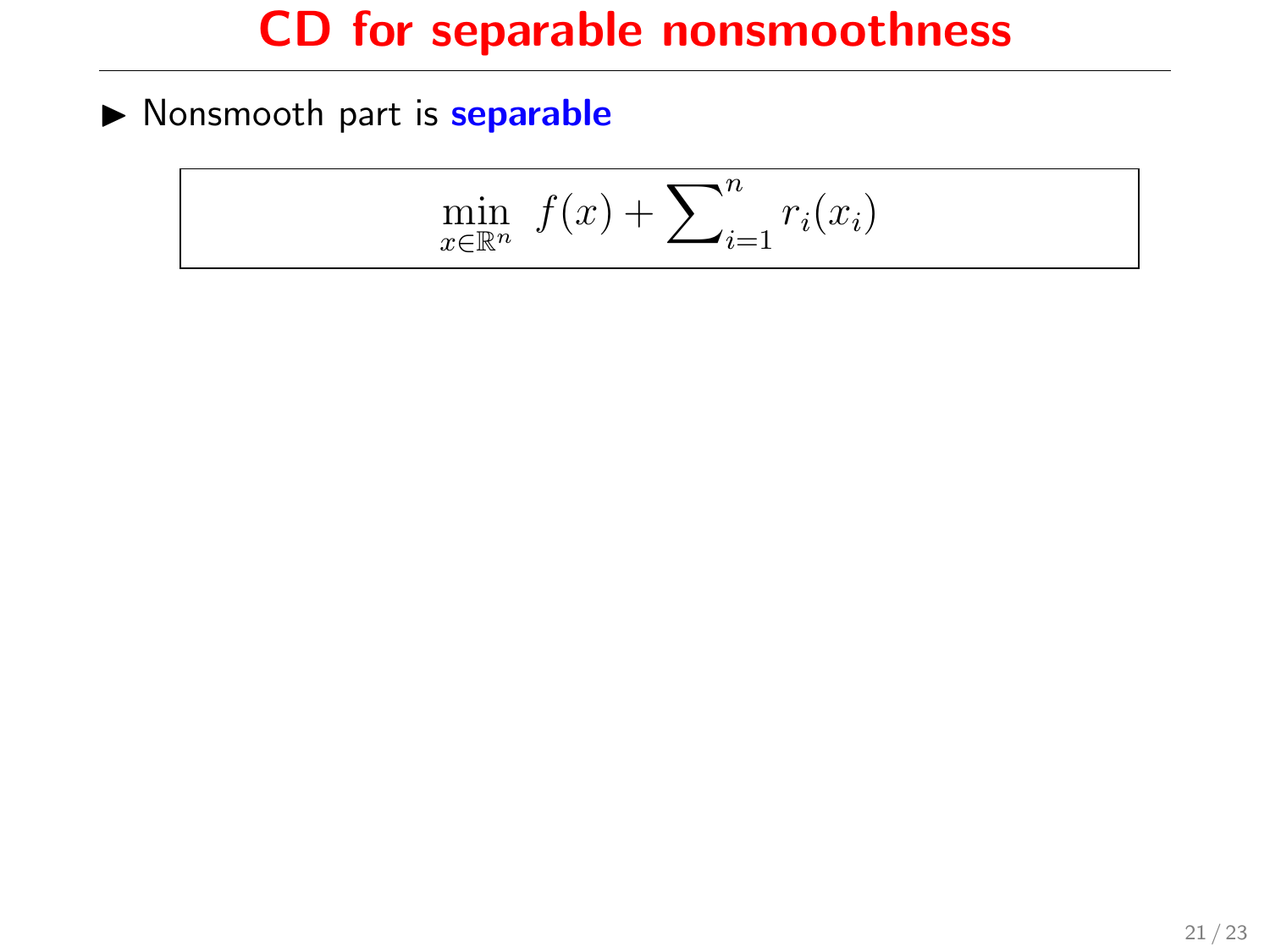#### CD for separable nonsmoothness

 $\triangleright$  Nonsmooth part is **separable** 

$$
\min_{x \in \mathbb{R}^n} f(x) + \sum_{i=1}^n r_i(x_i)
$$

**Theorem** If f is convex, continuously differentiable, each  $q_i(x)$  is closed, convex, and each coordinate admits a **unique** solution. Further, assume we go through all coordinates in an essentially cyclic way. Then, the sequence  $\{x^k\}$  generated by CD is bounded, and every limit point of it is optimal.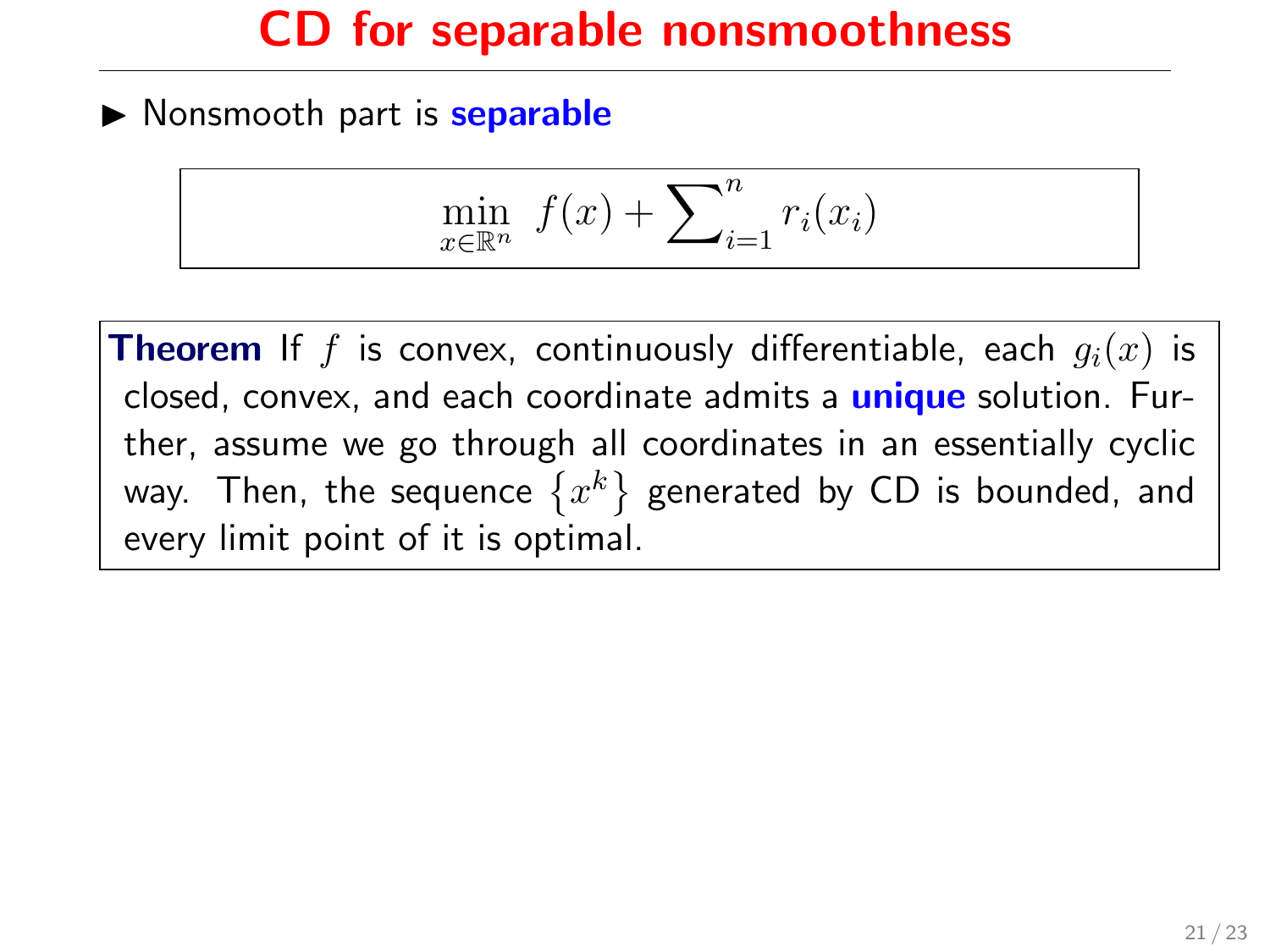#### CD for separable nonsmoothness

 $\triangleright$  Nonsmooth part is **separable** 

$$
\min_{x \in \mathbb{R}^n} f(x) + \sum_{i=1}^n r_i(x_i)
$$

**Theorem** If f is convex, continuously differentiable, each  $q_i(x)$  is closed, convex, and each coordinate admits a **unique** solution. Further, assume we go through all coordinates in an essentially cyclic way. Then, the sequence  $\{x^k\}$  generated by CD is bounded, and every limit point of it is optimal.

Remark: A related result for **nonconvex** problems with separable non-smoothness (under more assumptions), can be found in: "Convergence of Block Coordinate Descent Method for Nondifferentiable Minimization" by P. Tseng (2001).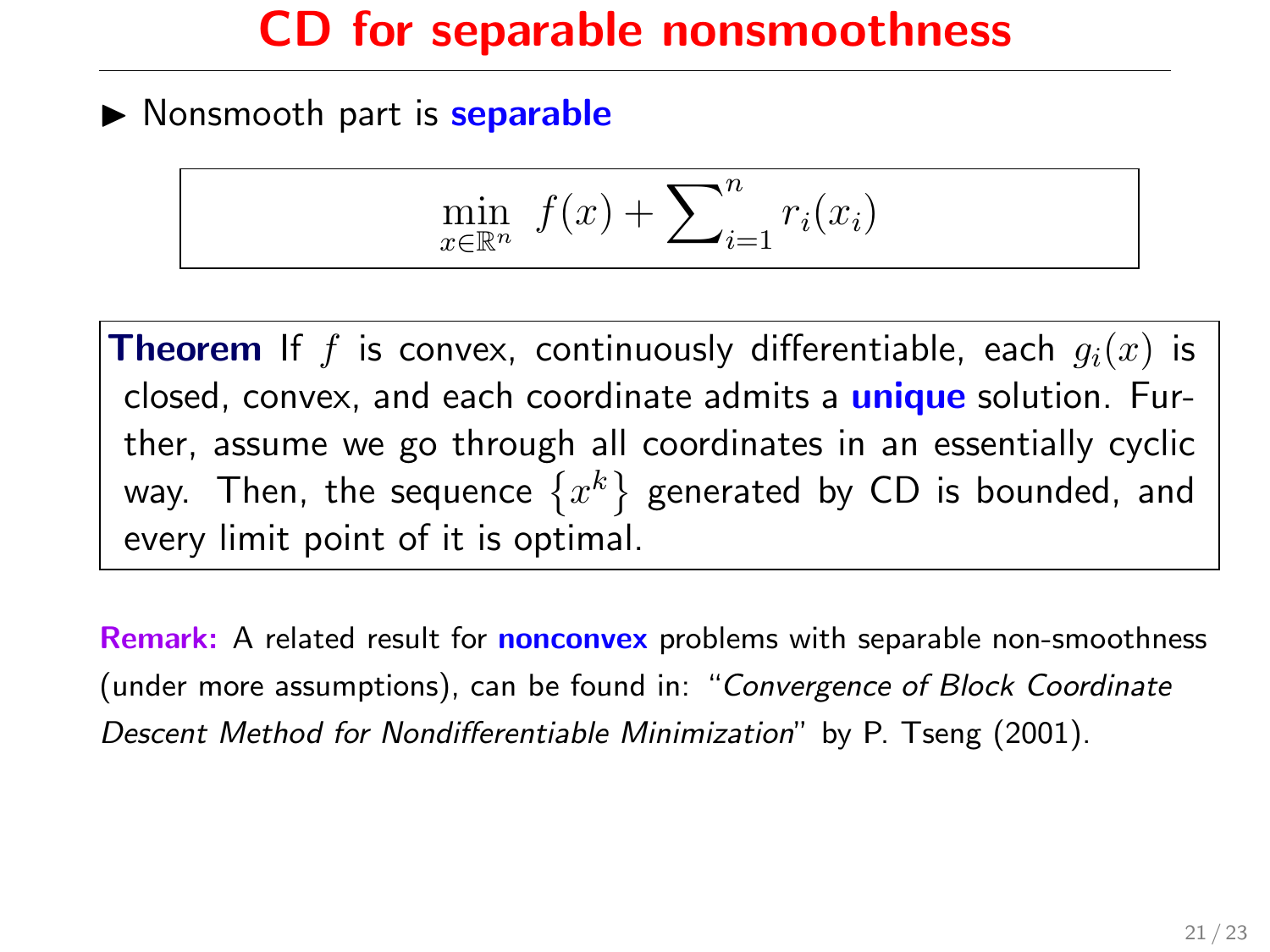$\triangleright$  So far, we saw CD based on essentially cyclic rules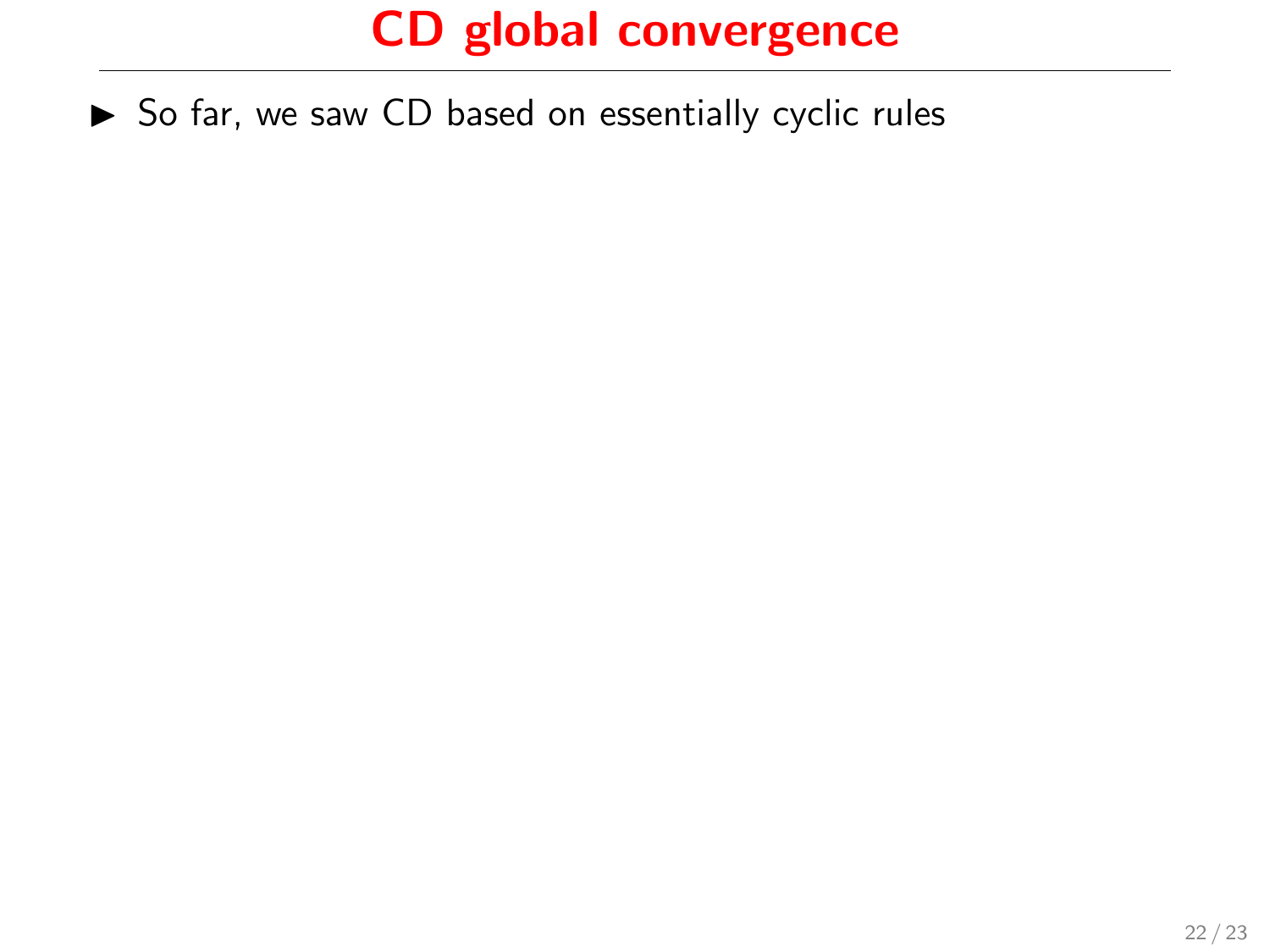- $\triangleright$  So far, we saw CD based on essentially cyclic rules
- It is difficult to prove **global** convergence and almost impossible to estimate **global** rate of convergence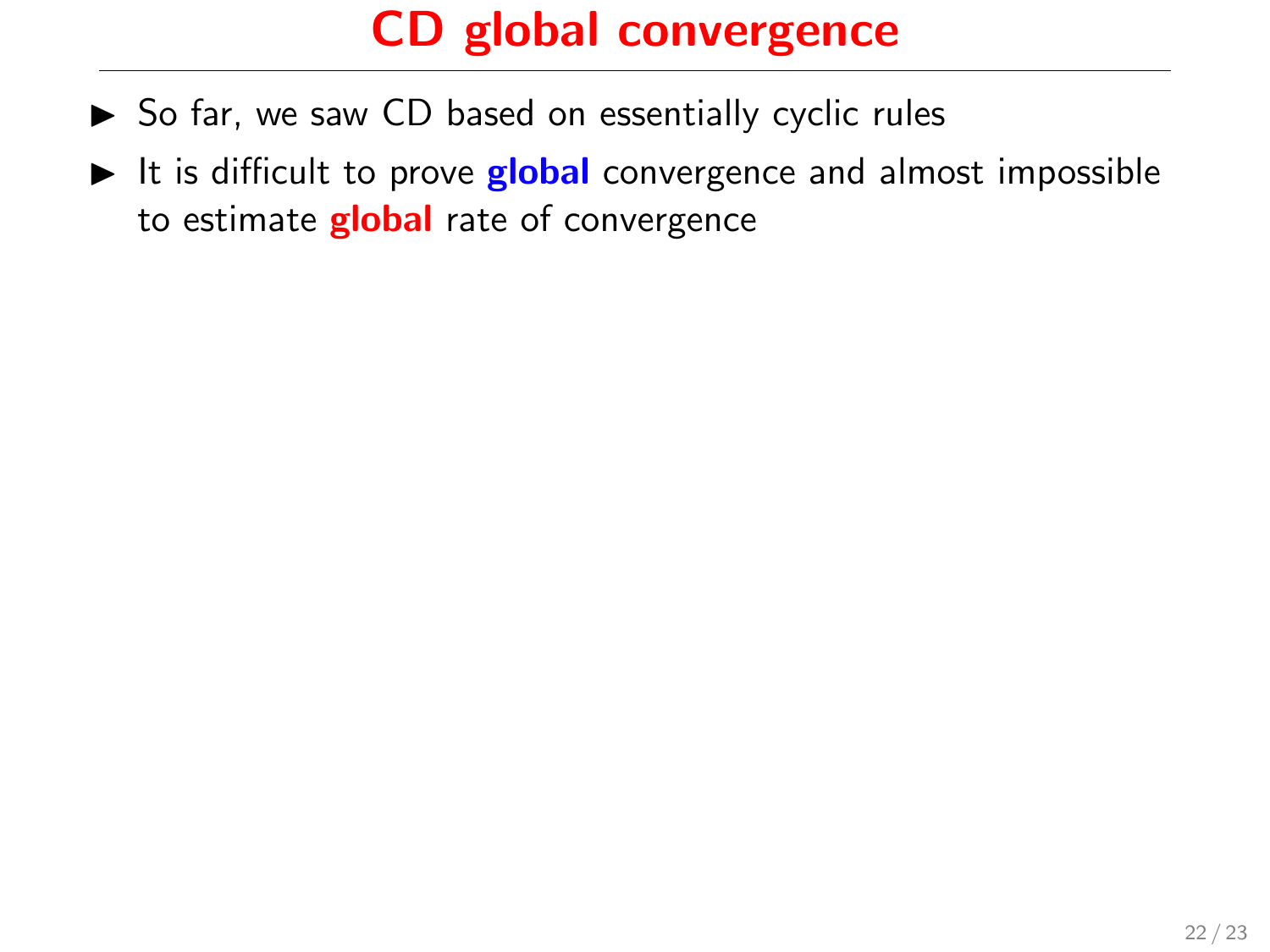- $\triangleright$  So far, we saw CD based on essentially cyclic rules
- It is difficult to prove **global** convergence and almost impossible to estimate **global** rate of convergence
- $\triangleright$  Above results highlighted at best local (asymptotic) rates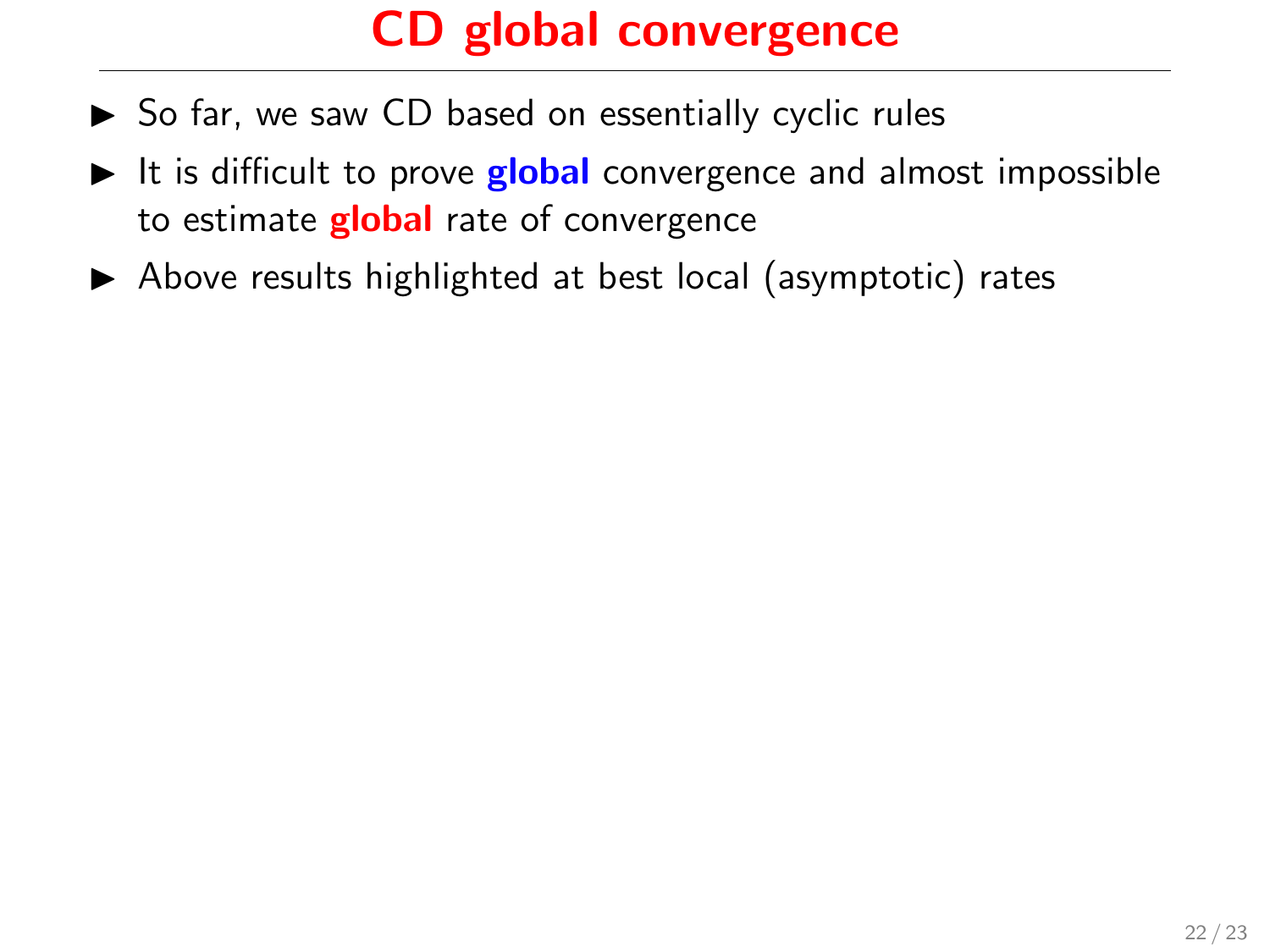- $\triangleright$  So far, we saw CD based on essentially cyclic rules
- It is difficult to prove **global** convergence and almost impossible to estimate **global** rate of convergence
- $\blacktriangleright$  Above results highlighted at best local (asymptotic) rates
- Consider the unconstrained problem  $\min f(x)$ , s.t.,  $x \in \mathbb{R}^n$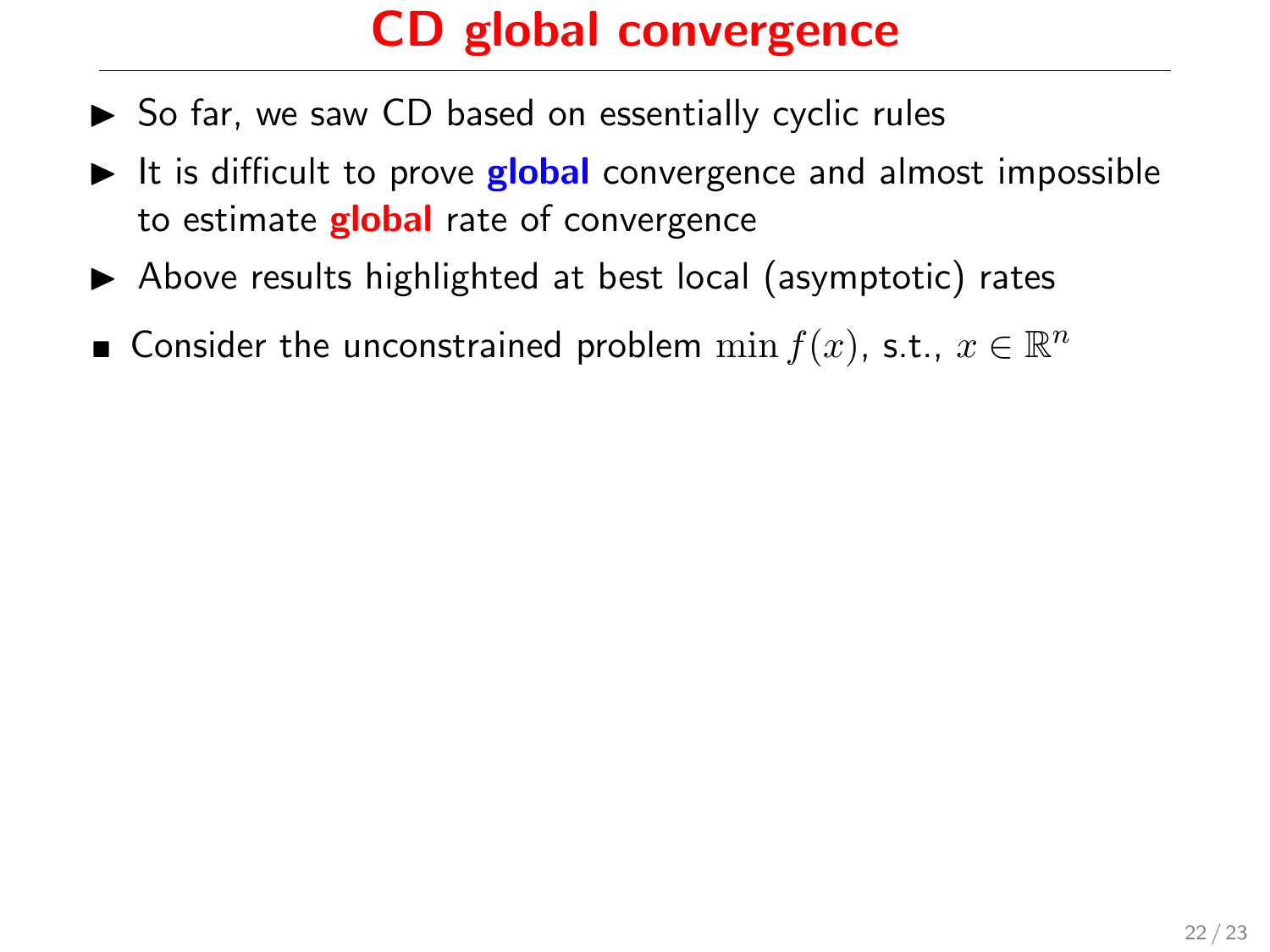- $\triangleright$  So far, we saw CD based on essentially cyclic rules
- It is difficult to prove **global** convergence and almost impossible to estimate **global** rate of convergence
- $\blacktriangleright$  Above results highlighted at best local (asymptotic) rates
- Consider the unconstrained problem  $\min f(x)$ , s.t.,  $x \in \mathbb{R}^n$
- Assume  $f$  is convex, with **componentwise** Lipschitz gradients

$$
|\nabla_i f(x + he_i) - \nabla_i f(x)| \le L_i |h|, \quad x \in \mathbb{R}^n, h \in \mathbb{R}.
$$

Here  $e_i$  denotes the *i*th canonical basis vector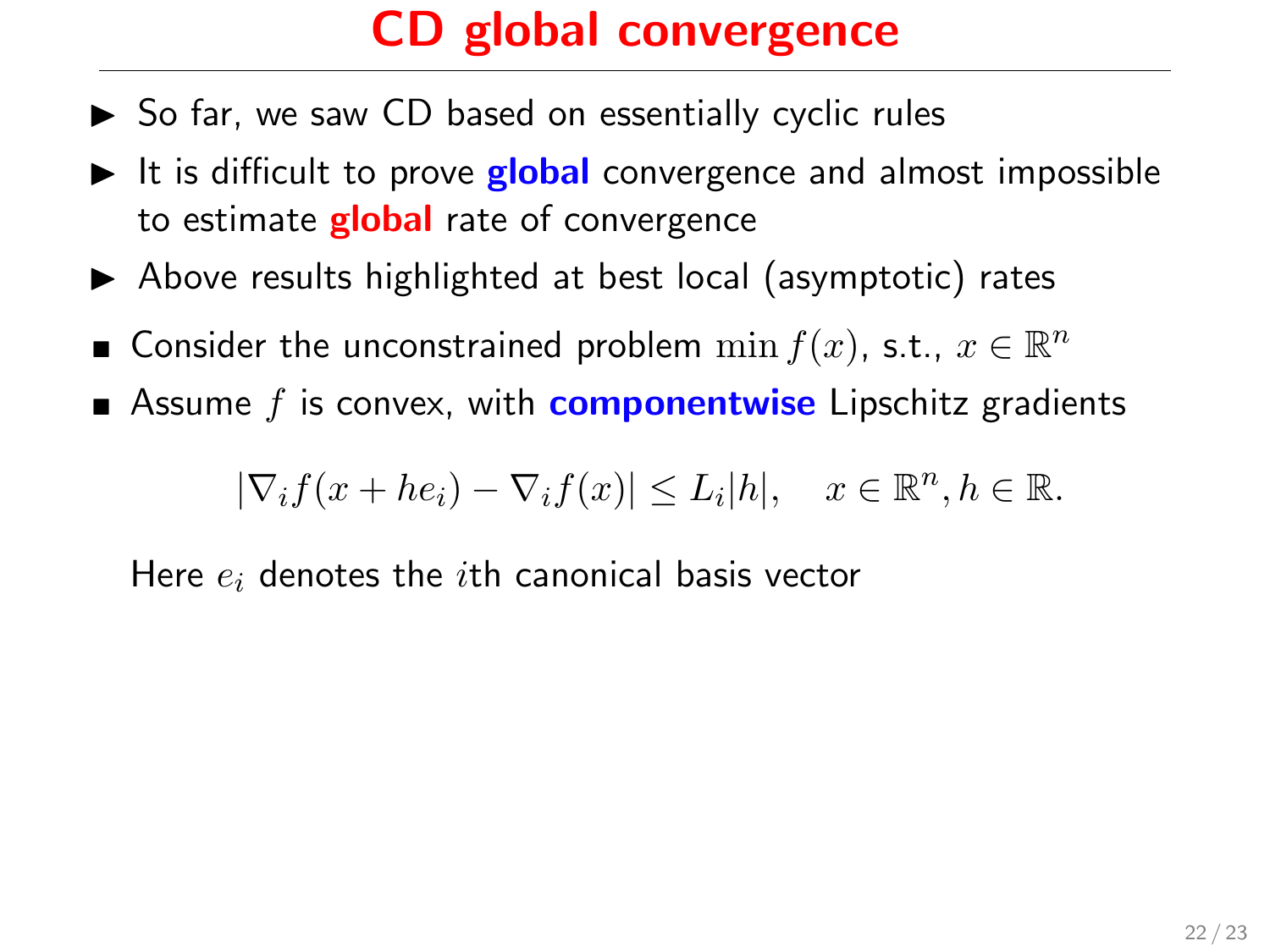- $\triangleright$  So far, we saw CD based on essentially cyclic rules
- It is difficult to prove **global** convergence and almost impossible to estimate **global** rate of convergence
- $\blacktriangleright$  Above results highlighted at best local (asymptotic) rates
- Consider the unconstrained problem  $\min f(x)$ , s.t.,  $x \in \mathbb{R}^n$
- Assume  $f$  is convex, with **componentwise** Lipschitz gradients

$$
|\nabla_i f(x + he_i) - \nabla_i f(x)| \le L_i |h|, \quad x \in \mathbb{R}^n, h \in \mathbb{R}.
$$

Here  $e_i$  denotes the *i*th canonical basis vector

Choose 
$$
x_0 \in \mathbb{R}^n
$$
. Let  $M = \max_i L_i$ ; For  $k \ge 0$   

$$
i_k = \operatorname{argmax}_{1 \le i \le n} |\nabla_i f(x_k)|
$$

$$
x_{k+1} = x_k - \frac{1}{M} \nabla_{i_k} f(x_k) e_{i_k}.
$$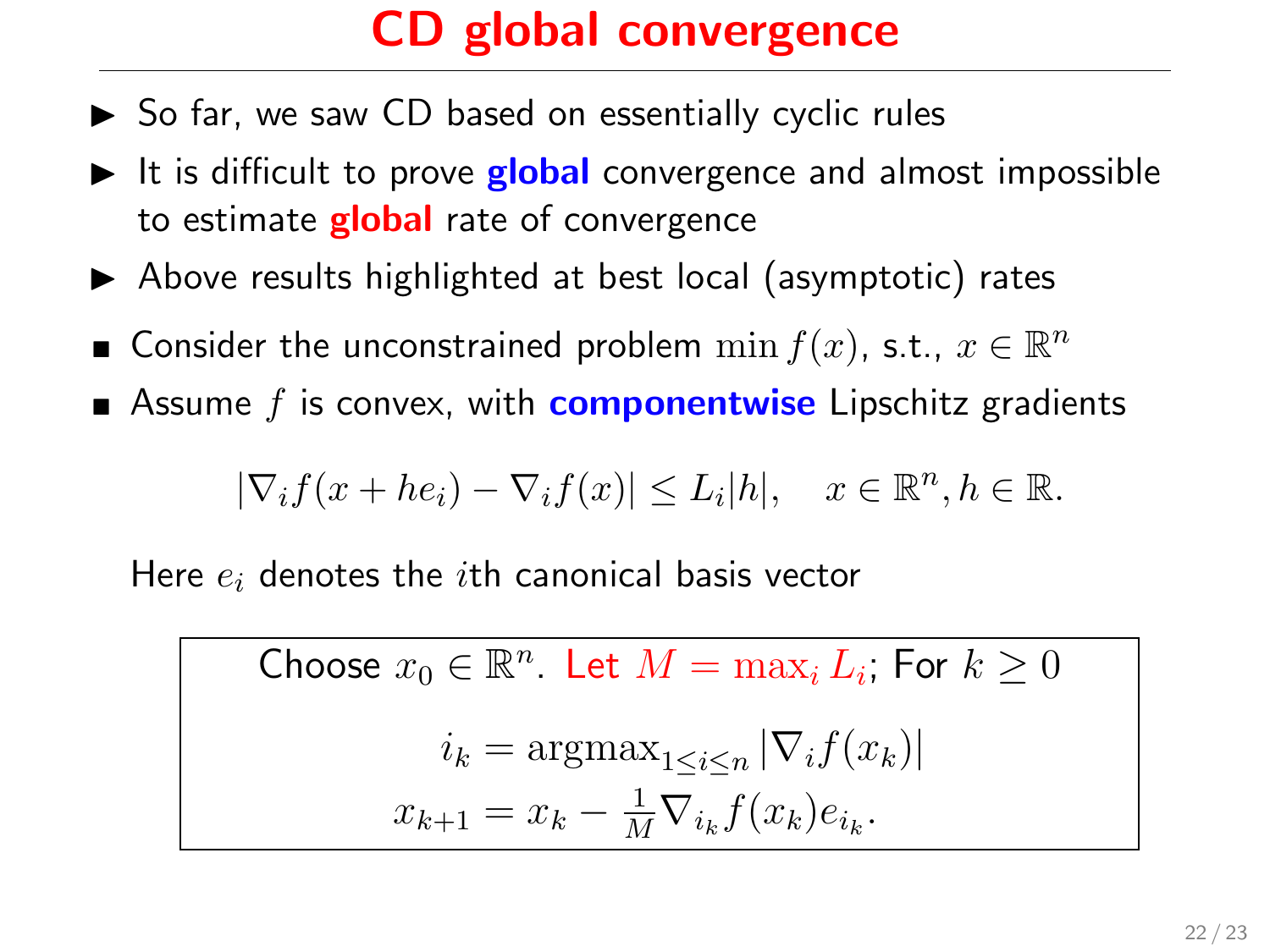$$
f(x_k) - f^* \le \frac{2nM||x_0 - x^*||_2^2}{k+4}, \quad k \ge 0.
$$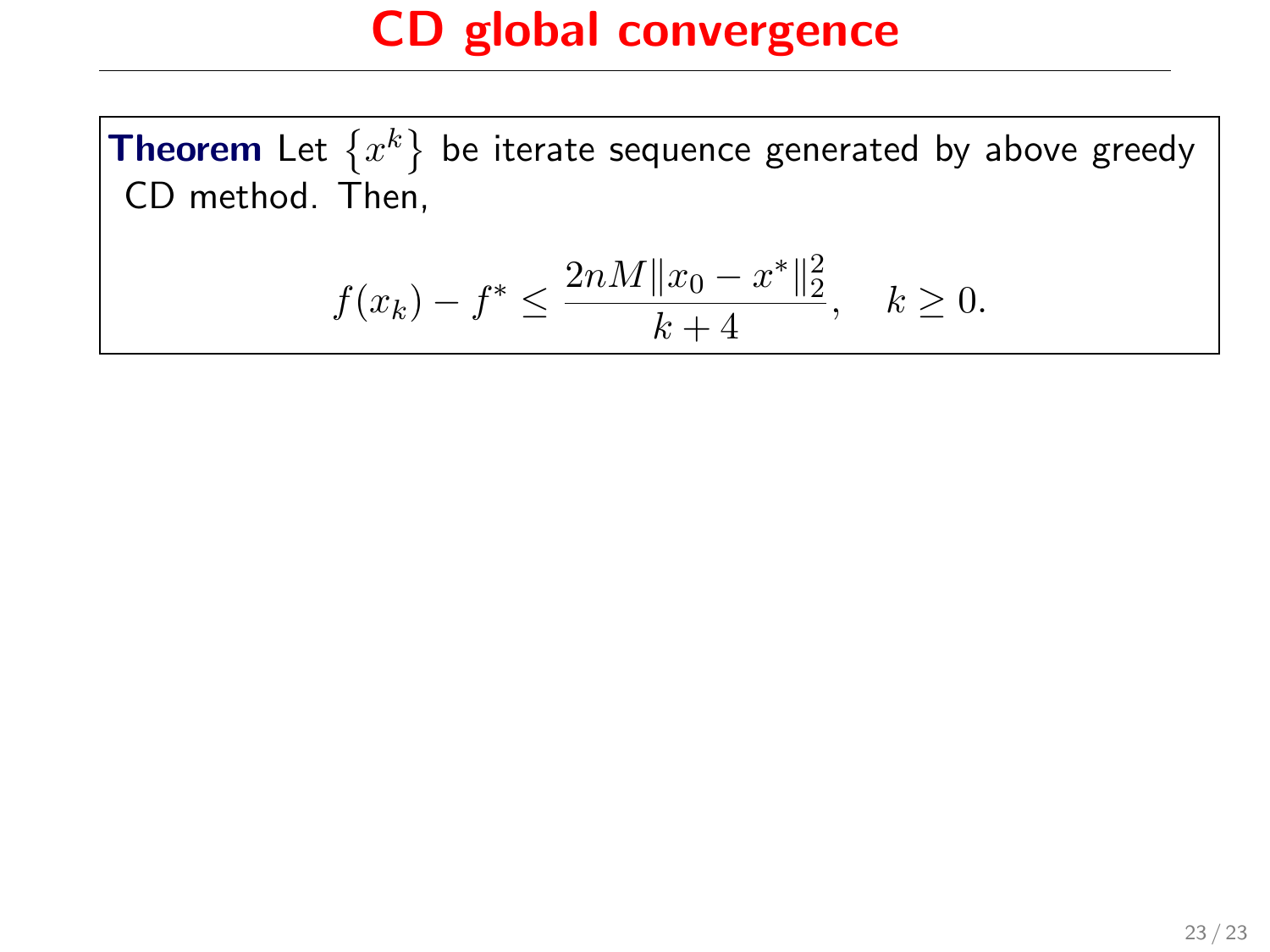$$
f(x_k) - f^* \le \frac{2nM||x_0 - x^*||_2^2}{k+4}, \quad k \ge 0.
$$

- $\blacktriangleright$  Looks like gradient-descent  $O(1/k)$  bound for  $C_L^1$  cvx
- $\blacktriangleright$  Notice factor of n in the numerator!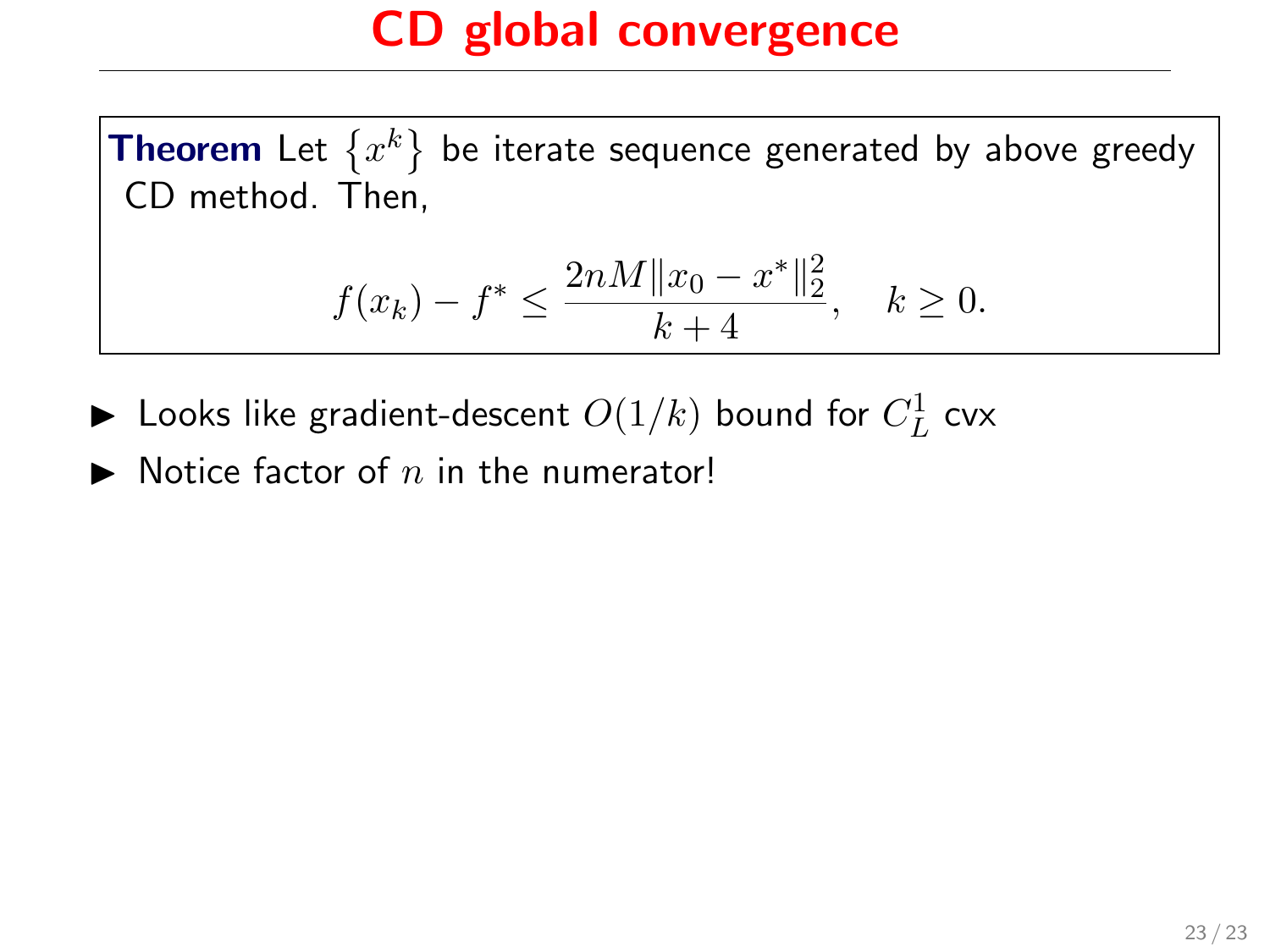$$
f(x_k) - f^* \le \frac{2nM||x_0 - x^*||_2^2}{k+4}, \quad k \ge 0.
$$

- $\blacktriangleright$  Looks like gradient-descent  $O(1/k)$  bound for  $C_L^1$  cvx
- $\blacktriangleright$  Notice factor of n in the numerator!
- $\blacktriangleright$  But this method is impractical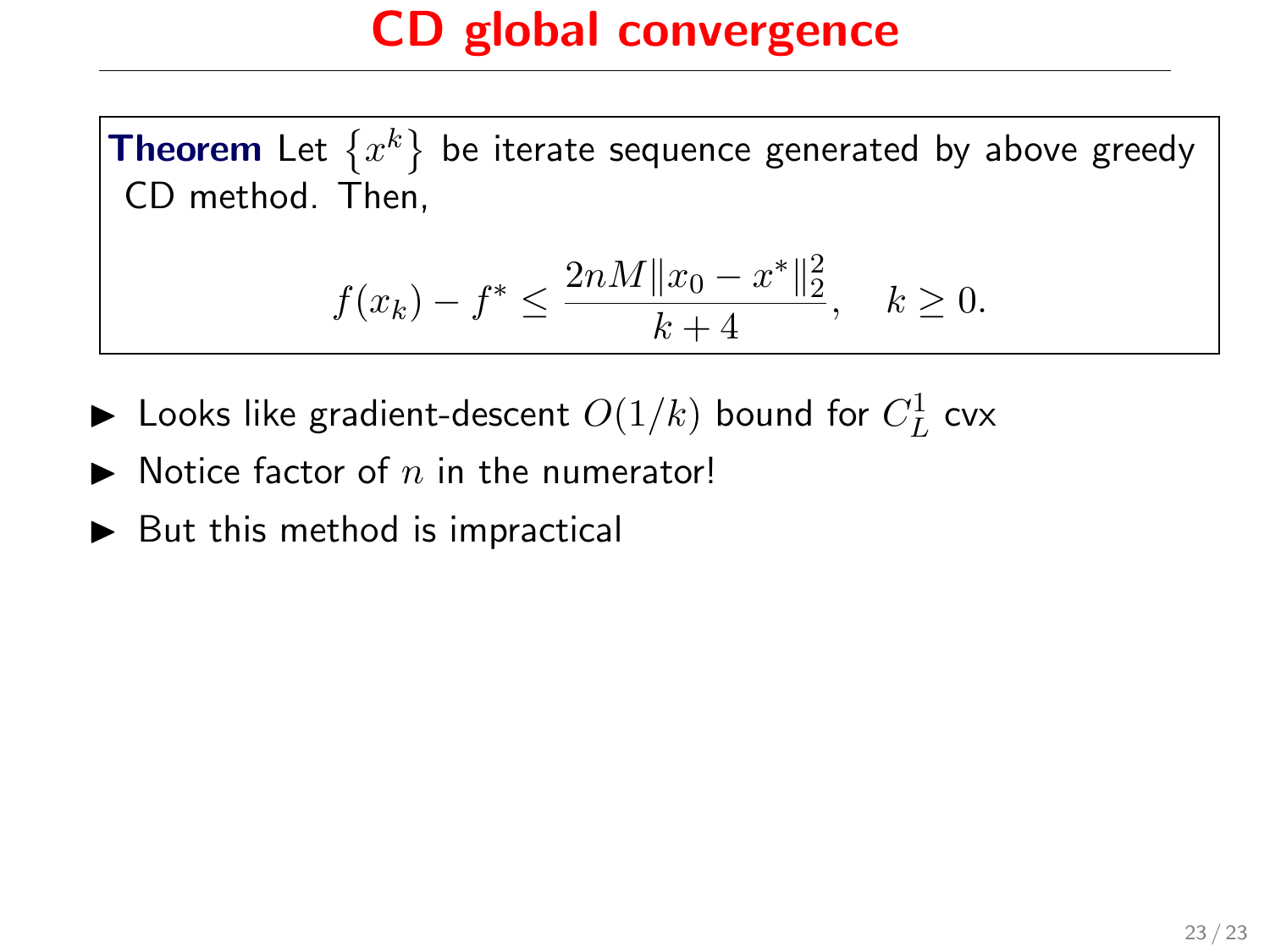$$
f(x_k) - f^* \le \frac{2nM||x_0 - x^*||_2^2}{k+4}, \quad k \ge 0.
$$

- $\blacktriangleright$  Looks like gradient-descent  $O(1/k)$  bound for  $C_L^1$  cvx
- $\blacktriangleright$  Notice factor of n in the numerator!
- $\blacktriangleright$  But this method is impractical
- $\triangleright$  At each step, it requires access to full gradient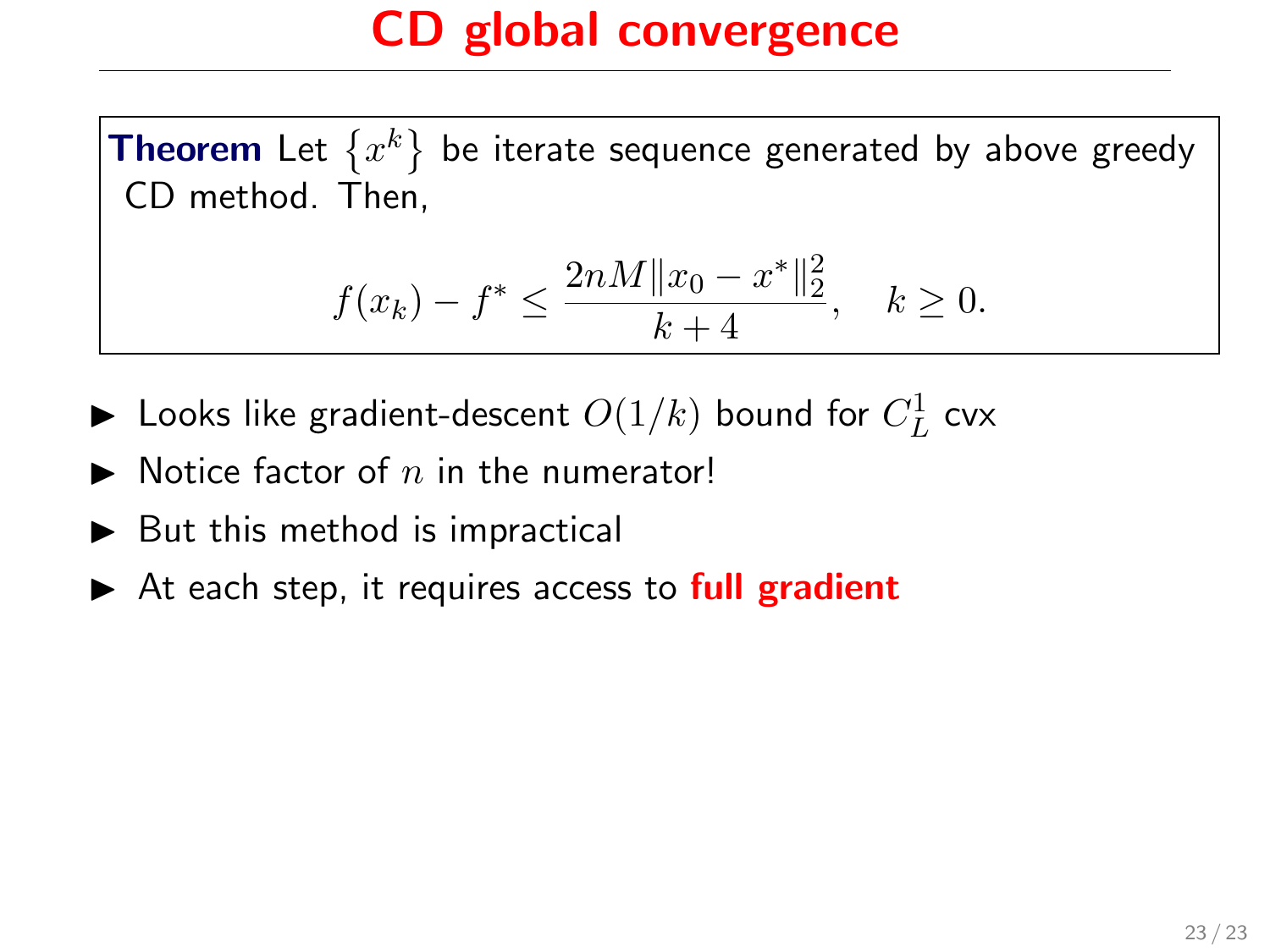$$
f(x_k) - f^* \le \frac{2nM||x_0 - x^*||_2^2}{k+4}, \quad k \ge 0.
$$

- $\blacktriangleright$  Looks like gradient-descent  $O(1/k)$  bound for  $C_L^1$  cvx
- $\blacktriangleright$  Notice factor of n in the numerator!
- $\blacktriangleright$  But this method is impractical
- $\triangleright$  At each step, it requires access to full gradient
- $\triangleright$  With full gradient, might as well use ordinary gradient methods!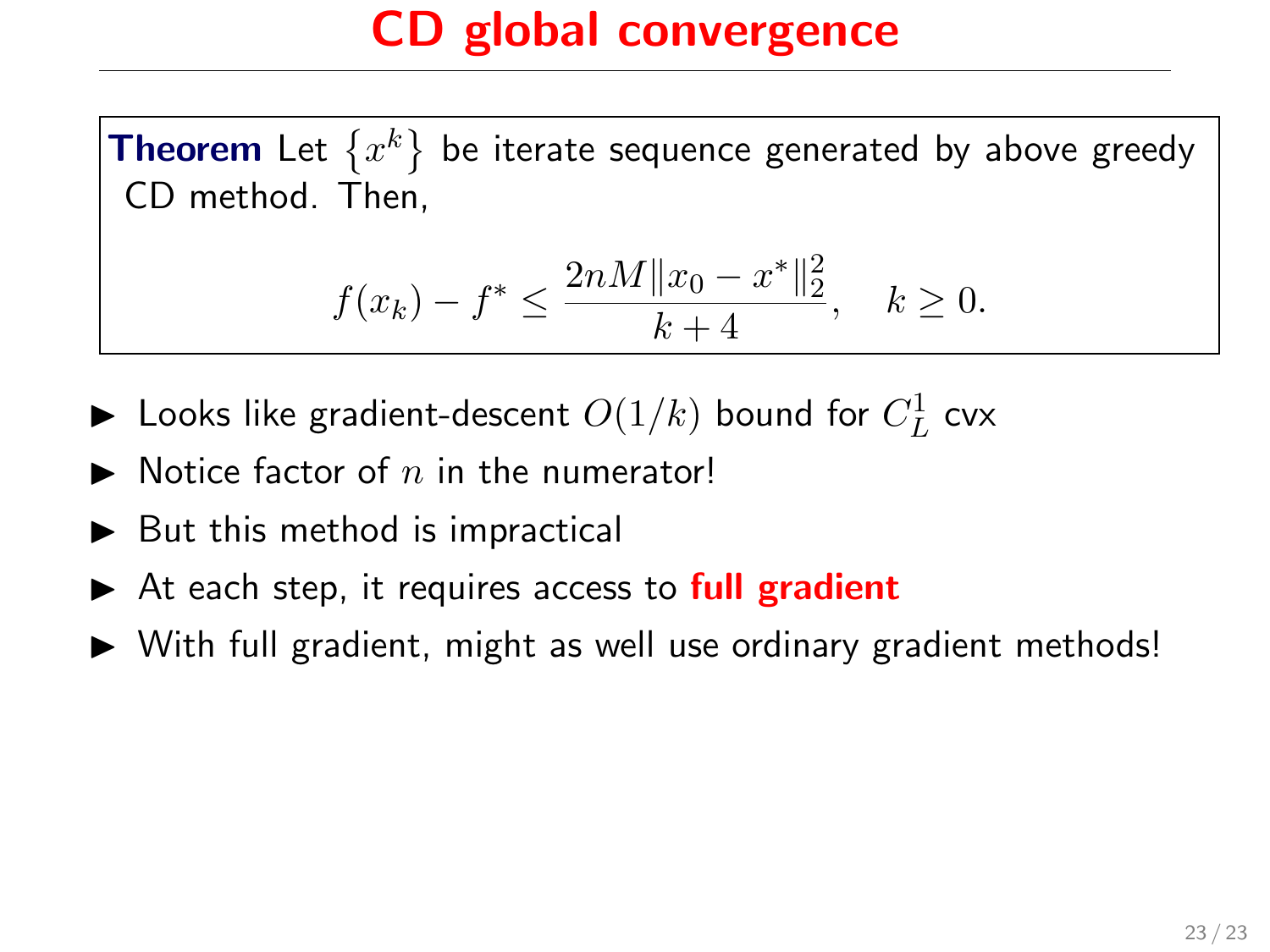$$
f(x_k) - f^* \le \frac{2nM||x_0 - x^*||_2^2}{k+4}, \quad k \ge 0.
$$

- $\blacktriangleright$  Looks like gradient-descent  $O(1/k)$  bound for  $C_L^1$  cvx
- $\blacktriangleright$  Notice factor of n in the numerator!
- $\blacktriangleright$  But this method is impractical
- $\triangleright$  At each step, it requires access to full gradient
- $\triangleright$  With full gradient, might as well use ordinary gradient methods!
- $\blacktriangleright$  Also, if  $f\in C^1_L$ , it can easily happen that  $M\geq L$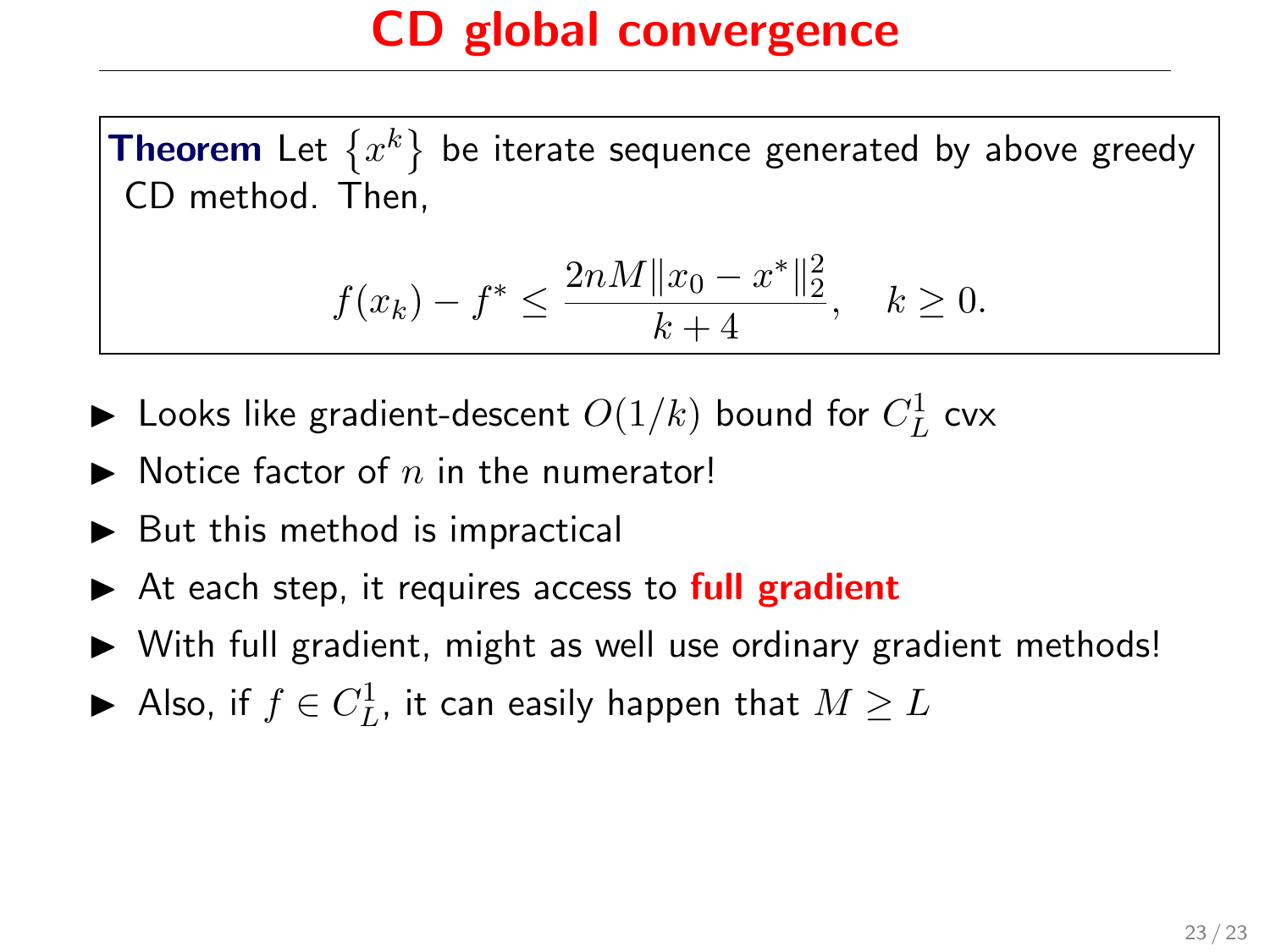$$
f(x_k) - f^* \le \frac{2nM||x_0 - x^*||_2^2}{k+4}, \quad k \ge 0.
$$

- $\blacktriangleright$  Looks like gradient-descent  $O(1/k)$  bound for  $C_L^1$  cvx
- $\blacktriangleright$  Notice factor of n in the numerator!
- $\blacktriangleright$  But this method is impractical
- $\triangleright$  At each step, it requires access to full gradient
- $\triangleright$  With full gradient, might as well use ordinary gradient methods!
- $\blacktriangleright$  Also, if  $f\in C^1_L$ , it can easily happen that  $M\geq L$
- $\triangleright$  So above rate is in general, worse than gradient methods